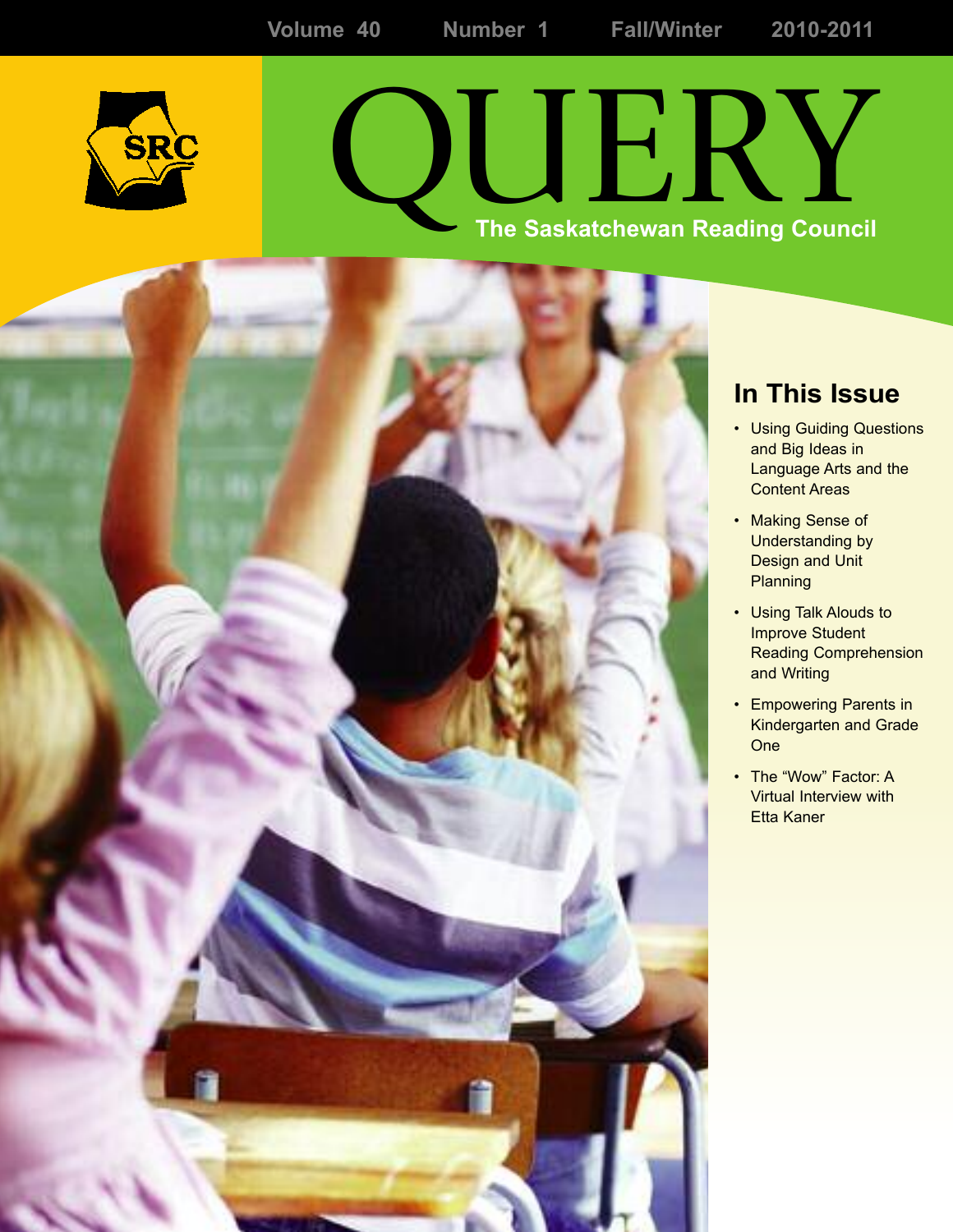#### 2010-2011 Provincial Executive:

President Nicole Lefebvre

Past President Shelly Galloway

Vice President Lynda Gellner

**Secretary** Heather Hobbs

> **Treasurer** Pam Foy

Membership Director Sherri Sieffert

Membership Mentor Chelsea Galloway

> IRA Coordinator Juanita brown

Communications Director Harriet Roy

*Young Saskatchewan Writers* Joan Bue

> Read to Me Gisele Carlson

Conference Chairs Maureen Bezanson and Marilyn Vaughan

> *Query* Editor Magi McFadden

**Deadline for Submissions** April 30, 2011 October 31, 2011

*Query* is the official publication of the Saskatchewan Reading Council, an affiliate of the International Reading Association. The Saskatchewan Reading Council is made up of the local councils that exist throughout the province. *Query* is published through the facilities of the Saskatchewan Teachers' Federation at 2317 Arlington Avenue, Saskatoon, Saskatchewan.

**VIEWS OF THE AUTHORS:** Articles published in *Query* reflect the views of their authors and are not necessarily those of the editors, the Saskatchewan Reading Council, its local councils, or the Saskatchewan Teachers' Federation.

**INDEX:** *Query* is indexed in the Canadian Education Index and listed in the Canadian Serials Directory and Ulrich's International Periodicals Directory.

**INVITATION TO WRITERS:** You are invited to submit your writing to be considered for publication in the *Query*. Articles, reports and essays are welcome.

**CONTRIBUTIONS:** Manuscripts and related correspondence should be addressed to the SRC.

**SRC MEMBERSHIP** is open to anyone having a professional interest in the teaching of Language Arts. *Query* and other communications from SRC are automatically sent to current members. Potential members are encouraged to join one of the nine local councils in Saskatchewan. For no extra cost one can participate in local council activities as well as receive the benefits of an automatic provincial membership. Student memberships are also available.

**MEMBERSHIP SERVICES:** Membership correspondence, changes of address, and requests for back issues should be directed to:

Saskatchewan Reading Council c/o The Saskatchewan Teachers' Federation 2317 Arlington Avenue Saskatoon SK S7J 2H8

Front Cover – iStockphoto.com image

#### ISSN 0380-240X

A Special Subject Council of the Saskatchewan Teachers' Federation A Council of the International Reading Association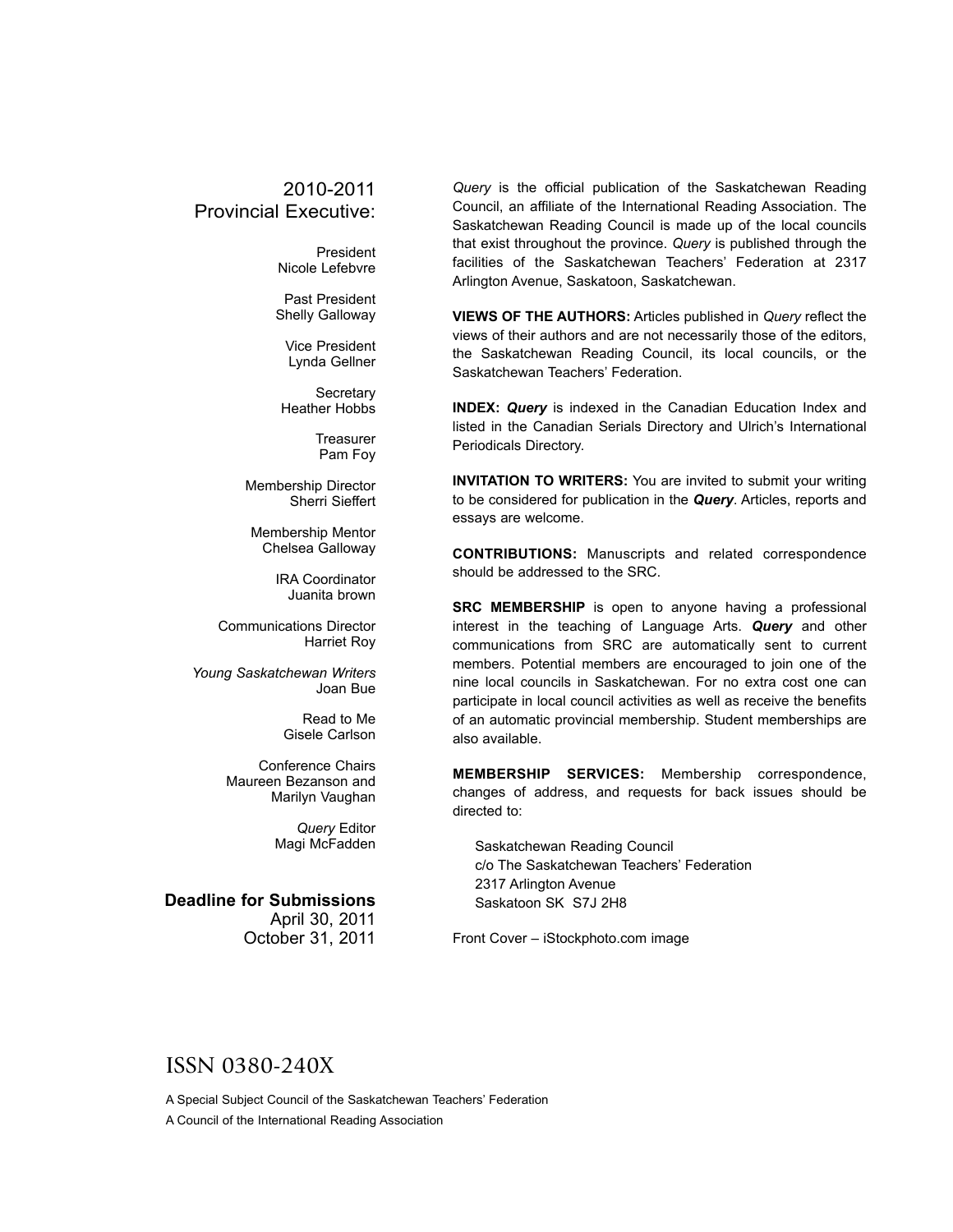# QUERY | VOLUME 40 | NUMBER 1 | FALLWINTER 2010-2011

#### **REPORTS**

| International Reading Association Coordinator's Report  3 |
|-----------------------------------------------------------|
|                                                           |
|                                                           |
|                                                           |

#### **ARTIClES**

#### **INTEREST**

| Wanted: Student Writing for the             |  |
|---------------------------------------------|--|
| Young Saskatchewan Writers Journal K-12  27 |  |

#### **CONFERENCE**

| <b>Building Bridges through Literacy</b>          |  |
|---------------------------------------------------|--|
| Saskatchewan Reading Conference April 7 & 8, 2011 |  |
| Travelodge, Saskatoon, Saskatchewan  28           |  |
| Grant Application for Registration to the         |  |
|                                                   |  |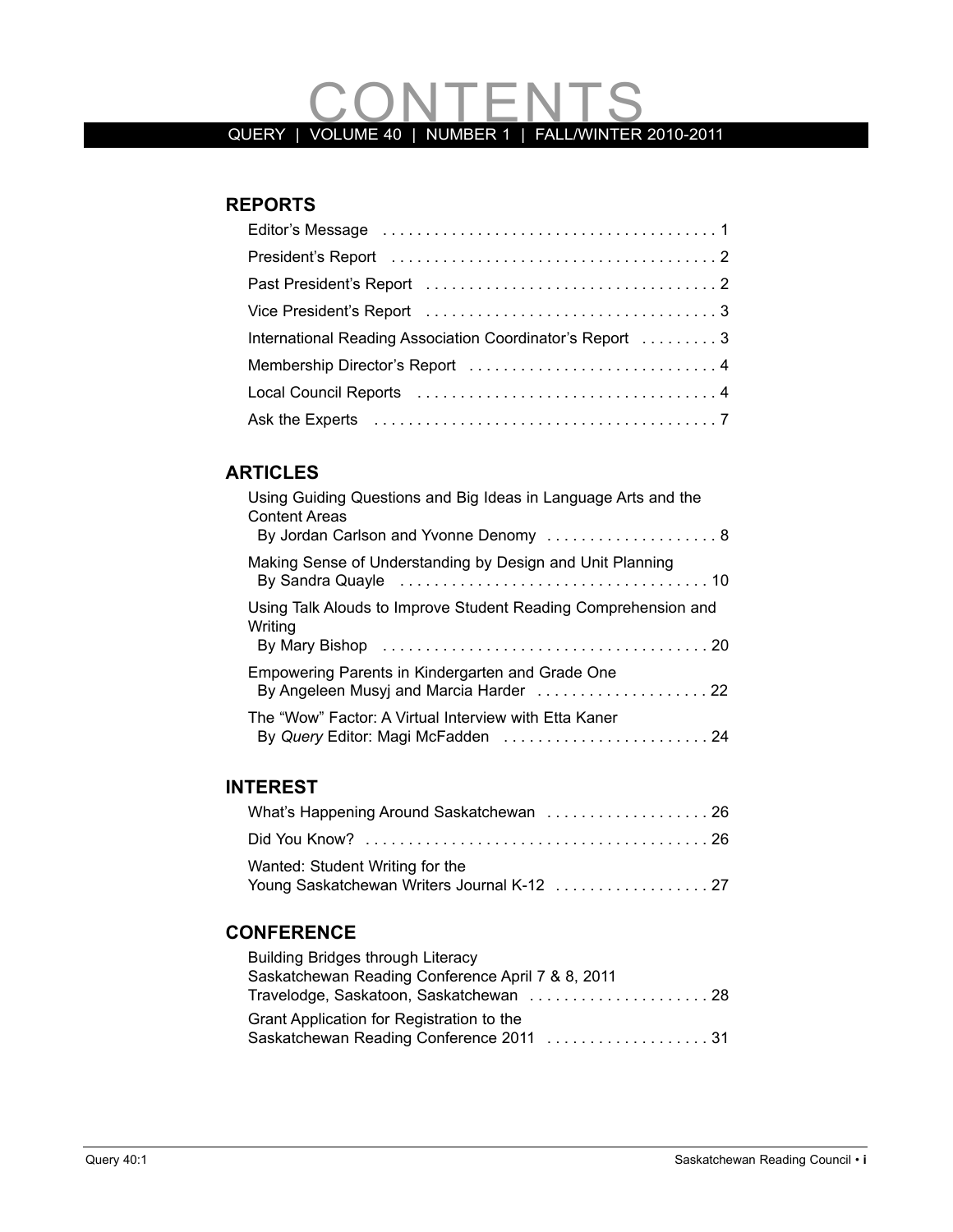#### **AWARDS**

| Saskatchewan Young Readers Choice – The Willow Awards  32      |
|----------------------------------------------------------------|
|                                                                |
| Saskatchewan Reading Council Membership Application  33        |
| <b>International Reading Association Application Deadlines</b> |
|                                                                |
|                                                                |
| Exemplary Reading Program Award Nomination Form 39             |
| Local Community Service Award Nomination Form  40              |
|                                                                |

**Past Presidents of the Saskatchewan Reading Council** . . . . . . . . 41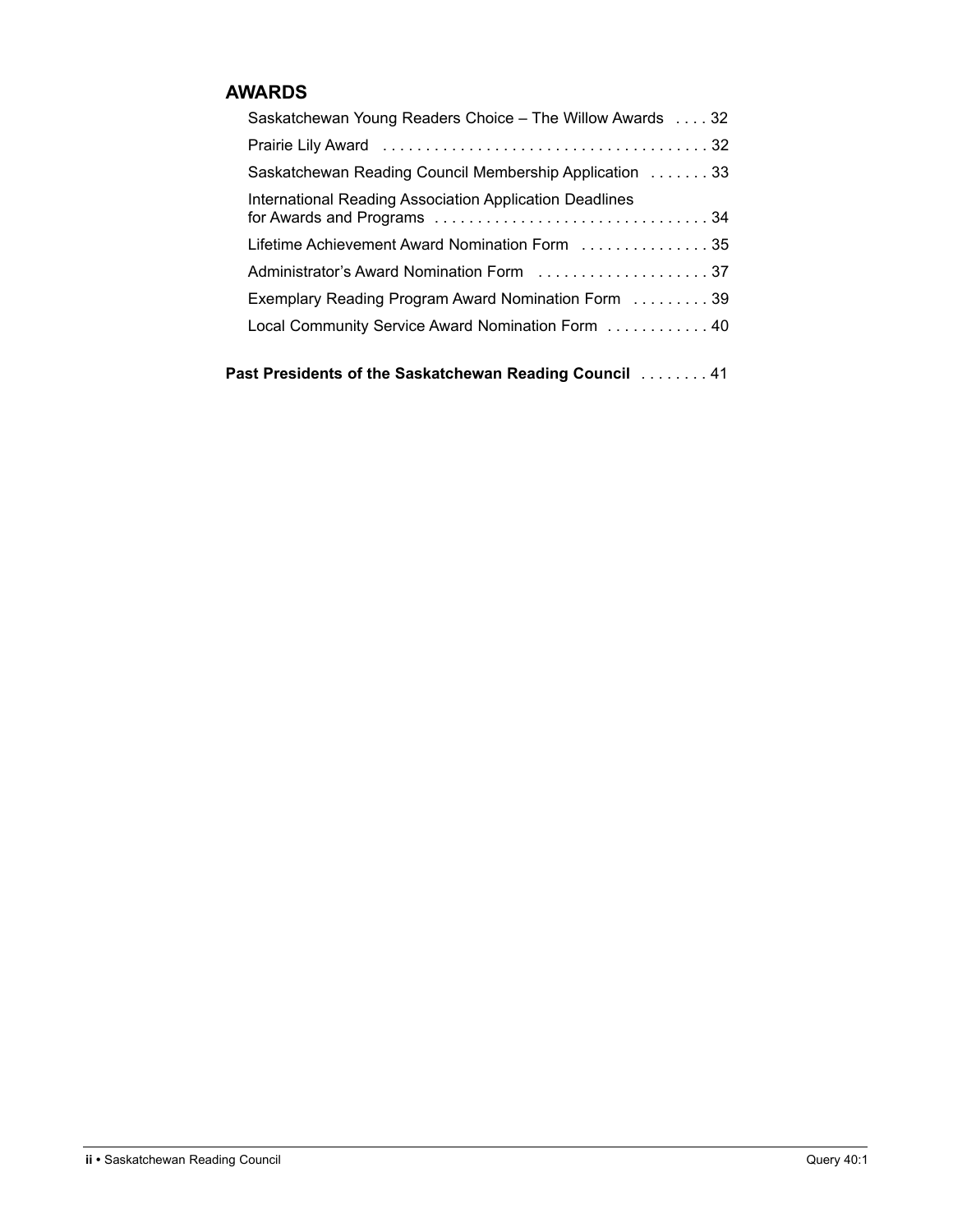## Editor's Message

### Magi McFadden



Our Fall/Winter issue of *Query* is jam-packed full of articles for your professional development! Articles comprising this issue of *Query* aim to build bridges through literacy by focusing on: big ideas, inquiry, instructional improvement through use of the understanding by design framework, use of talk alouds to

improve student reading and writing, parent empowerment through participation in student learning and the importance of the "wow" factor for motivating student learners. In *Using Guiding Questions and Big Ideas in Language Arts and the Content Areas*, Jordan Carlson and Yvonne Denomy assert that framing curriculum with essential questions and big ideas increases student engagement and understanding. These guiding questions, essential questions or big questions reframe what we already do in school and make it matter for students by generating a meaningful purpose for learning and making connections to curriculum for students. According to Jordan Carlson and Yvonne Denomy, guiding questions allow teachers to integrate curriculum and plan for inquiry-based learning which is at the heart of an effective English Language Arts program, as well as a key component in Saskatchewan curriculum documents. In *Making Sense of Understanding by Design and Unit Planning*, Sandra Quayle provides clear description of the Understanding by Design framework. Sandra explains it as a "backward approach" to unit planning wherein the teacher starts with the end (the desired results), decides on a performance task, and then plans lessons so that students will be able to reach those results. According to Sandra, when the teacher and students know what the goals are, the students are more successful and achieve more. Teachers wishing to expand their repertoire of instructional strategies will appreciate the article, *Using Talk Alouds to Improve Student Reading Comprehension and Writing* by Mary Bishop which details an explicit model of teaching declaring talk alouds as a powerful means for engaging students in reading and writing. According to Mary Bishop, use of the talk aloud instructional strategy requires teacher modelling of their own thinking during reading and writing tasks. Through sharing and thinking aloud, the teacher provides students with a strong guide to follow – a guide that increases their confidence. In *Empowering Parents in Kindergarten and Grade One*, Angeleen Musyj and Marcia Harder provide an account of a successful collaboration among students, teachers and parents – a Kindergarten Literacy Evening and a Grade One Reading Information Session which gave parents tools and activities necessary to support their beginning readers and empower them to become actively involved in their child's education. Last but certainly not least is advice from accomplished author Etta Kaner in, *The "Wow" Factor: A Virtual Interview with Etta Kaner*, which emphasizes the importance of capturing student interest. According to Etta, writing proficiency is facilitated by voracious reading and finding your preferred genre.

These *Query* contributors emphasize that building bridges through literacy means linking big ideas and guiding questions to desired end results by capturing student interest, scaffolding instruction and collaborating for learning. These *Query* contributors acknowledge that building bridges through literacy means aiming for the "wow" factor.

*Submissions to* Query *are welcomed at any time. Readers are encouraged to share this issue with colleagues to inform them of the benefits of an SRC membership.*

Submit articles, lessons, units, in-services plans, book reviews, local council updates, pictures, and reviews of programs to *Query*, YOUR journal for the Saskatchewan Reading Council.

**mcfaddenm@hotmail.com**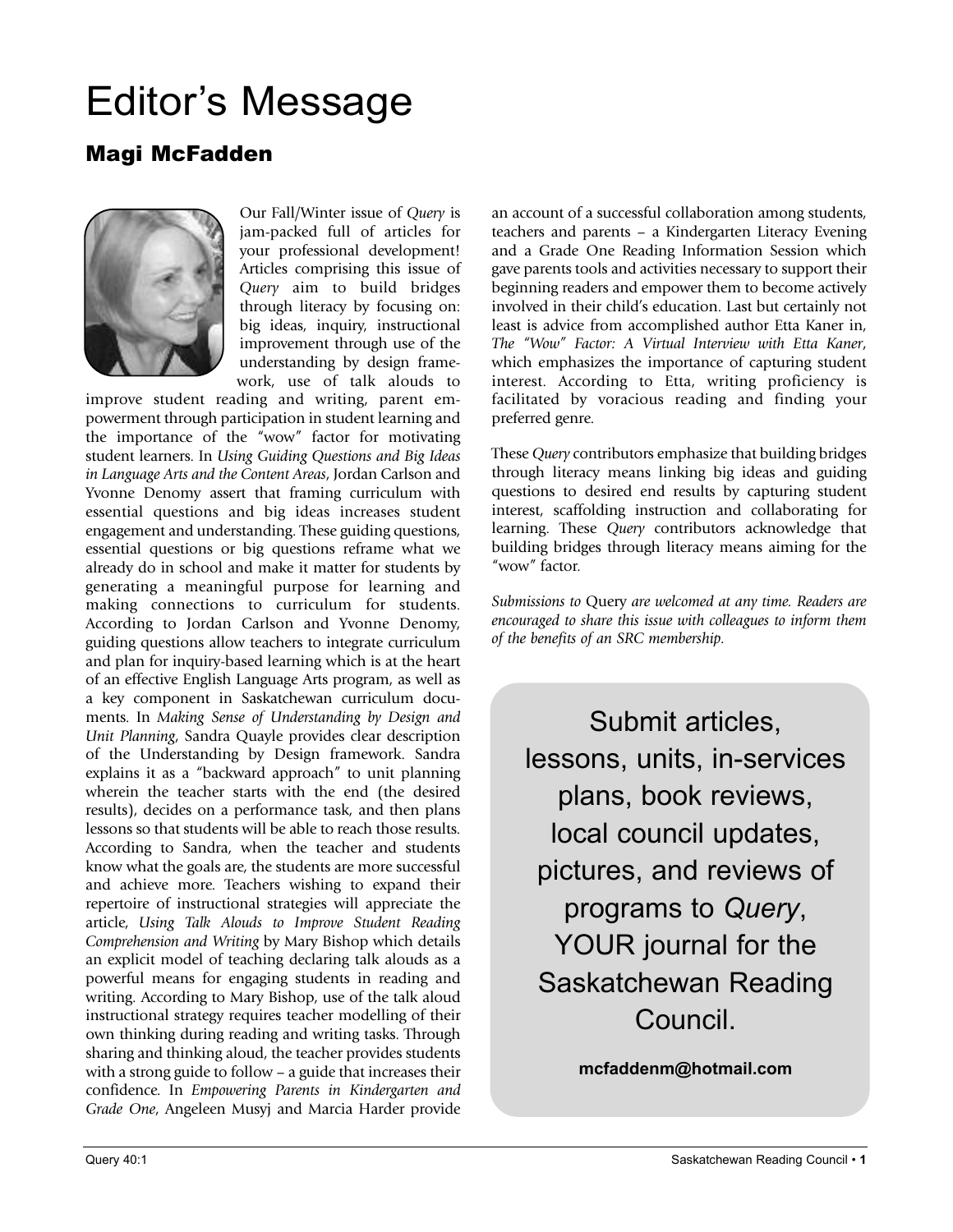## President's Report

### Nicole Lefebvre



Welcome everyone to another super year with the Saskatchewan Reading Council. I am looking forward to a fabulous year working together "Building Literacy into the 21st Century". The world is changing and our council needs to discuss how we can change to become more like the 21st Century. How are we

reaching our members? Are we communicating effectively for the 21st Century? How can our website build literacy? Finding answers to these questions will help us build our literacy into the new millennium.

The International Reading Council had a North American Leadership Workshop this year in Dallas, Texas. Juanita, Sherri, Lynda, and myself headed down to Dallas to represent our council. The LDA's presented three fantastic sessions from Creating We by Judith E. Glaser; believing we, learning we, and being we. Becoming we as a council is like building a bridge; we need to have a clear vision (the destination), connection (the pieces of the bridge), with members, and communicate our goals and love of reading (the road). This Leadership Workshop is a great way to network with other communities. It was super speaking to other council members and discussing everything under the sun to help make our council even better than then it is!!

Last weekend, some SRC executive members attended the Saskatchewan Teacher's Federation Special Subject Council Day. There were many presentations from other councils who had received grants to help their councils grow. Tammie Latimer presented on behalf of our council the final report for the grant we received in January 2009 to help promote our 40th year as a council. There were other sessions on Bookkeeping, Web Experiences, Conferences, and Publications/ Communications. All the sessions were very informative and extremely helpful with lots of information for us this year.

With everyone working together creating "we", we will have a successful year.

## Past President's Report

### Shelly Galloway



Welcome to the new executive. I would like to congratulate the executive and wish them the best for their coming term. I hope that you enjoy your new positions as we "Build Bridges through Literacy". I would also like to welcome the new and the returning members to our organization. Each of you adds

value to our membership and we do recognize that. I know that the executive will provide support and exemplary leadership through the coming year.

The on-going support of the IRA for our councils during the year is also appreciated. We were very honoured last year to receive the International Reading Association Honour Council Award. Congratulations to those councils that achieved Honour Council Status as well as the Prairie Lily Award winners.

Just a reminder that nominations for the Lifetime Achievement award are to be sent to the Past President by the end of November. My email address is shelly.galloway@rbe.sk.ca.

It was my pleasure to notify Lori Jamison Rog that she had been selected to receive the Lifetime Achievement Award. We have been fortunate to have someone of her calibre be so active within our organization. She has made a contribution to literacy and reading at the local, provincial and international levels. Congratulations again, Lori.

Congratulations to Darran Teneycke. He is a wonderful example of the kind of administrator that the Saskatchewan Reading Council's Administrator Award has been created to acknowledge. We know that we can only have effective teachers if we have knowledgeable and supportive principals like Darran.

I enjoyed my term as president and look forward to fulfilling the duties of this new position. I would like to again say "Thank You" to each member of the executive, as well as to the local councils for their support over the past year. The SRC has made a huge difference in my teaching career and the way I teach reading every day. As literacy leaders and SRC members across the province, I know you too, love reading. You are the leaders in your schools and you too, love sharing excellent books with your students.

Finally I will treasure the new friends that I have made and the old friendships that have been renewed. Thank You!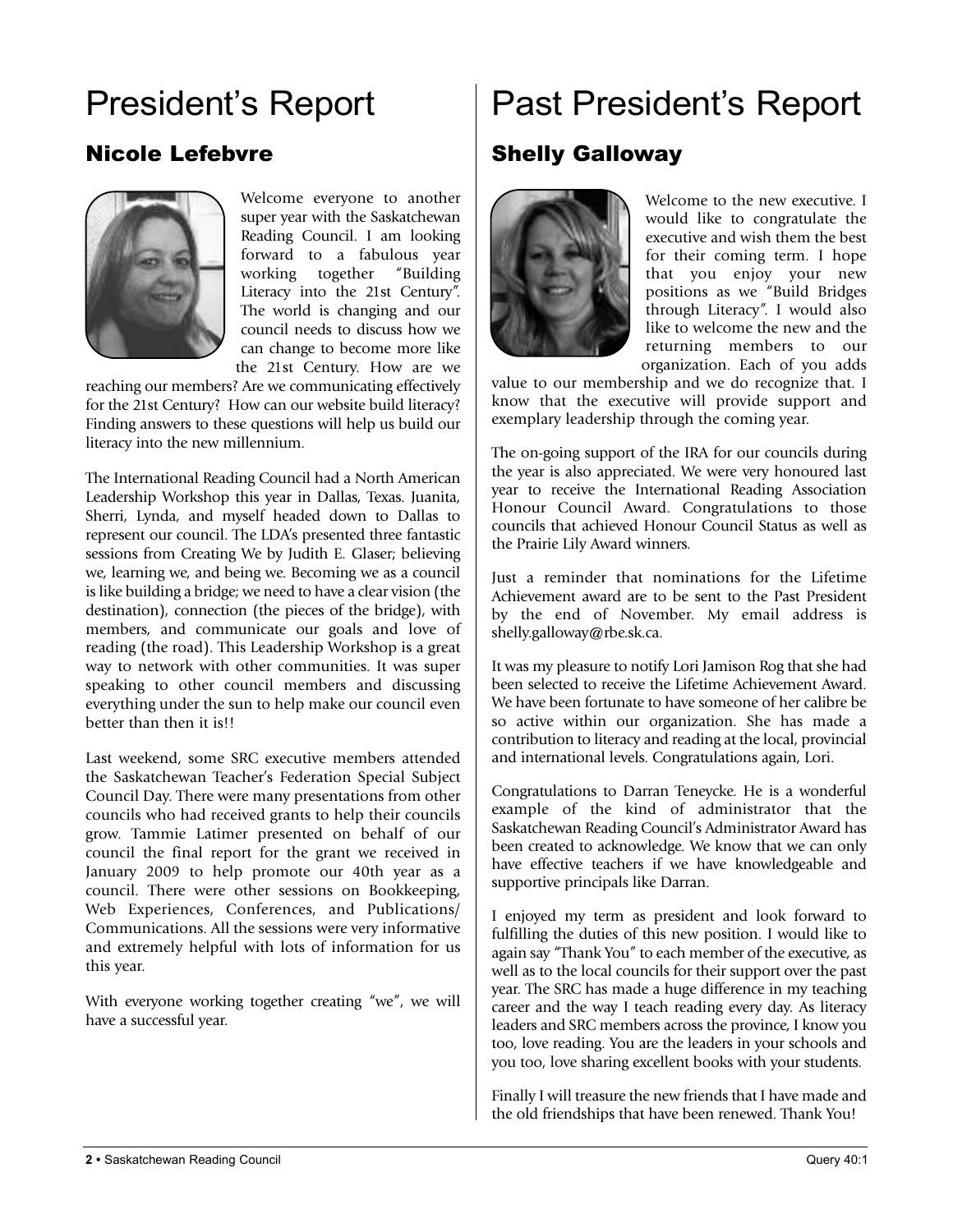## Vice President's Report

### Lynda Gellner

I am pleased to be serving as Vice-President for the Saskatchewan Reading Council this coming year. I have been a member of my local Reading Council for over ten years and have been blessed to meet so many individuals who share my passion for literacy.

Over the years, I have witnessed how the Reading Council has provided numerous opportunities for members. These opportunities have included professional development, the annual conference, networking opportunities and involvement in service projects. I am excited to see how the Reading Council will grow and transform as it rises to meet the changing needs of members both present and future.

I would invite you to reflect on how the Reading Council can best meet your needs and would encourage you to share these thoughts with our executive.

## International Reading Association Coordinator's Report

#### Juanita Brown



Welcome to all new and returning readers of *Query*. I hope your school year has had a satisfying and interesting beginning. As you reflect back on the first two months of school, I hope that you can see evidence of growth and excitement in your students as their literacy skills continue to expand and develop.

I am sure each of you is finding support in your local reading council and the activities they provide to help teachers improve students' reading and writing. When you think about supports for your teaching of reading and writing I hope you will also think of the International Reading Association. The IRA provides practical teaching tools you can use in your classroom every day. It also provides you with access to top-rated journals, innovative research and best practices. Through your membership in the IRA you can also receive discounts on IRA publications and other professional development resources. Basic membership is only \$36.00 for a year and with that you receive the bimonthly print newspaper *Reading Today*. This newspaper is chalk full of great ideas to support literacy instruction as well as providing a broader picture of what is happening in literacy around the world.

You can also enhance your membership which enables you to receive your choice of one of three journals either as a paper or online copy. You can choose from *The Reading Teacher, Journal of Adolescent & Adult Literacy or Reading Research Quarterly* all of which contain excellent information. The journal you choose depends on the grade you teach or your area of personal literacy interest. The titles of some of the articles in the current issue of *The Reading Teacher* are: "Teaching Literacy in Context: Choosing and Using Instructional Strategies", "Strategies to Enhance Comprehension of Expository Text" and "Writing feature Articles with Intermediate Students". Not only does *The Reading Teacher* contain informative, practical articles but it also has a section on teaching tips. In addition there is a section entitled "Ask an Expert" where you can send in your questions and have them answered by someone with a considerable literacy background.

The IRA not only supports classroom teachers but it provides leadership support for members of provincial executives. This summer I had the good fortune to attend the IRA Leadership Conference in Dallas. Along with other provincial executive members, Nicole, Sherry and Linda I was able to spend two wonderful days talking to and listening to people talk about reading and writing. It is inspiring to realize that you can be part of a professional organization that is world wide in supporting and promoting literacy.

Even if you aren't interested in joining the IRA please check out their website readwritethink.org which contains a multitude of classroom ready resources.

Whatever your level of interest we hope you will come and join us, participate, be as active as you wish and share the passion of promoting literacy.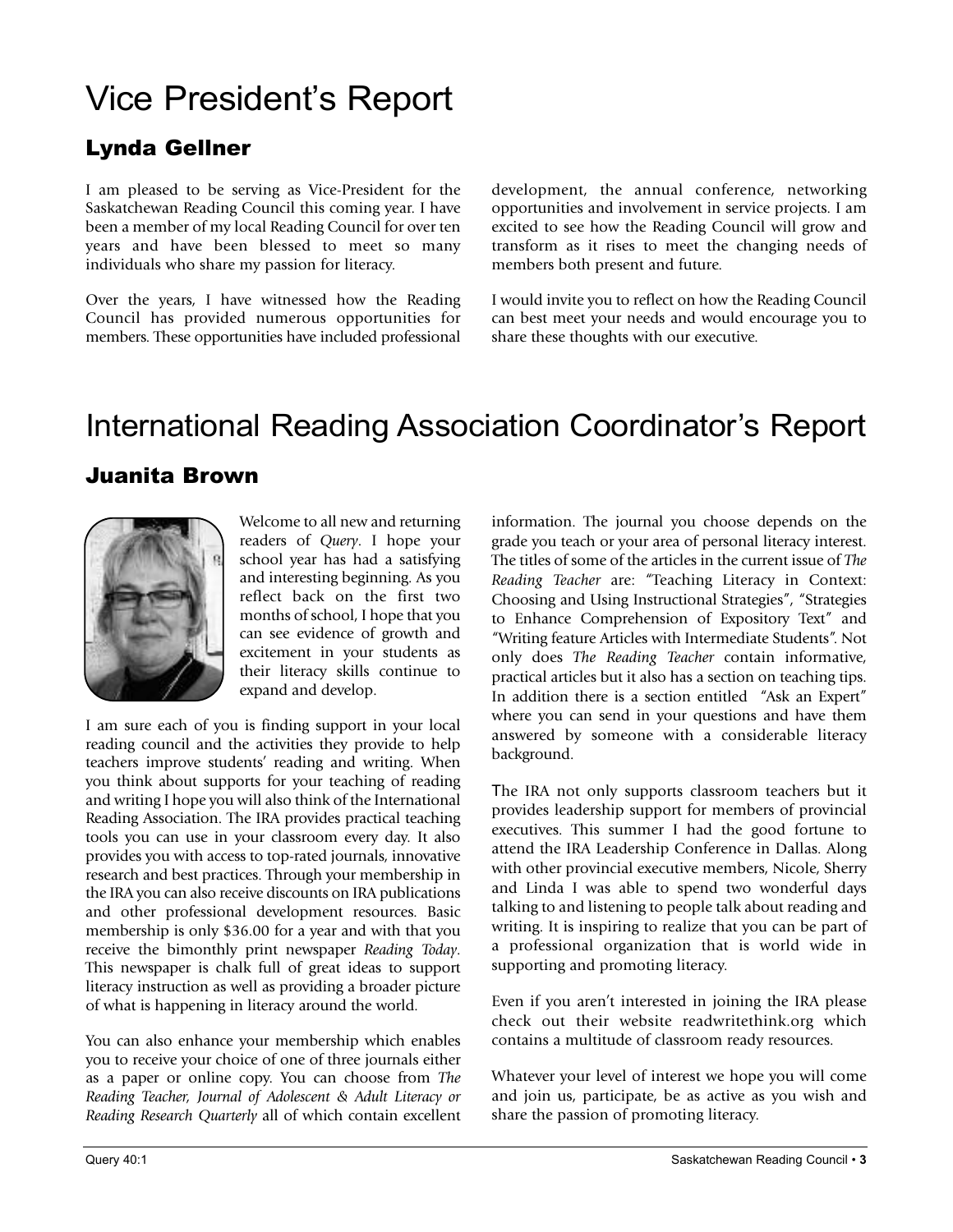## Membership Director's Report

### Sherri Sieffert

I am excited to begin my term as membership director for the Saskatchewan Reading Council. Memberships have been coming in for the upcoming 2010-2011 year. Please remember that all 2010 SRC memberships expire October 31st. The Saskatchewan Reading Council offers many benefits and I know that the local councils have many events planned. Please send in your renewal if you haven't already so that you don't miss out on any of the events offered in your area.

My term began with an exciting leadership workshop in Grapevine, Texas on August 6, 7 and 8. I was able to learn more about the membership director position as well as network with people from all over Canada and the United States. Our team (Nicole, Lynda, Juanita and myself) from Saskatchewan were able to meet together while we there to begin making plans for the upcoming year. The theme of the workshop was "Becoming We". I also attended breakout sessions on digital stories and peer discussion of text to promote comprehension.

## Local Council Reports

## Saskatoon and District Reading Council

#### **Maureen Bezanson, President**



This will be a very busy and exciting year as we continue to plan for the **Saskatchewan Reading Council Conference**, which will take place on April 7 and 8, 2011 in Saskatoon. Our conference theme is *Building Bridges through Literacy* and we have secured the newly renovated Saskatoon Travelodge

for our venue. We had the opportunity to present our promotional presentation at the April 2010 SRC reading conference when in Regina, highlighting our venue and special guests. We have confirmed Gerald G. Duffy, Ellin Keene, Jacqueline Guest, Jacquie McTaggart, and Kathleen Gould Lundy (breakfast presenter only) as our special guests. Our planning committee looks forward to learning all about running a successful conference. We thank Jan and Joanne for the support that they have given and will continue to give us as we find our way to make the 2011 reading conference a wonderful success!

As president of the SDRC and chairman of the 2011 conference committee, I had the luxury of attending the IRA conference in Chicago. Marilyn Vaughan, vice president, and Najla Akl, past president also attended. We were so excited to be a part of such a great learning

experience. We had the opportunity to lunch with non fiction author Bobbie Kalman and to meet Stephanie Harvey and Harvey Daniels in person! We came back saturated with learning from our sessions and conversations. Thanks again to the SRC for giving us this wonderful experience.

Regarding our usual commitments, we will continue to maintain good communication with our school liaisons and work to increase their involvement in all yearly projects.

### East Central Reading Council

#### **Jan Niebergall, President**

We have an exciting new year coming up. We have some new executive members along with returning members. Many were active several years ago and now are returning again.

Last year we had several events. Some of the events were a book discussion on "*The Daily Five*", book jacket contest that had more entries than ever before, Read to Me, and Young Writer's. As well our council planned the 2010 Reading Conference in Regina.

For the upcoming year, we will host the same events as before, but we are hoping to add a make and take in conjunction with a book exchange/membership drive and also a movie night.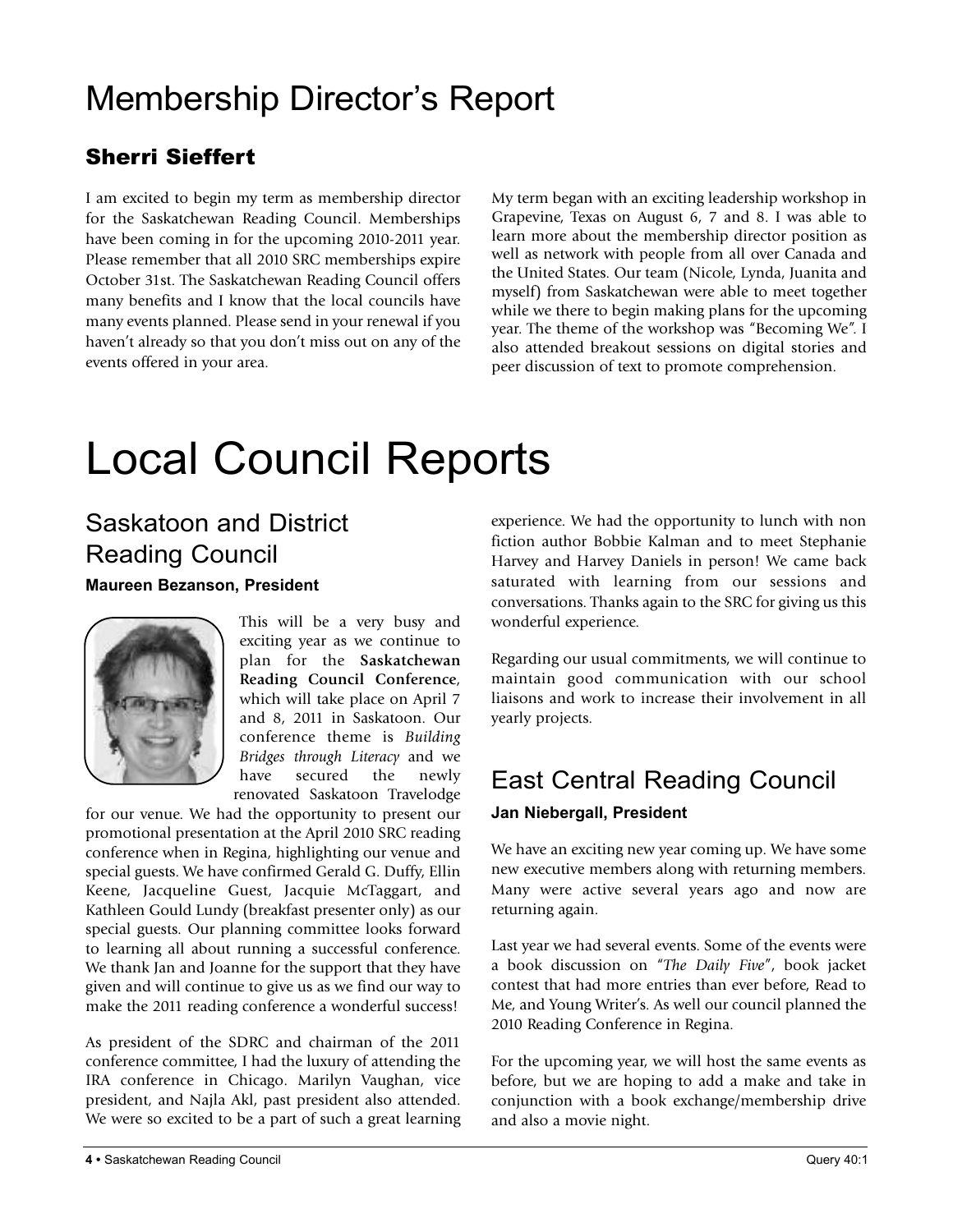### South Saskatchewan Reading Council **Angela Hutton, President**

The South Saskatchewan Reading Council is excited to be offering new programs this year. Teachers in Southern Saskatchewan with a seriously ill or injured student can request a "Get Well Soon Literacy Kit" to be delivered to them. In November our members can join a discussion about *To Understand* by Elin Olliver Keene and receive the book for free. For the second year we are teaming up with a "Teen Mother Program" at a local high school to offer resources and literacy packages during Education Week.

Along with our new programs we are still offering many old favourites. In December we will be collecting new books to donate to schools and daycares in need of literacy supplies and then will be rounding out the year with a Christmas social for all members. In February we will be offering "munchies and a Movie" again, where members gather to watch and discuss a professional video. Also in February we will be accepting submissions for the Young Authors' Publication. Our AGM meeting will be held on April 5th this year.

Along with all of our programs our council is also busy preparing for the 2012 SRC Conference: "Relax. Rejuvenate. Read." which will be held in Regina on March 29 and 30, 2012. Speakers such as Chris Tovani and Stephanie Harvey will be joining us. As you wait for the keynote address on the evening of Thursday, March 29th you can join us for free spa treatments, dessert and wine. Friday will include a Saskatchewan Authors' Breakfast and an Author luncheon featuring Barbara Reid. Mark your calendars for this exciting conference in 2012.

For more information on any of our programs please contact us at: saskatchewanreadingcouncil@gmail.com

### Moose Jaw and District Reading Council **Tana Arnott, President**

My name is Tana Arnott and I am the new President for the Moose Jaw and area Reading Council. I am a high school English and Social Studies teacher in Rouleau, SK. Our reading council has been busy with our Read to Me program. As well, we have been busy recruiting new members. Our hope is to have at least one member from each of the schools in our division represented on the Council. We are currently busy planning a Yoga Storytelling Professional Development Workshop, as well as a Literacy Night with our Local Moose Jaw Warriors. As well, we are planning on continuing with our Paper Back Book Exchange and expanding the campaign to our rural schools. Last year, two of our rural schools had a lot of success with the book exchange. We look forward to another busy year and spreading the importance of literacy in our community.

## Northwest Reading Council

#### **Poppy Jeffery, President**

I am excited to be this years North West Reading Council President. My name is Poppy Jeffery and I am a teacher in Lloydminster. I am looking forward to all that this year has to bring. I am ready to do my job as your President. I find that this is a wonderful opportunity for me to meet new friends and to share my love of reading. As a teacher I am a strong advocate of reading and of being a member of the SRC. I am ready to send out information about membership, the conference, and School Liaisons. So here is to the beginning of a new school year and another engaging year with SRC.

## Kewatin Nene Reading Council

#### **Debby Noble, President**

KNRC is having a blue year. Motivation is low and so is our membership. We have had changes in our executive and it has increased some of the workload of the others. We hope that we will be able to expand our memberships with this liaison in the schools but we also know that it is hard to get one more commitment from people who are already volunteering a lot of their time and energy on school related extra-curricular activities.

Our commitment is still to promote KNRC and SRC with our teacher education program – NORtep/ NORpac. We have sent out our brochures to the schools and faxed them again when schools started. Since we do not know how many sign up during the months, we cannot say welcome to the reading council until our names and contact information is given from our membership person. This year we applied for and received a grant from "Raise-a-Reader" for supplementing our Read to Me distribution. Our annual general meeting will be postponed until sometime in November as the schedules for people do not work for having an AGM in October during the NATA convention. The format for the YSW is great from a librarian's view point as it is easier to shelve. For the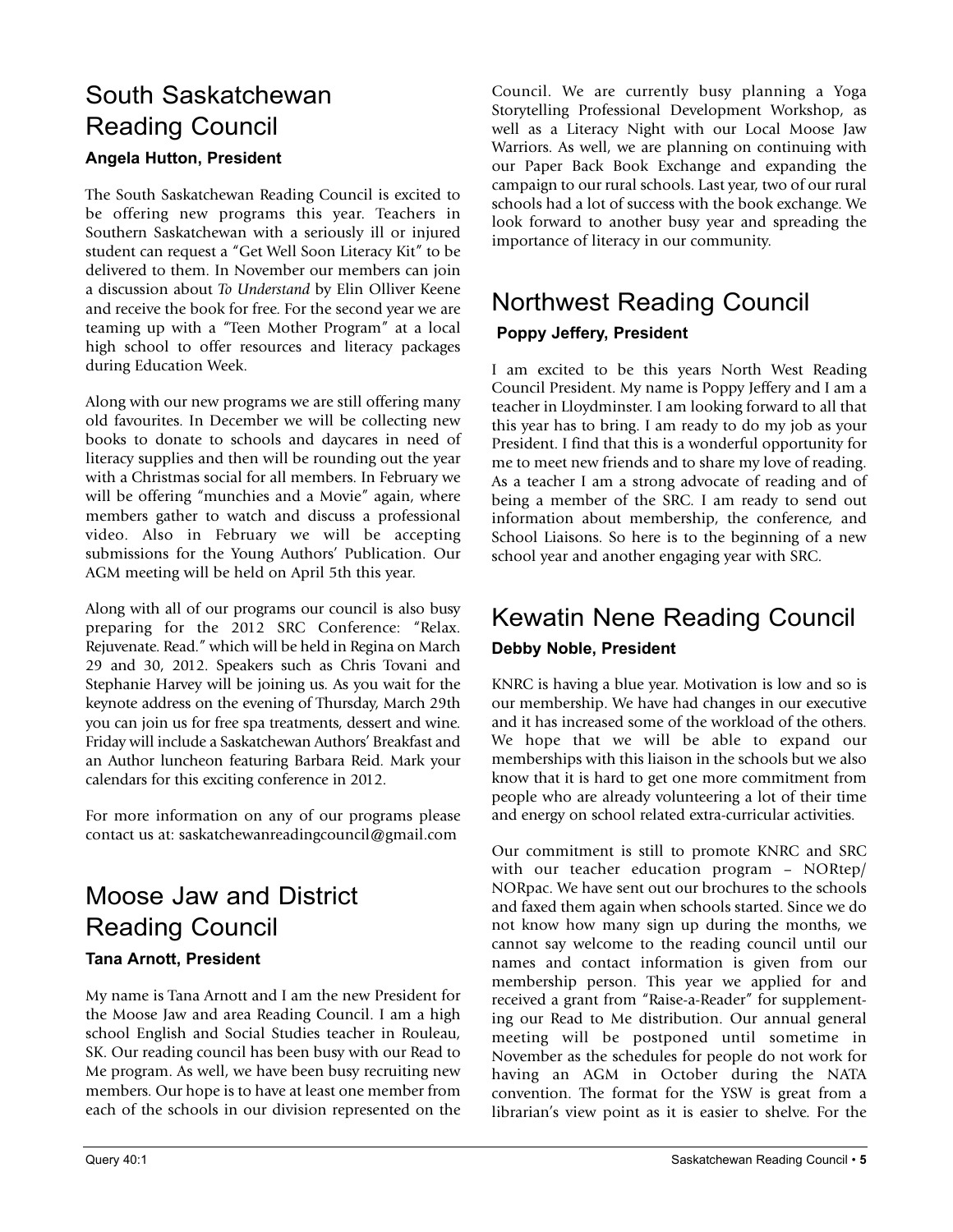students who received the book they were very impressed. Good work to the designer.

This past year we were not able to participate in the Honour Council, again time has a way of sneaking away and making it impossible to fulfill some of our obligations. Our next major event will be to help with the twentieth celebration of the Northern Reading Program.

The Northern Reading Program is a north wide program designed to encourage reading as a valuable pastime. The call goes out to various schools in a given geographical of the north to help with the program theme, timetable, and activities. This year the call goes out to Westside communities, those along highway 155.

We will be sending out our membership call using regular mail for those who do not have an email address so that they can renew and also pass along the membership forms to new teachers or associates.

Our executive is going to have to review their membership and IRA memberships. We also like to give away some SRC and IRA to deserving members of the teachers, criteria changes each year but we do provide this as a one time event and hope that they will continue with this membership the following year.

Our current executive is listed below but we hope to get a few more members by recruiting them when we have a meeting – usually entice by having coffee and desserts somewhere.

President: Debby Noble Sec/Treasurer: Harriet Roy Membership: Barb Traxel Young Sask. Writers: Lynda Renaud Read to Me: Bethany Speller Harriet Roy, Secretary-Treasurer

### North Central Reading Council

#### **Sandra Quayle, President**

What is North Central Reading Council?

The most important thing about North Central is our tenacity,

We are few in numbers,

We are all busy teachers,

We love working with our students and ...

We are passionate about reading and literacy.

We encourage student writing through the Young Writers,

We support family literacy by giving books to young families.

And although we encourage teachers to be part of our organization

As a council we are struggling,

But the most important thing about North Central is our tenacity.

If this sounds like you, we would live to have you join us. Our council area incorporates Prince Albert Catholic, Saskatchewan Rivers and North East School Divisions. We are still recruiting new members so if you are interested in joining us please contact Sandra.

North Central Reading Council has been reactivated this year. We decide to start the year by joining JumpStart into Reading for the Record Campaign on October 7. We will have our schools reading the storybook *The Snowy Day* by Ezra Jack Keats as we join other schools throughout the world trying to break the world record.

We are looking forward to future projects, which will include a Book Jacket Contest in conjunction with National Book Week in November, a Christmas Gift of Reading, a professional development movie night and a Wine and Cheese Christmas Party and Young Saskatchewan Writers in the spring.

We thank the Saskatchewan Reading Council for their membership initiative. This has helped us by having more representation in our schools. Our Executive present are:

President: Sandra Quayle Treasurer: Cathy Anderson

Our Gift of Reading books this year will be donated to new daycares at two of our local community schools. I am sure the young moms will enjoy reading to their children. In addition we are excited and eagerly looking forward to the Saskatchewan Reading Conference in Saskatoon. Watch for information in your schools.

### Southwest Reading Council

#### **Jennifer Lundsten, President**

I hope everyone has had a pleasant fall. Below is a reminder of some coming literacy development events to participate in with your staff and students:

January 27, 2011 – Family Literacy Day February 15, 2011 – Deadline for *Young Saskatchewan Writers'*

April 7-8, 2011 – Saskatchewan Reading Council Conference in Saskatoon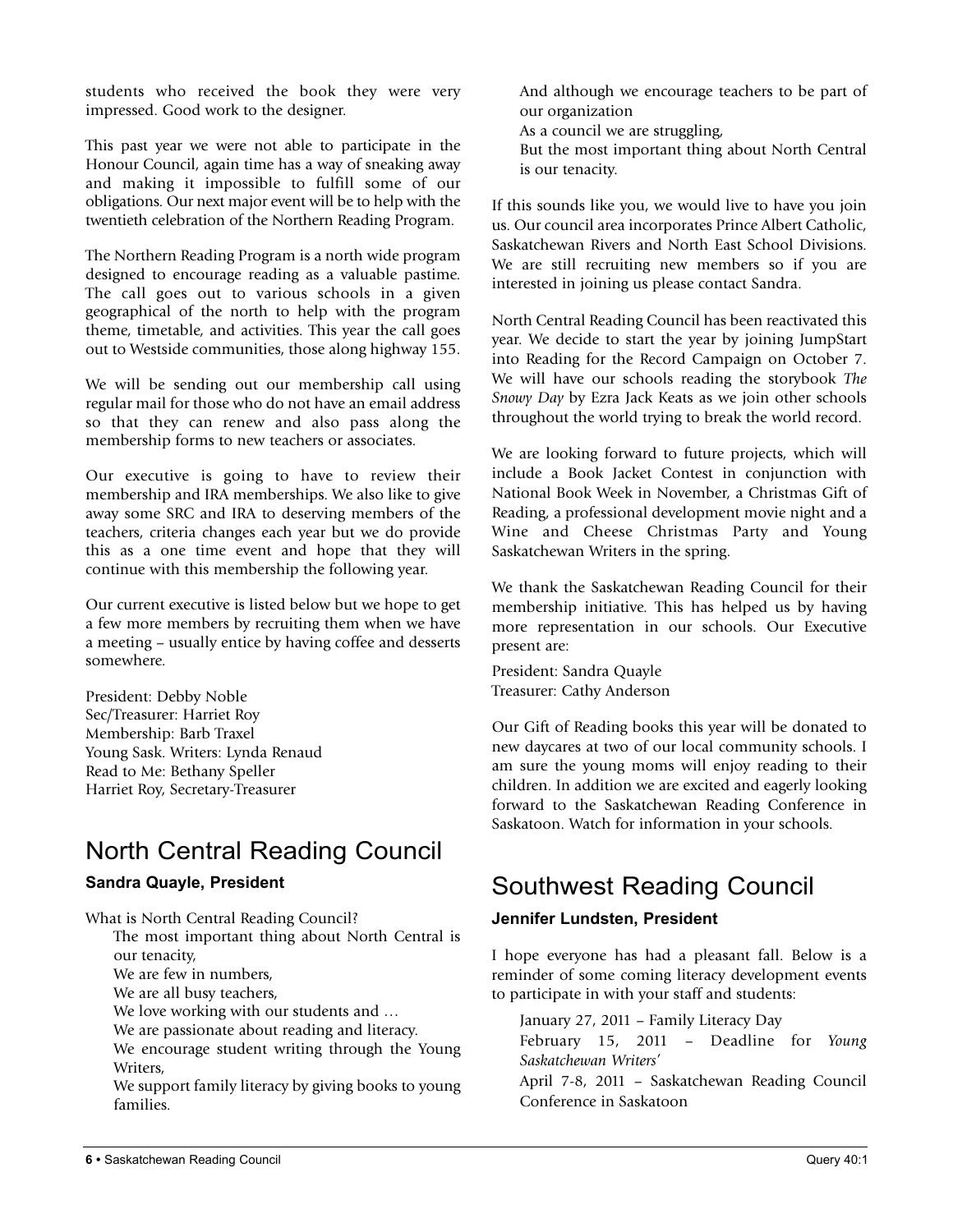SWRC will continue to distribute literacy packages to mothers of newborns in the spring with the Read to Me program. The executive will be participating in the Project Love program, which sends school supplies and teaching resources overseas. Project Love is an excellent program to share with students as they learn the needs of school aged children from around the world.

Please let me know if you have any questions or would like to participate in the reading council in our area. You can contact me by email at jennackerman@sasktel.net.

### Southeast Reading Council

#### **Joan Bue, President**

Hi, my name is Joan Bue. I am the incoming President for SERC. I am taking on the position of President due to the resignation of another member. I have been Secretary, Membership, Vice President, President and Past President of our reading council. Now I am President once again!

Our council has a very small executive/active membership and we are just trying to hang on hoping that our membership will increase or that we can find ways to encourage active membership in our council. If we can't find more members that are willing to take on responsibilities, then I am afraid our council will not last very much longer. Teachers are experiencing an enormous amount of change in our school division and are finding that they do not have the time of energy for special subject councils such as ours.

That said, we do have some dedicated members (Thanks Mona and Pam!) as well as a new recruit (Thanks Justine!) that make up our executive this year and we do have a few things planned.

Marny Duncan Cary will be touring our area in October and we are quite excited to be able to bring her out. We will work on encouraging schools to submit writing for the Young Saskatchewan Writer Publication. We will also be discussing ways to increase membership in our council this year.

We are small but mighty!

## **Ask the Experts**

The Saskatchewan Reading Council is made up of individuals committed to quality literacy education. These individuals are teachers, administrators, literacy specialists, learning resource teachers, librarians and consultants. Let these "experts" help you! If you have a question about literacy or about the council we would live to hear from you. Please email questions to saskatchewanreadingcouncil@gmail.com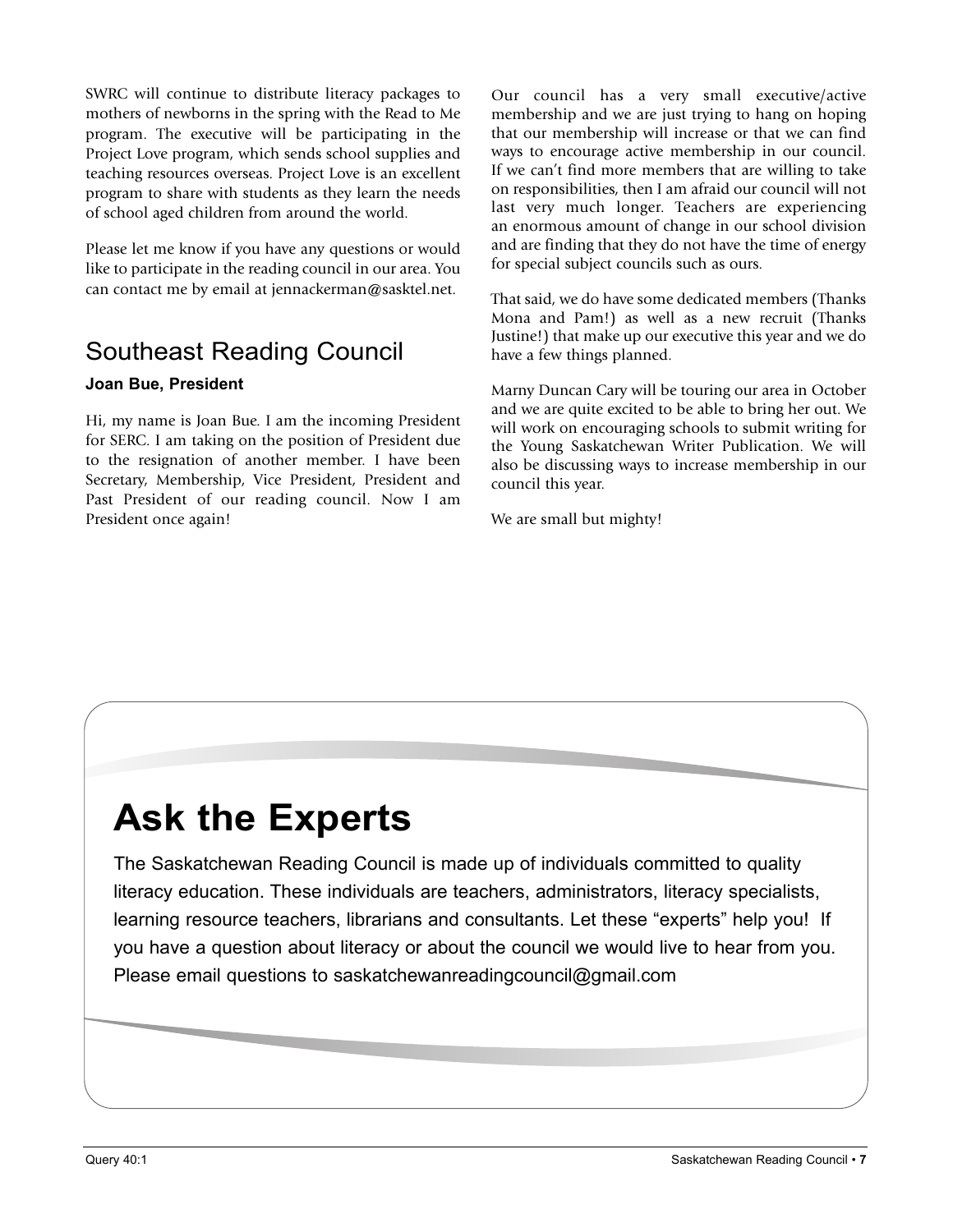## Using Guiding Questions and Big Ideas in Language Arts and the Content Areas

### Jordan Carlson and Yvonne Denomy

*Jordan Carlson and Yvonne Denomy are literacy teachers with Saskatoon Public Schools and both teach at inner-city Saskatoon schools.*

Framing your curriculum into essential questions<br>and big ideas will increase student engagement<br>and understanding. That's the "big idea" behind and big ideas will increase student engagement and understanding. That's the "big idea" behind using guiding questions in language arts and the content areas. These guiding questions, essential questions or big questions, as they are equally known, "reframe what we already do in school and make it matter to students by generating a real purpose for content and students' personal connections to that curricular material." (Wilhelm, 2007)

Guiding questions allow teachers to integrate curriculum and plan for inquiry-based learning which is at the heart of an effective English Language Arts program, as well as a key component in every renewed Saskatchewan curriculum document.

A key step in determining guiding questions is to first think about the "big ideas" within your unit. Ask yourself, "What is it that you really want your students to know?" Joanne Olson (2008) describes the big idea as the "take home message", or "the central concept that should last long after experiences and facts have faded from memory."

So what does this look like in your classroom? Take a look at this example from a grade five Social Studies unit at Ecole Lakeview School in Saskatoon.

This unit is framed around the following outcomes from the Heritage unit (Saskatchewan Education, 1995)

#### **Objectives**

- All persons, including themselves, are unique and important.
- Groups of people, including families, schools, communities and countries, have similarities and differences.
- Indian and Metis peoples have a unique history and are an integral part of society.
- Individuals and groups of people make decisions that may result in change.
- Writers of history do so within the context of their own beliefs, values, and perspectives
- Explorers, traders, and immigrant came to this country for various reasons and brought with them their own cultures
- Events and interactions among peoples brought about profound changes
- Identify changes that occurred and relate them to the present
- Appreciate and value the diversity and interdependence of our communities.
- Appreciate and value the cultures and traditions of various people
- Appreciate the people and events that have helped shape this country

What is most important for students to know and understand? What is the "take home message" that students should go away with at the end of the unit? Is it a list of dates and explorers or the "big idea" that the arrival of explorers to Canada had a significant impact on the life of First Nations Peoples and the settlement of our nation? Is it more important for students to memorize a list of events and people from the past or to understand that our life today is different as a result of their contributions? The following are the big ideas that teachers from Lakeview School came up with:

- People and events from our past have made an important impact on our life as Canadians today.
- We can learn about ourselves by studying our past. • My family and my community are valuable
- resources in understanding my past.
- History is worth preserving.

Of course, these "big ideas" may be framed differently based on both your personal understanding of the objectives or outcomes and those you have for your students. Regardless of what you identify as the "big idea", thinking about your curriculum in this way leads to the next step: defining guiding questions to frame your inquiry.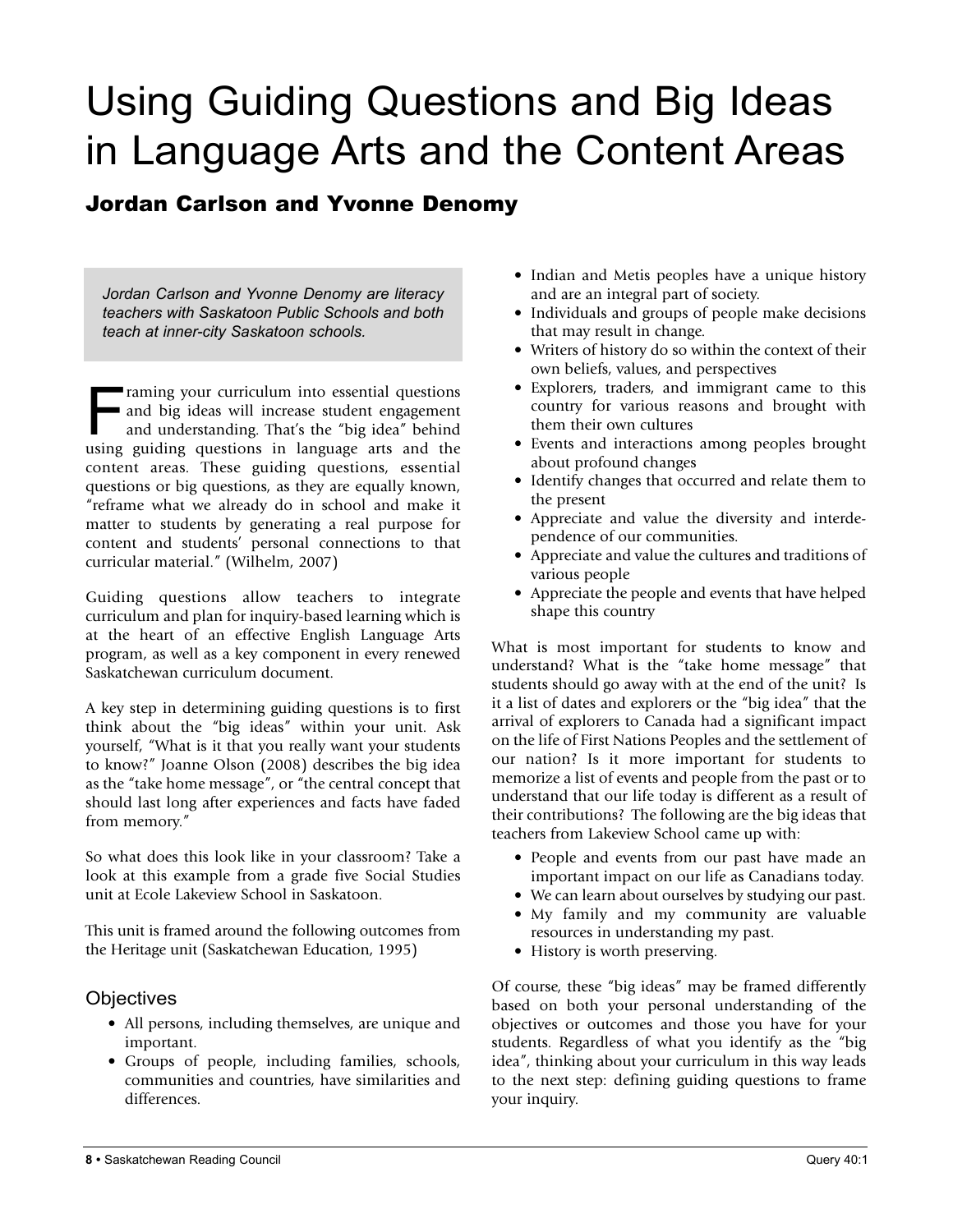Now look back to the "big ideas" framed in the Heritage unit. What are some possible guiding questions?

Here are just a few: "Why is it important for us to learn about people and events from long ago?" "How have people and events from long ago shaped our life as Canadians today?" "How is history recorded and preserved?" "How do we learn about people and events from long ago?"

There is no right or wrong guiding question. However, consider the following criteria from Wiggins and McTighe (2005) in making your selection(s) by asking yourself if you're guiding question(s):

- 1. Cause genuine and relevant inquiry into the big ideas and core content.
- 2. Provoke deep thought, lively discussion, sustained inquiry, and new understanding as well as more questions.
- 3. Require students to consider alternatives, weigh evidence, support their ideas, and justify their answers.
- 4. Stimulate vital, ongoing rethinking of big ideas, assumptions, and prior lessons.
- 5. Spark meaningful connections with prior learning and personal experiences.
- 6. Naturally recur, creating opportunities for transfer to other situations and subjects. (p.110)

Finally, to ground your question in a real world context, consider presenting the guiding question to your students in the form of a problematic scenario (Barell, 2007). Instead of just asking your students "How have people and events from long ago shaped our life as Canadians today?", try the following: "You are the new curator of the National Museum of Canada, design an exhibit that represents to you the most important person or event that has shaped your life as a Canadian today". Your inquiry is now underway.

Reframing your curriculum into guiding questions is a powerful tool to engage your students in deeper understanding of curriculum. Now, that's one big idea.

#### **References**

- Barell, J. (2007). *Problem Based Learning: An Inquiry Approach*. Thousand Oaks, California: Corwin
- Press Olson, J. (2008). *Concept-Focused Teaching. Science and Children*, 46(4), 46-49.
- Saskatchewan Education (1995). *English Language Arts – Heritage Unit*.
- Wiggins, G. & McTighe, J. (2005). *Understanding by Design*. Alexandria, VA: Association for Supervision and Curriculum
- Wilhelm, J. (2007). *Engaging Readers and Writers with Inquiry*. U.S.A.: Scholastic Inc.

## **Calling all language Arts and English Teachers**

Contribute to *Query* your favourite lesson plan involving any aspect of literacy. Send all submissions to: *Query* Editor

mcfaddenm@hotmail.com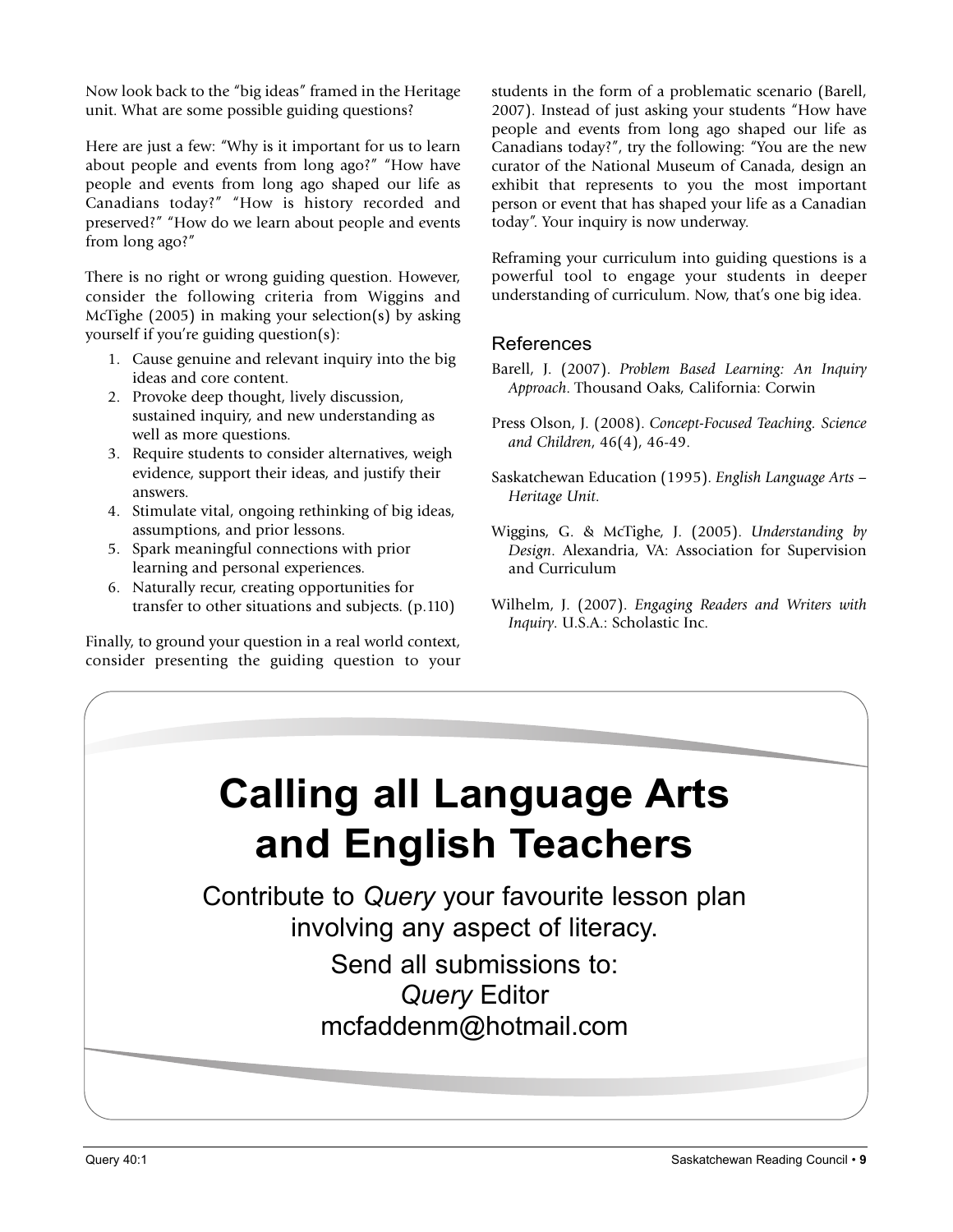## Making Sense of Understanding by Design and Unit Planning

### Sandra Quayle

*Sandra Quayle is currently a Literacy Coach with the Saskatchewan Rivers School Division. Her work with teachers involves supporting and guiding teachers as they engage in curriculum planning, data analysis, and exploring best practices in teaching to improve the outcomes for all students.*

The Saskatchewan English Language Arts curriculum (2010) is "designed to be the starting point for instructional planning" in order to address the learning needs of all students. (Sask. ELA Curriculum 2010, p.6). In following curriculum expectations teachers are required to provide meaningful learning experiences for their students and determine student needs in order to guide their teaching. They must also determine whether their students have attained the knowledge that leads to a deeper understanding of the big ideas.

Developed around the Understanding by Design model (Wiggins and McTighe, 1998), the renewed curriculum provides guidelines that enable teachers to provide

#### Big Ideas:

- Vision of what ALL students should achieve.
- Core concepts, principles and processes that anchor curriculum.
- This is what we want students to remember.

meaningful instruction that addresses "big ideas" and questions for deeper understanding while focusing on grade-level outcomes that achieve the aims and goals of the Language Arts program. Understanding by Design is simply a term that means deciding upon a learning outcome, creating

an assessment tool that will determine the level of student's understanding before writing any classroom lesson plans. In other words, with the Understanding by Design framework, the teacher starts with the end (the desired results), decides on a performance task, and then plans lessons so that students will be able to reach those results. When teacher and students know what the goals are, the students are more successful and achieve more.

Understanding by Design demands rethinking the way teachers view lesson planning. It is a way of looking at curriculum development that focuses on assessment first and instructional activities last. Traditionally teachers start curriculum planning with interesting activities and textbooks rather than asking the question "What do we want students to know and understand?" i.e. looking at the big picture with the end goals in mind. This process requires teachers to adjust their assessment planning. When planning units teachers set the enduring understandings and essential questions, decide how students will provide evidence of their learning (through a performance task), and finally design instructional activities to help students learn what is needed to be successful.

The backward design model is comprised of the following three stages:

- 1. Identifying the desired results
- 2. Determining acceptable evidence
- 3. Plan learning experiences and instruction

The first and most important aspect of Understanding by Design is for teachers to become familiar with the outcomes for the grade level and curriculum area being taught. They begin by looking at the big picture, considering what students need to know and understand to achieve those outcomes. This becomes the enduring understandings or core concept of the unit from which the essential questions are determined. Essential questions should be very broad, open-ended and have no one answer, but are framed in a way to be provocative and multilayered. "Questions for deeper understanding are used to initiate and guide a unit and give students direction for developing deeper understandings about a topic or issue under study" (Sask. Curriculum 2010, p.11).

After the outcomes, enduring understandings and essential questions have been selected, the next step is to design an authentic assessment that will measure to what degree the desired learning has been achieved. This approach encourages teachers to consider their assessment strategies and tools before designing their lessons and activities. The unit will be anchored by a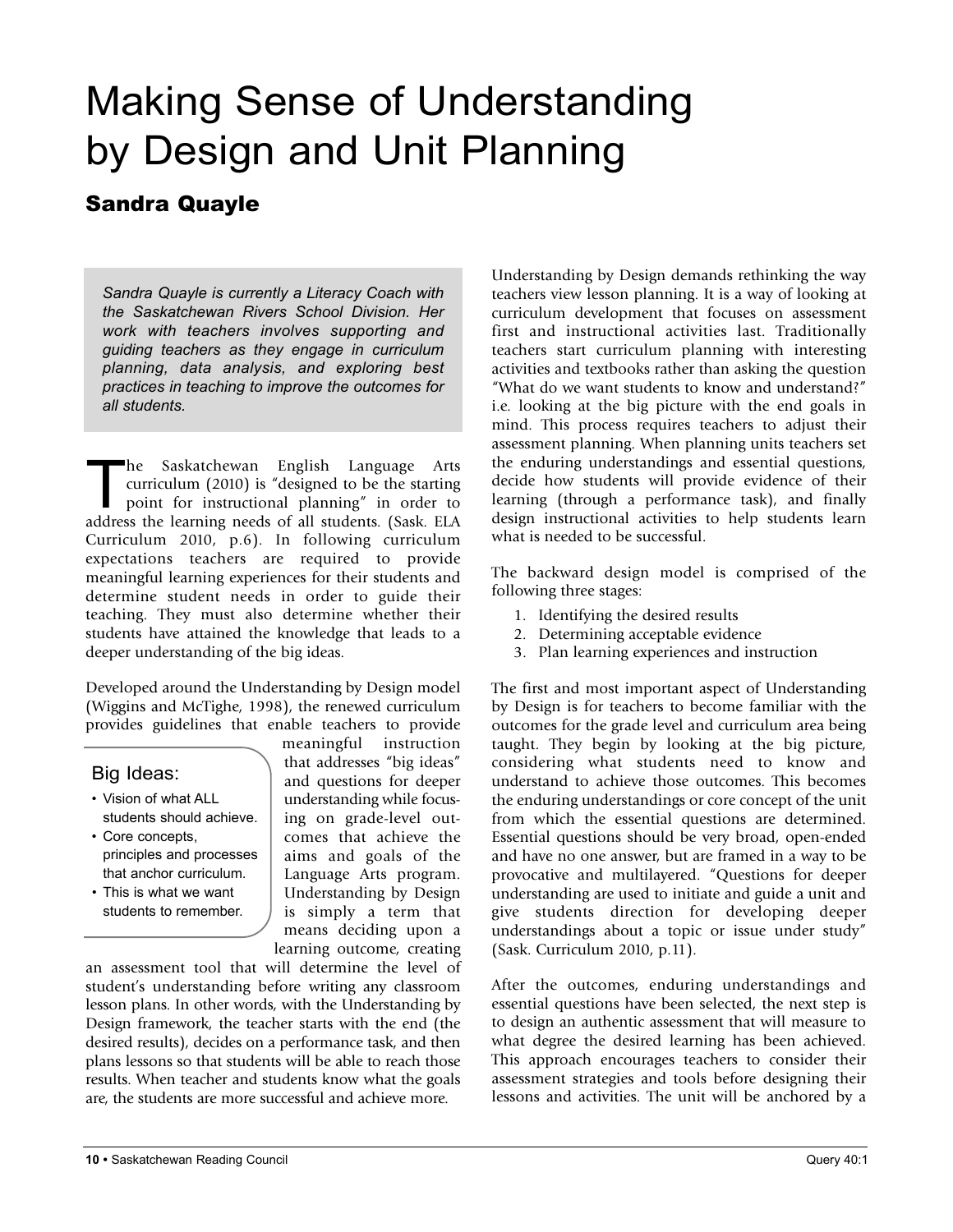performance task or project that will provide evidence that students are able to use their knowledge in context. This performance task should be closely aligned to the

#### Essential Questions:

- Organize and focus learning.
- Broad and open-ended.
- Address the big ideas.
- Allow students to think deeply.
- Have no one right answer.
- Raise other important questions.

outcomes, come with a rubric that assesses those outcomes and be framed using the GRASPS acronym (Goal; Role; Audience; Situation; Product or Presentation and Standards rubric). More traditional assessments (quizzes, tests and conferences)

should be used to gather further data by assessing essential knowledge and skills that students need in order to complete the performance task.

The third stage is developing specific lessons and selection of teaching strategies that will provide students with the opportunity to reach the desired objectives. Instructional methods are selected based on the specific types of learning needed to achieve the outcomes. Every lesson is connected to the outcomes, enduring understandings, essential questions and performance task. Every lesson is done with purpose and for a reason. Nothing is done in isolation. Before teaching the lessons, after the introduction and hook, let students know what the outcomes, the performance task and the assessment rubric will be. Tell them what they will be expected to know, do and how they will be assessed. This way, the students will work with the goal in mind, and be more focused on the concept to be learned. Having clear outcomes, creating rubrics aligned with those outcomes, and communicating these to the student results in better lesson focus when teaching, better student focus on learning the content, and higher student achievement.

#### References

Tomlinson, CA. & McTighe, J. (2006) *Integrating Differentiated Instruction and Understanding by Design* ASCD: Alexandria, VA

Wiggins, G. & McTighe, J. (1998) *Understanding by Design*. ASCD: Alexandria, VA.

#### Assessment:

- Allows students to be assessed in different ways.
- Students demonstrate understanding throughout the unit, not just at the end.
- Criteria and performance standards are clearly stated and understood by all.
- Assessment answers the following questions:
- How much did they learn? How well did they learn it? How well did we teach it?
- Used to inform instruction.

# Be Connected!

Visit the Saskatchewan Reading Council Online at: www.saskreading.org

Visit the International Reading Association Online at: www.reading.org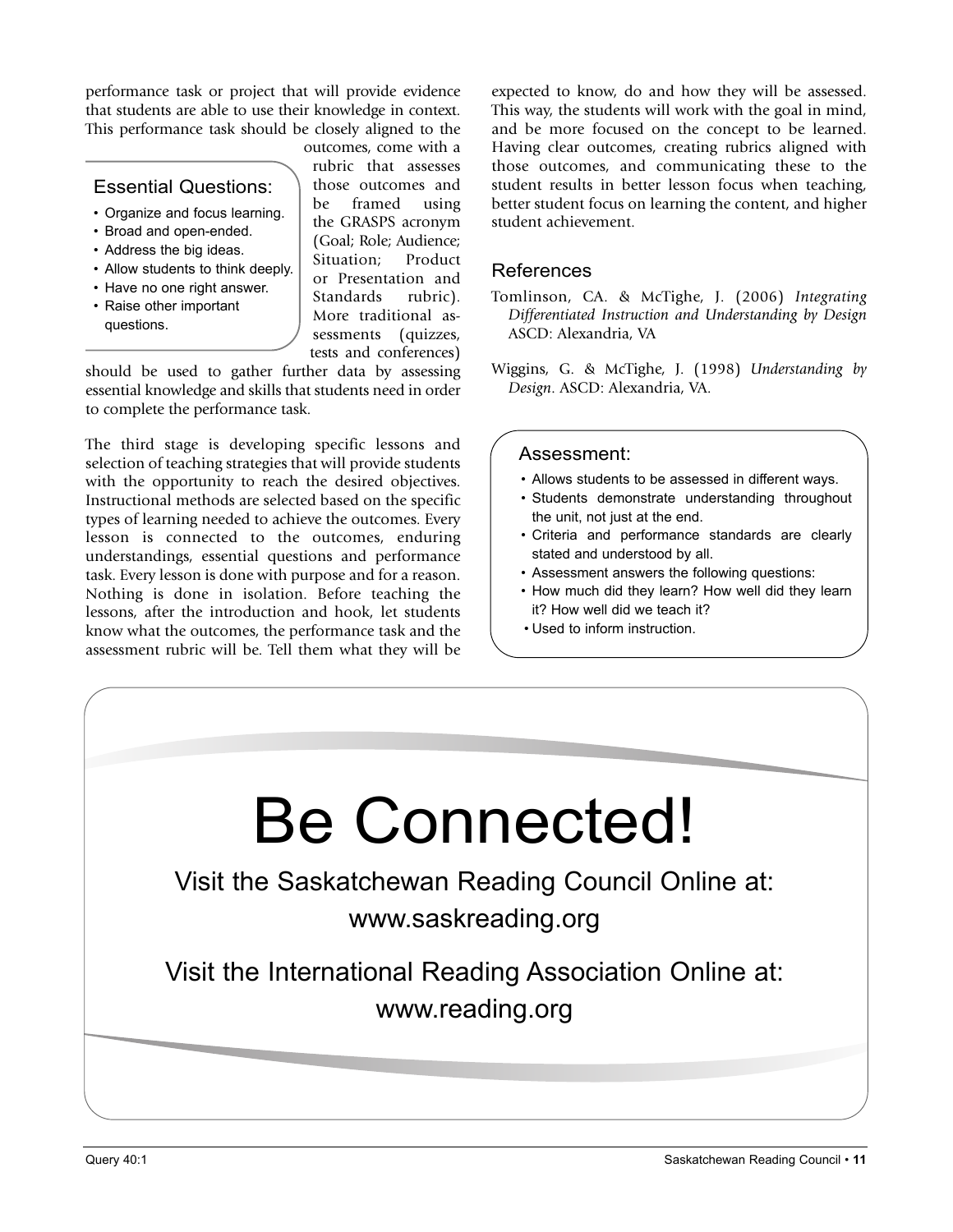Following is an English Language Arts unit using the framework of Understanding by Design. Teachers can easily adapt this for their own author of choice.

|                                                                                                                                                                                                                                                                                                                                | Title of Unit: Author Study (Leo Lionni)<br>Curriculum Area: English Language Arts<br>ELA Context: Imaginative and Literary                                                                                                                              | Grade Level: Two<br>Time Frame: 2-3 Weeks                                                                                                                                                       |  |  |  |
|--------------------------------------------------------------------------------------------------------------------------------------------------------------------------------------------------------------------------------------------------------------------------------------------------------------------------------|----------------------------------------------------------------------------------------------------------------------------------------------------------------------------------------------------------------------------------------------------------|-------------------------------------------------------------------------------------------------------------------------------------------------------------------------------------------------|--|--|--|
|                                                                                                                                                                                                                                                                                                                                | <b>Curricular Outcomes</b>                                                                                                                                                                                                                               |                                                                                                                                                                                                 |  |  |  |
| Listen and retell (with support from the text) the key literal and inferential ideas and important details<br>CR2.3<br>heard in small- and large-group activities, and follow oral directions and demonstrations.                                                                                                              |                                                                                                                                                                                                                                                          |                                                                                                                                                                                                 |  |  |  |
| CR2.4                                                                                                                                                                                                                                                                                                                          | Read and demonstrate comprehension of grade-appropriate literary and informational texts read<br>silently and orally by relating and retelling key events and ideas in sequence with specific details and<br>discussing how, why, and what if questions. |                                                                                                                                                                                                 |  |  |  |
| CC2.2                                                                                                                                                                                                                                                                                                                          | Use a variety of ways to represent understanding and to communicate ideas, procedures, stories, and<br>feelings in a clear manner with essential details.                                                                                                |                                                                                                                                                                                                 |  |  |  |
| CC2.3                                                                                                                                                                                                                                                                                                                          | Speak clearly and audibly in an appropriate sequence for a familiar audience and a specific purpose<br>when recounting stories and experiences, offering an opinion and providing reasons, and explaining<br>information and directions.                 |                                                                                                                                                                                                 |  |  |  |
| CC2.4                                                                                                                                                                                                                                                                                                                          | Write stories, poems, friendly letters, reports, and observations using appropriate and relevant details in<br>clear and complete sentences and paragraphs of at least six sentences.                                                                    |                                                                                                                                                                                                 |  |  |  |
| AR2.1                                                                                                                                                                                                                                                                                                                          | Reflect on and assess their viewing, listening, reading, speaking, writing, and other representing<br>experiences and strategies by participating in discussions and relating work to a set of criteria.                                                 |                                                                                                                                                                                                 |  |  |  |
|                                                                                                                                                                                                                                                                                                                                | <b>Essential Questions</b>                                                                                                                                                                                                                               | <b>Enduring Understandings (Big Idea)</b>                                                                                                                                                       |  |  |  |
| • How do the features found in narrative texts<br>help readers understand the important ideas?<br>• How does knowing how an author writes help<br>convey ideas.<br>me understand the meaning of the story?<br>· How and why do illustrations enhance the<br>understanding of the stories I read?<br>writer and/or illustrator. |                                                                                                                                                                                                                                                          | · Different texts types use very different<br>organizational structures and techniques to<br>• Sharing an author's techniques and strategies<br>helps gain insight into the author's craft as a |  |  |  |
|                                                                                                                                                                                                                                                                                                                                | <b>ELA Context Question</b>                                                                                                                                                                                                                              |                                                                                                                                                                                                 |  |  |  |
|                                                                                                                                                                                                                                                                                                                                | • What techniques and strategies does this<br>author do to help the reader gain meaning?                                                                                                                                                                 |                                                                                                                                                                                                 |  |  |  |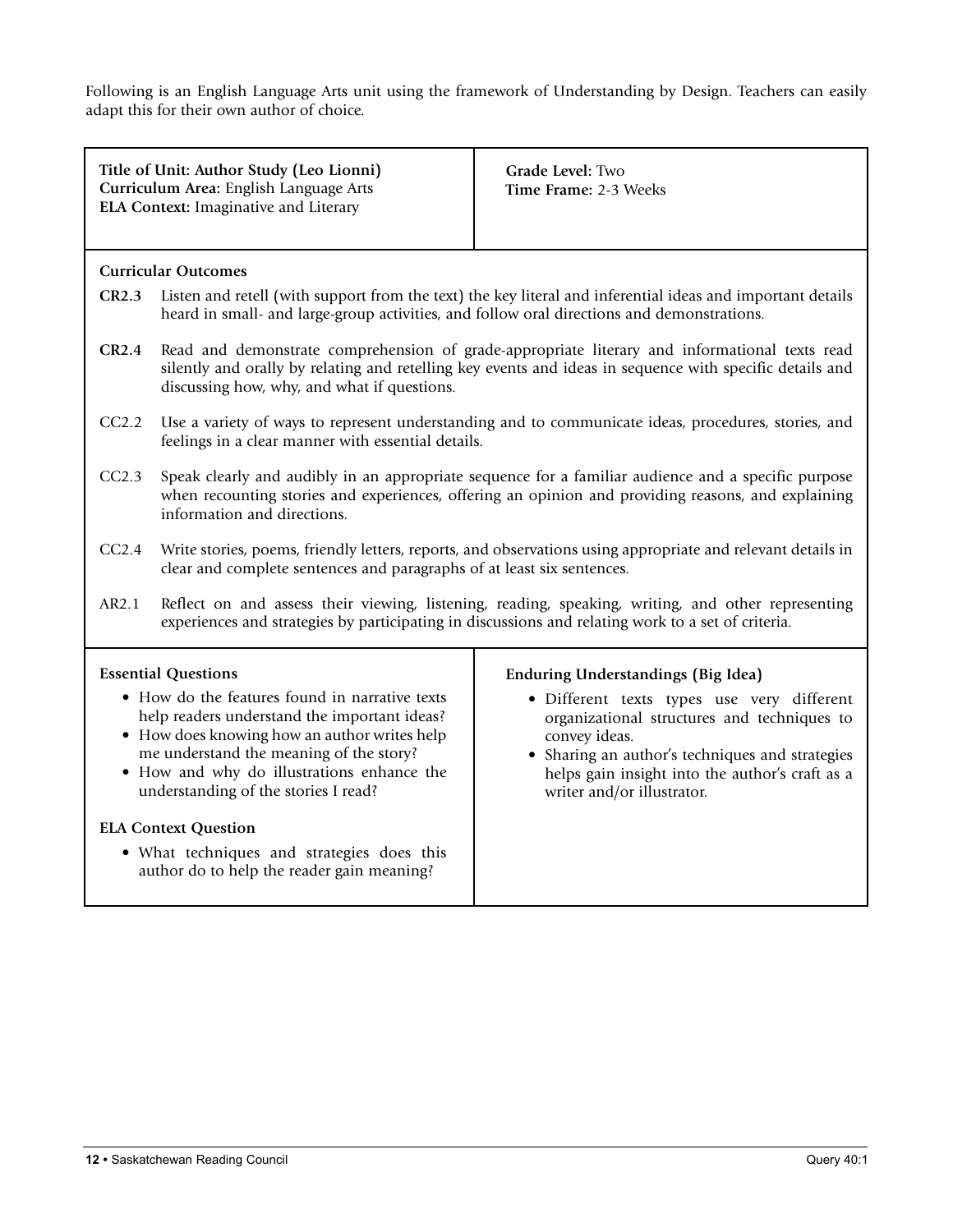| Knowledge<br>Students will know<br>CR2.3<br>• how to retell key points (who, what, where,<br>when, and why) in grade-appropriate literary<br>and informational texts.<br>how to select and use task-relevant before,<br>$\bullet$<br>during, and after strategies to construct meaning<br>when listening.<br>• how to listen courteously during discussions and<br>while working in pairs and small groups to share<br>ideas, obtain information, solve problems, and<br>ask and respond to relevant questions.<br>• how to recall several ideas about a topic<br>presented or discussed in class.<br>CR2.4<br>• that they can read and understand a variety of<br>grade-level<br>appropriate<br>narrative<br>and<br>informational texts.<br>that they can select and use task-relevant before,<br>$\bullet$<br>during, and after strategies to construct meaning<br>when reading.<br>how to apply the appropriate cues and<br>$\bullet$<br>conventions (pragmatic, textual, syntactical,<br>semantic/lexical/morphological, graphophonic, | <b>Skills</b><br>Students will be able to<br>• respond orally in group discussion to a series of<br>texts by an author.<br>• demonstrate the behaviours of a good listener.<br>• activate and build on prior knowledge. (B)<br>• set a purpose for listening. (B)<br>· make connections between own and others'<br>ideas and experiences. D)<br>$\bullet$ make inferences. (D)<br>• form sensory images. (D)<br>• demonstrate turn-taking strategies when working<br>with a partner or in a small group. (D)<br>• respond to oral texts by discussing, asking and<br>answering questions, storytelling, or contributing<br>to shared writing. (A)<br>• talk about similarities among stories from oral,<br>print,. $(A)$<br>• recognize that stories have a structure that<br>includes beginning, middle and end.<br>• participate in a variety of shared, guided and<br>independent reading experiences.<br>• discuss similarities and differences in stories.<br>• state and explain preferences for a variety of texts.<br>• demonstrate the practices of an effective reader.<br>· demonstrate an understanding of Before, During<br>and After strategies.<br>• activate and build upon prior knowledge and<br>experiences. (B) |
|--------------------------------------------------------------------------------------------------------------------------------------------------------------------------------------------------------------------------------------------------------------------------------------------------------------------------------------------------------------------------------------------------------------------------------------------------------------------------------------------------------------------------------------------------------------------------------------------------------------------------------------------------------------------------------------------------------------------------------------------------------------------------------------------------------------------------------------------------------------------------------------------------------------------------------------------------------------------------------------------------------------------------------------------|-------------------------------------------------------------------------------------------------------------------------------------------------------------------------------------------------------------------------------------------------------------------------------------------------------------------------------------------------------------------------------------------------------------------------------------------------------------------------------------------------------------------------------------------------------------------------------------------------------------------------------------------------------------------------------------------------------------------------------------------------------------------------------------------------------------------------------------------------------------------------------------------------------------------------------------------------------------------------------------------------------------------------------------------------------------------------------------------------------------------------------------------------------------------------------------------------------------------------------------|
| and other) to construct and confirm meaning<br>when reading.                                                                                                                                                                                                                                                                                                                                                                                                                                                                                                                                                                                                                                                                                                                                                                                                                                                                                                                                                                               | • set a purpose for reading. (B)<br>• read accurately most high frequency words and<br>many irregularly spelled words in texts. (D)<br>• respond to literary texts by discussing, asking<br>questions, storytelling, creating artistic impressions,<br>and contributing to shared writing. (A)<br>• connect and compare information from texts to<br>experience and knowledge. (A)<br>· express preferences for a variety of oral, print,<br>and other media texts. (A)<br>• identify patterns in setting, character, and plot.<br>• compare details of more than one story.                                                                                                                                                                                                                                                                                                                                                                                                                                                                                                                                                                                                                                                        |
| CC2.2                                                                                                                                                                                                                                                                                                                                                                                                                                                                                                                                                                                                                                                                                                                                                                                                                                                                                                                                                                                                                                      |                                                                                                                                                                                                                                                                                                                                                                                                                                                                                                                                                                                                                                                                                                                                                                                                                                                                                                                                                                                                                                                                                                                                                                                                                                     |
| • that they can demonstrate understanding by<br>designing a visual representation (e.g. a picture,<br>puppetry, a chart, a model, a demonstration, an<br>advertisement) to demonstrate understanding.<br>that they can consider and choose appropriate<br>text form (play, model, diagram etc) to represent<br>ideas and stories.<br>that written text and illustrations can be combined<br>to express feelings, ideas, and information.                                                                                                                                                                                                                                                                                                                                                                                                                                                                                                                                                                                                   | • collaborate on drawings depicting information<br>about setting, character, and plot.<br>• represent a story or an idea in other ways.<br>• use a combination of text and illustrations to<br>express their feelings, ideas and information.                                                                                                                                                                                                                                                                                                                                                                                                                                                                                                                                                                                                                                                                                                                                                                                                                                                                                                                                                                                       |
|                                                                                                                                                                                                                                                                                                                                                                                                                                                                                                                                                                                                                                                                                                                                                                                                                                                                                                                                                                                                                                            |                                                                                                                                                                                                                                                                                                                                                                                                                                                                                                                                                                                                                                                                                                                                                                                                                                                                                                                                                                                                                                                                                                                                                                                                                                     |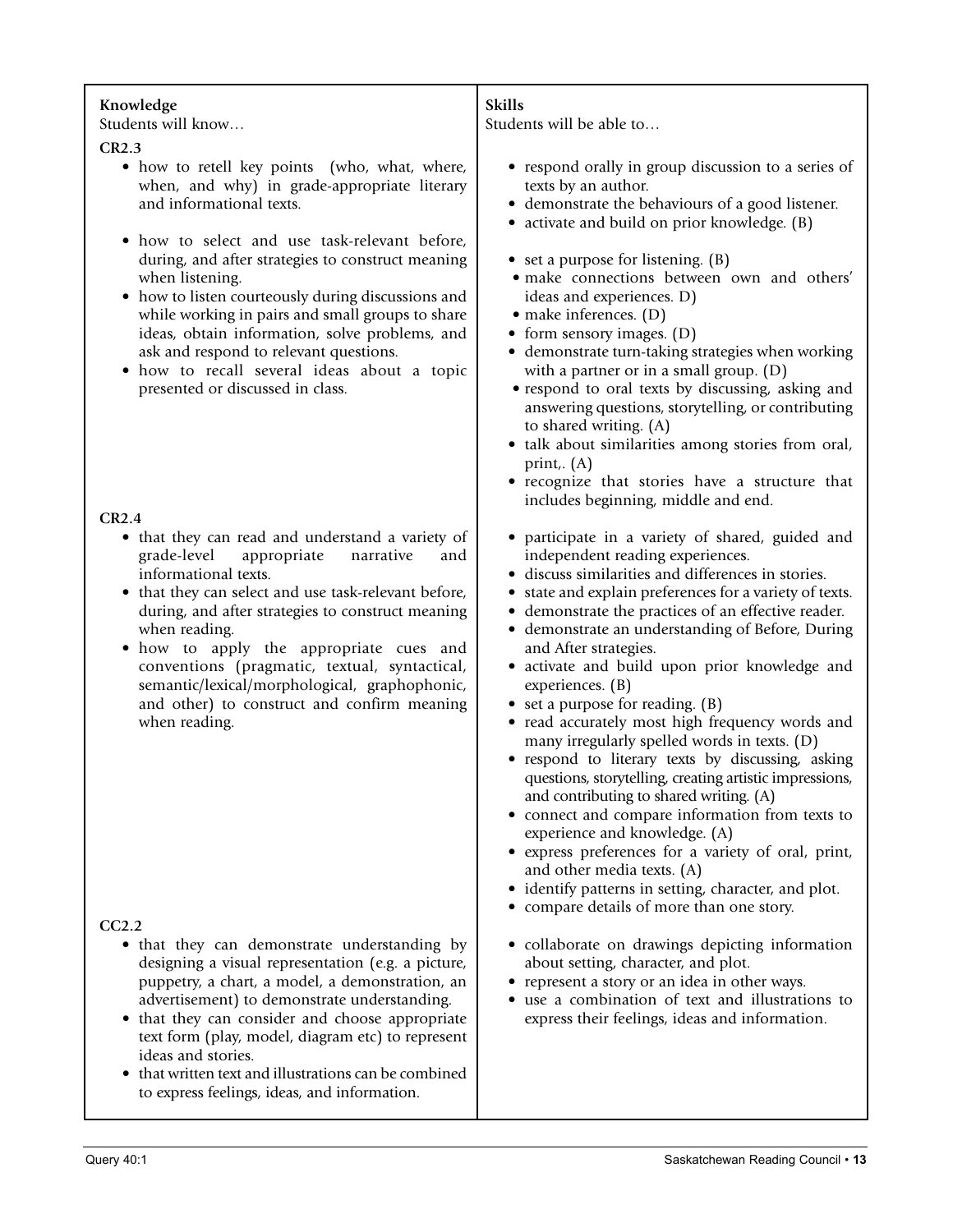#### **CC2.3**

- how to use oral language to initiate and sustain a conversation with a number of exchanges, interact with others, exchange idea on a topic and engage in play.
- select and use before, during, and after strategies when speaking to communicate meaning.
- how to apply the appropriate cues and conventions (pragmatic, textual, syntactical, semantic, graphophonic, to construct and confirm meaning when speaking.

#### **CC2.4**

- select and use task-relevant before, during, and after strategies when writing to communicate meaning.
- how to write a response with supporting details from a text viewed, listened to, or read.
- how to write groups of clear sentences that develop a central idea in a basic paragraph of six sentences.
- how to understand and apply the appropriate cues and conventions (pragmatic, textual, syntactical, semantic/lexical/morphological, graphophonic, and other) to construct and confirm meaning when writing.

#### **AR2.1**

- how to reflect, with guidance, on listening, reading, representing, speaking and writing by explaining what is effective or what they like in a text.
- how they can reflect, with guidance, on own strategies (What do I do well? How could I be better?)
- use the strategies of an effective speaker and listener.
- generate ideas on a particular topic. (B)
- recognize that information can be expressed in a variety of forms. (B)
- order ideas to create beginning middle and ending in own oral texts. (B)
- present information in complete statements. (D)
- take turns and stay on task when working in a variety of partnership and group structures. (D)
- clarify information by responding to questions. (D)
- respond to others with encouragement and tact. (A)
- work through the stages of a writing process including pre-writing, drafting, and sharing.
- create original texts.
- begin to focus on key questions and to answer questions about a topic. (B)
- plan and make decisions about what to include in written products. (B)
- recognize that information can be expressed in different forms for different purposes (poetry, articles, stories, simple reports). (B)
- write complete sentences. (D)
- print legibly to form letters and words of consistent size, shape, and spacing. (D)
- arrange ideas and information to make sense.(D)
- develop and demonstrate an understanding of written language conventions including
- write complete sentences, using capital letters and periods.
- use a variety of spelling strategies such as approximations, best-guess, and checking gradeappropriate references.
- spell many high frequency words correctly and use familiar spelling patterns.
- begin to develop self-reflecting skills by asking questions such as "What did I do that worked well and How could I make my work better?"
- explain the strategies they use and why they were used.
- begin to set goals to improve their work and/or participation.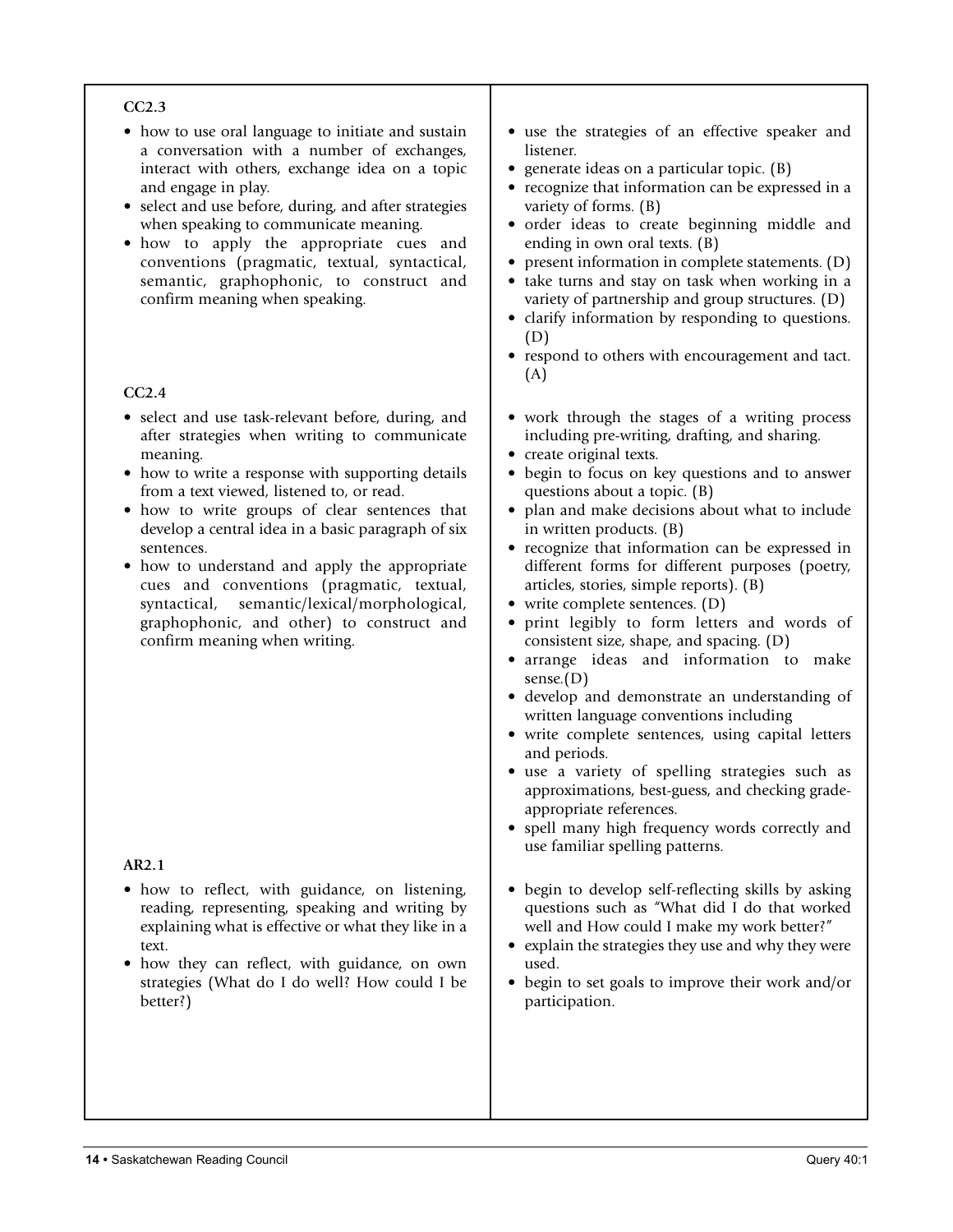#### **Performance Task**

**Goal:** Your goal is to convince your teacher and/or librarian why this book should be included in the class/school library.

**Role:** You are an expert on books written by Leo Lionni. You have studied both the literary style and the art form and your teacher has asked for your opinion on books for the class library.

**Audience:** The target audience is your teacher and/or the school librarian.

**Situation:** Your challenge is to convince your teacher or librarian that the book you have chosen must be included in the new books for the library. Be prepared to orally explain your presentation and provide reasons for your choice of book.

**Product/Performance:** Your task is to choose your favorite Leo Lionni story and create a representation that will convince your audience to purchase this book for the library. You may chose any of the following formats: poster, puppet play in character; book review, speech, friendly letter, brochure or some other art form (mosaic, collage, painting etc). You will need to listen to or read and examine the art work in each of Leo Lionni's books; decide what form your presentation will take and provide information to support your choices. You will need to explain your choice of book to your teacher or librarian.

#### **Standards:**

- Comprehension Message
	-
- Use of Strategies Assess and Reflect
- Cues and Conventions

#### Standards Rubric for Performance Task:

|                                | <b>Exceeding</b>                                                                                                                                                                     | <b>Meeting</b>                                                                                                                                                                              | <b>Beginning</b>                                                                                                                                                                              | <b>Not Yet</b>                                                                                                                                                                                                         |
|--------------------------------|--------------------------------------------------------------------------------------------------------------------------------------------------------------------------------------|---------------------------------------------------------------------------------------------------------------------------------------------------------------------------------------------|-----------------------------------------------------------------------------------------------------------------------------------------------------------------------------------------------|------------------------------------------------------------------------------------------------------------------------------------------------------------------------------------------------------------------------|
| Comprehend and Respond (V,R,L) |                                                                                                                                                                                      |                                                                                                                                                                                             |                                                                                                                                                                                               |                                                                                                                                                                                                                        |
| Comprehension                  | Has a significant<br>understanding and<br>recall of what one<br>views, listens to, and<br>reads and provides<br>insightful interpretations<br>with evidence to support<br>responses. | Has a good<br>understanding and<br>recall of what one<br>views, listens to, and<br>reads. Provides<br>adequate interpretations<br>and gives reasonable<br>evidence to support<br>responses. | Comprehends the basic<br>ideas and understands<br>most of what one views.<br>listens to, and reads.<br>Gives some<br>interpretation and<br>provides some evidence<br>to support it.           | Understands some or<br>little of what one views.<br>listens to, and reads<br>and does not recall<br>much of it. Gives simple<br>or inadequate<br>interpretations and little<br>or no evidence to<br>support responses. |
| <b>Use of Strategies</b>       | Feels confident using<br>task-relevant strategies<br>before, during, and after<br>viewing, listening, or<br>reading.                                                                 | Uses, with practice and<br>teacher support, the<br>important before,<br>during, and after<br>strategies relevant to<br>the task.                                                            | Uses, with prompting<br>and support, a few key<br>before, during, and after<br>viewing, listening, and<br>reading strategies.<br>Does not always know<br>when to apply them to a<br>new task. | Requires repeated<br>modeling of before,<br>during, and after<br>viewing, listening, and<br>reading strategies and<br>requires continuous<br>coaching on when and<br>how to use them.                                  |
| Cues and<br><b>Conventions</b> | Uses confidently and<br>consistently the cues<br>and conventions of<br>communication and<br>language to construct<br>meaning.                                                        | Uses the cues and<br>conventions of<br>communication and<br>language to construct<br>meaning.                                                                                               | Uses some of the cues<br>and conventions of<br>communication and<br>language to construct<br>meaning.                                                                                         | Has an uncertain grasp<br>of the basic cues and<br>conventions of<br>communication and<br>language to construct<br>meaning.                                                                                            |

continued on page 16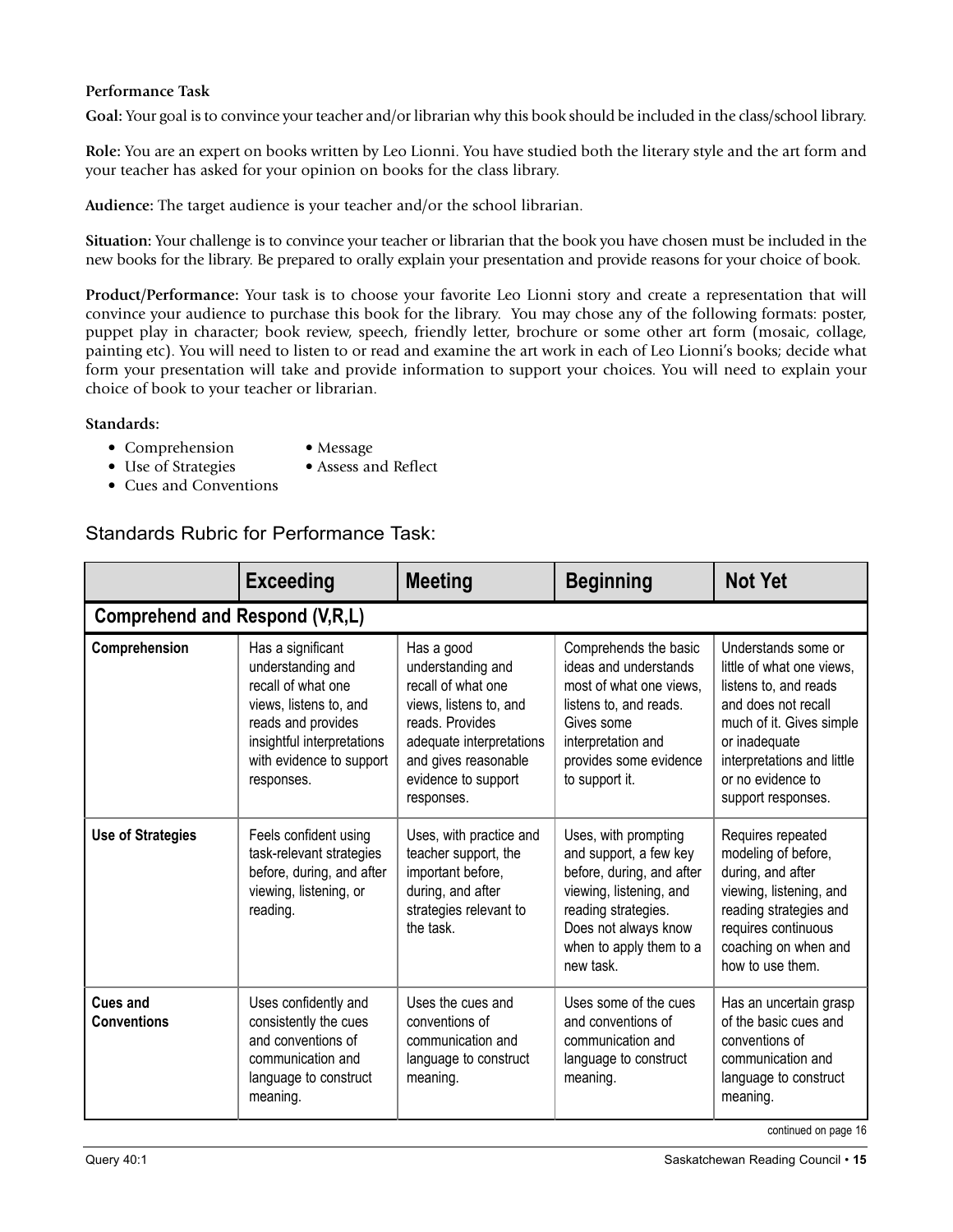|                                       | <b>Exceeding</b>                                                                                                                               | <b>Meeting</b>                                                                                                                                                    | <b>Beginning</b>                                                                                                                                                                                           | <b>Not Yet</b>                                                                                                                                                                                              |  |
|---------------------------------------|------------------------------------------------------------------------------------------------------------------------------------------------|-------------------------------------------------------------------------------------------------------------------------------------------------------------------|------------------------------------------------------------------------------------------------------------------------------------------------------------------------------------------------------------|-------------------------------------------------------------------------------------------------------------------------------------------------------------------------------------------------------------|--|
| Compose and Create (S, W, R)          |                                                                                                                                                |                                                                                                                                                                   |                                                                                                                                                                                                            |                                                                                                                                                                                                             |  |
| <b>Message</b>                        | Compositions and<br>presentations are<br>original and insightful.                                                                              | Compositions and<br>presentations are clear<br>and thoughtful.                                                                                                    | Compositions and<br>presentations are<br>straightforward and<br>unrefined.                                                                                                                                 | Compositions and<br>presentations are basic.<br>They are limited,<br>unfocused, and/or<br>unclear.                                                                                                          |  |
| <b>Use of Strategies</b>              | Uses, confidently, task-<br>relevant strategies<br>before, during, and after<br>a speaking, writing, or<br>other form of<br>representing task. | Uses, with practice and<br>teacher support, the<br>important before,<br>during, and after<br>speaking, writing, and<br>other forms of<br>representing strategies. | Uses, with prompting<br>and support, only a few<br>before, during, and after<br>speaking, writing, and<br>other forms of<br>representing strategies<br>but does not always<br>know when to employ<br>them. | Requires repeated<br>modeling of before,<br>during, and after<br>speaking, writing, and<br>other forms of<br>representing strategies<br>and requires continuous<br>coaching on when and<br>how to use them. |  |
| <b>Cues and</b><br><b>Conventions</b> | Demonstrates confident<br>control of the elements<br>of communication and<br>language. Language is<br>rich and varied.                         | Demonstrates control<br>over the elements of<br>communication and<br>language. Few errors.<br>Errors do not interfere<br>with communication.                      | Demonstrates some<br>control over the<br>elements of<br>communication and<br>language and a basic<br>use of the conventions.<br>Errors interfere<br>somewhat with<br>communication.                        | Demonstrates an<br>uncertain and simplistic<br>grasp of the basic<br>elements of<br>communication and<br>language. Errors<br>interfere with<br>communication.                                               |  |
| <b>Assess and Reflect</b>             |                                                                                                                                                |                                                                                                                                                                   |                                                                                                                                                                                                            |                                                                                                                                                                                                             |  |
| Assesses strengths<br>and needs       | Critically reviews and<br>reflects on own work<br>and makes appropriate<br>improvements.                                                       | Reviews own work and<br>reflects (e.g., "What did<br>I do well?") on how it<br>can be improved.                                                                   | Shares work with others<br>and reflects on choices<br>made and, with teacher<br>support, possible ways<br>to improve.                                                                                      | Reflects, with teacher<br>prompting, on choices<br>made and, with teacher<br>support, possible ways<br>to improve.                                                                                          |  |
| <b>Sets Goals</b>                     | Sets goals,<br>independently, for<br>listening, viewing,<br>reading, speaking,<br>writing, and<br>representing.                                | Sets goals, with teacher<br>support, for listening,<br>viewing, reading,<br>speaking, writing, and<br>representing.                                               | Sets goal, with teacher<br>guidance for listening,<br>viewing, reading,<br>speaking, writing and<br>representing.                                                                                          | Sets goals with teacher<br>modeling and guidance<br>for listening, viewing,<br>reading, speaking,<br>writing and<br>representing.                                                                           |  |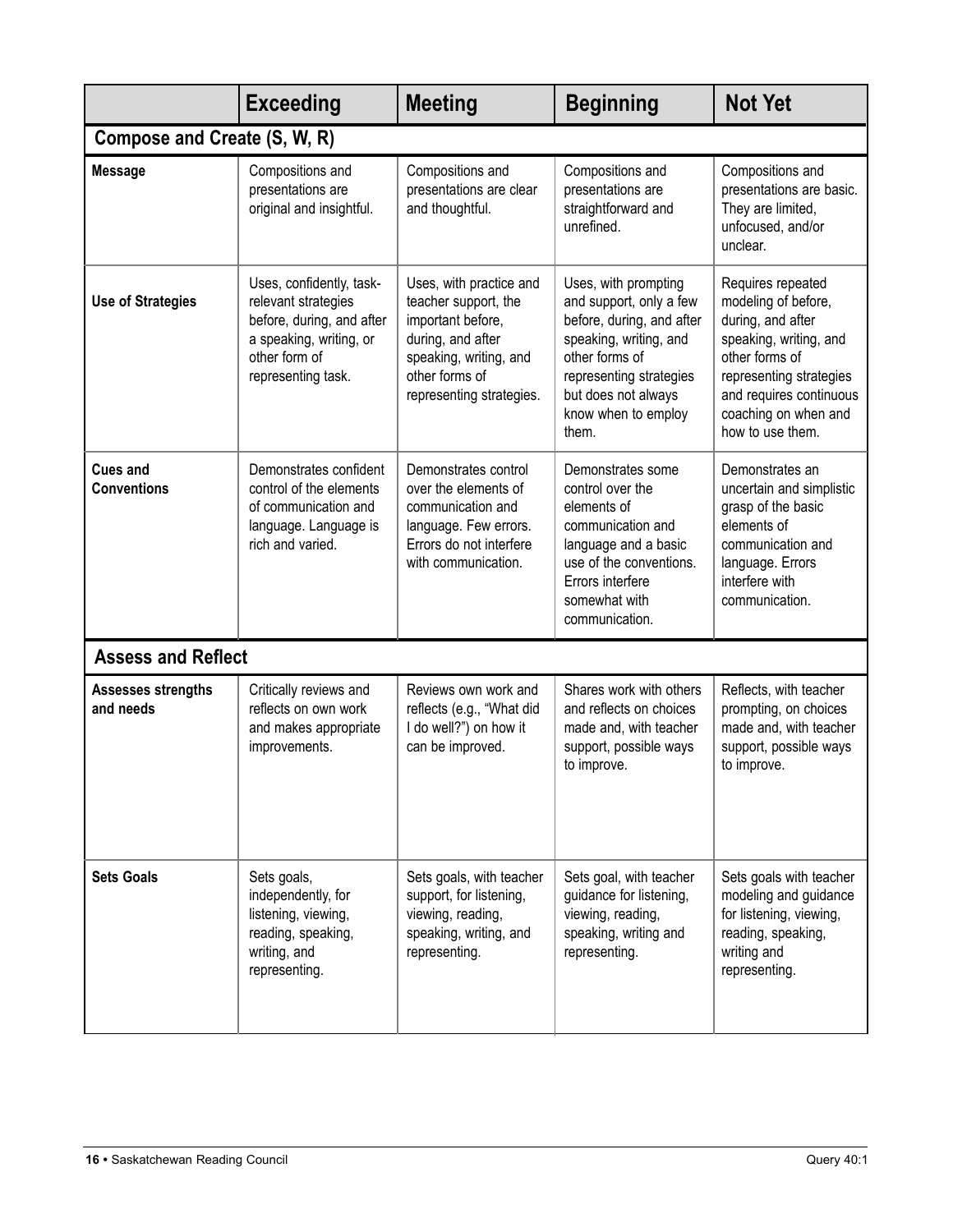#### Other Assessment Evidence

| <b>Observation</b>                                                                 | <b>Conversation</b>                                                                                          | <b>Product</b>                                         |
|------------------------------------------------------------------------------------|--------------------------------------------------------------------------------------------------------------|--------------------------------------------------------|
| Observation checklists (participation,<br>speaking, listening,)<br>Anecdotal notes | Self-assessment forms (What did I<br>learn? How could I do better?)<br>Teacher-led discussions and questions | Performance Task (rubric)<br><b>Additional Rubrics</b> |

Where are your students headed? Where have they been? How will you make sure the students know where **they are going?**

• Post essential questions on bulletin board.

Make students aware of the performance Task and accompanying rubric early in the unit so students can prepare prior to final three days.

**How will you hook students at the beginning of the unit? (motivational set)**

Teacher will need a collection of books by Leo Lionni, at least one per student. Begin the unit with the introduction of a "mouse" mascot and an exploration of Leo Lionni's books.

**What events will help students experience and explore the enduring understandings and essential questions in the unit? How will you equip them with needed skills and knowledge? How will you organize and sequence the learning activities to optimize the engagement and achievement of all students?**

### **Unit Development**

#### Day 1: Introducing Leo Lionni

- 1. Tell students they are going to spend the next few weeks exploring the books of Leo Lionni. He is the author and illustrator of children's books. Share the biographical information on Leo Lionni.
- 2. Introduce a new class mascot, a mouse (live, stuffed or puppet). Tell students that Leo Lionni often uses mice in his books. This will be the class mascot for the next few weeks. Name the mouse and talk about taking care of it.
- 3. Tell students they are going to spend some time just looking at Leo Lionni's books. They will not have time to read the books as they will only have two minutes for each book.
- 4. "Before you open the book, record the title on your worksheet. When I say "Start" open the book. When I say "Stop", close the book. Beside the title you will write "yes", meaning I would like to read this book, or "No", meaning I wouldn't like to read this book. "maybe", meaning I might like to read this book. After you have finished you will pass the book to your neighbour on your right and you will record the title of the next book.
- 5. Repeat this procedure until each student has had time to examine 7 or 8 books.
- 6. Tabulate students' opinions about the books. Graph the results. Which book would students most like to read? Which book would they least like to read?
- 7. Students could then choose which book they would most like to read and write two or three sentences about why they prefer that book over the others.

continued on page 18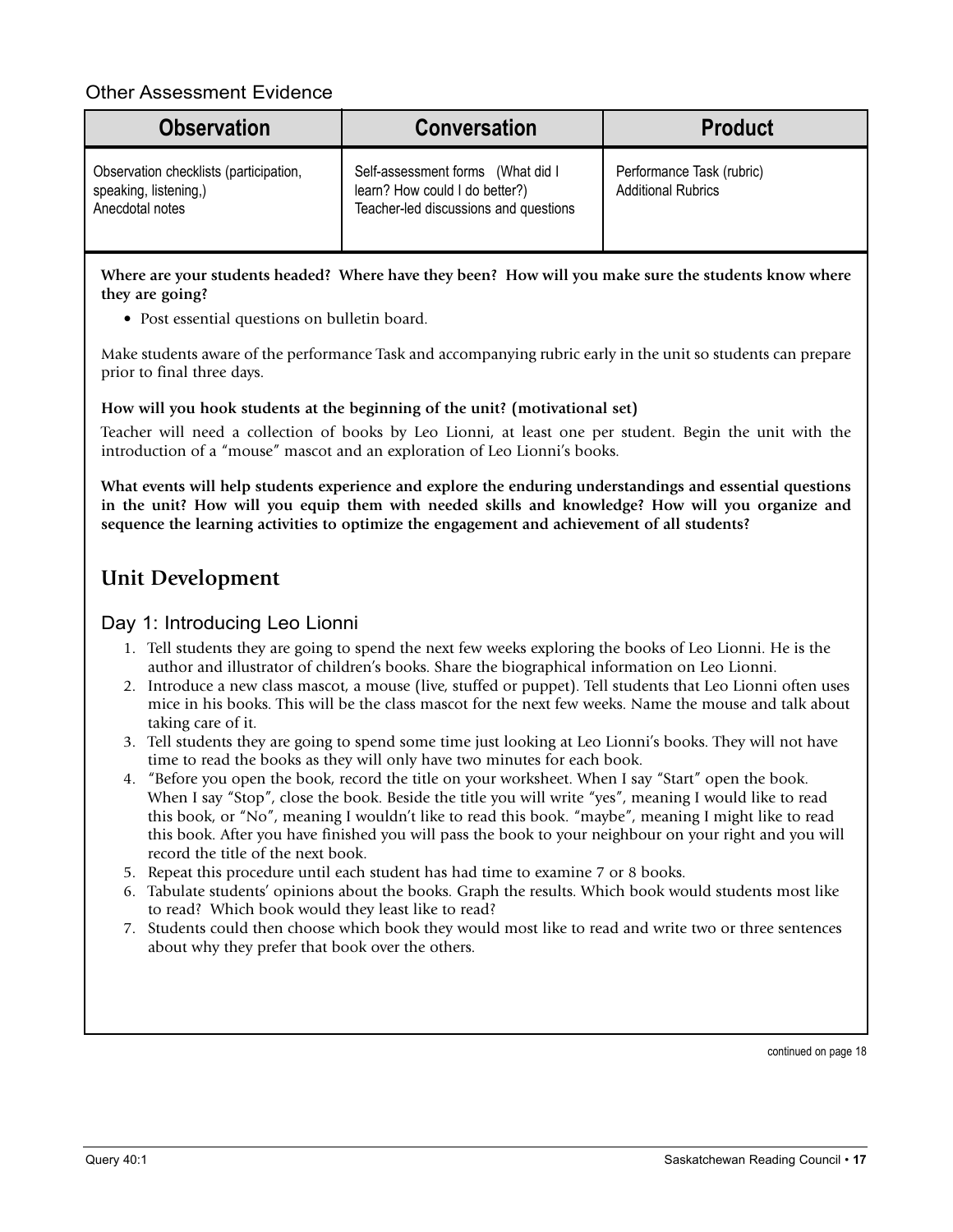#### Day 2: Use web resource

http://www.randomhouse.com/kids/lionni/aboutlionni.php (CR2.4 Read and demonstrate comprehension of grade-appropriate literary and informational texts read silently and orally by relating and retelling key events and ideas in sequence with specific details and discussing how, why, and what if questions; CC2.2 Use a variety of ways to represent understanding and to communicate ideas, procedures, stories, and feelings in a clear manner with essential details.)

- 1. Use the website to acquaint students with the author, his books and his illustrations. Listen to Leo describe his writing and listen to or read about his life.
- 2. Use the Shared / interactive Writing technique to write sentences taking the main ideas from what they have read/listened to. (CC2.2 Use a variety of ways to represent understanding and to communicate ideas, procedures, stories, and feelings in a clear manner with essential details; CC2.4 Write stories, poems, friendly letters, reports, and observations using appropriate and relevant details in clear and complete sentences and paragraphs of at least six sentences )
- 3. Use as shared reading. (CR2.4 Read and demonstrate comprehension of grade-appropriate literary and informational texts)
- 4. Could also be cut/copied into separate sentences, illustrated by students and made into a class book. (CC2.2 Use a variety of ways to represent understanding and to communicate ideas, procedures, stories, and feelings in a clear manner with essential details )

Subsequent Days: Read two of Leonni's books and using Venn diagrams, T-charts or other comparative graphic organizers compare details of each book. Vary the groupings (whole class, small group, individual)

• Following a reading of each book compare the author's works along the lines of genre, theme, illustrations, special effects, characters, settings, episodes, and resolutions. Construct a large matrix chart with headings that help to focus attention on relations among various books. Students are invited to respond to each book separately under the first three headings. Under the final heading students compare the techniques the author uses to make each book distinctive. An example could be as follows:

| <b>Title</b> | Character | Tell what happens in<br>the story | How does the author make<br>each book different? |
|--------------|-----------|-----------------------------------|--------------------------------------------------|
|              |           |                                   |                                                  |
|              |           |                                   |                                                  |
|              |           |                                   |                                                  |
|              |           |                                   |                                                  |
|              |           |                                   |                                                  |
|              |           |                                   |                                                  |
|              |           |                                   |                                                  |
|              |           |                                   |                                                  |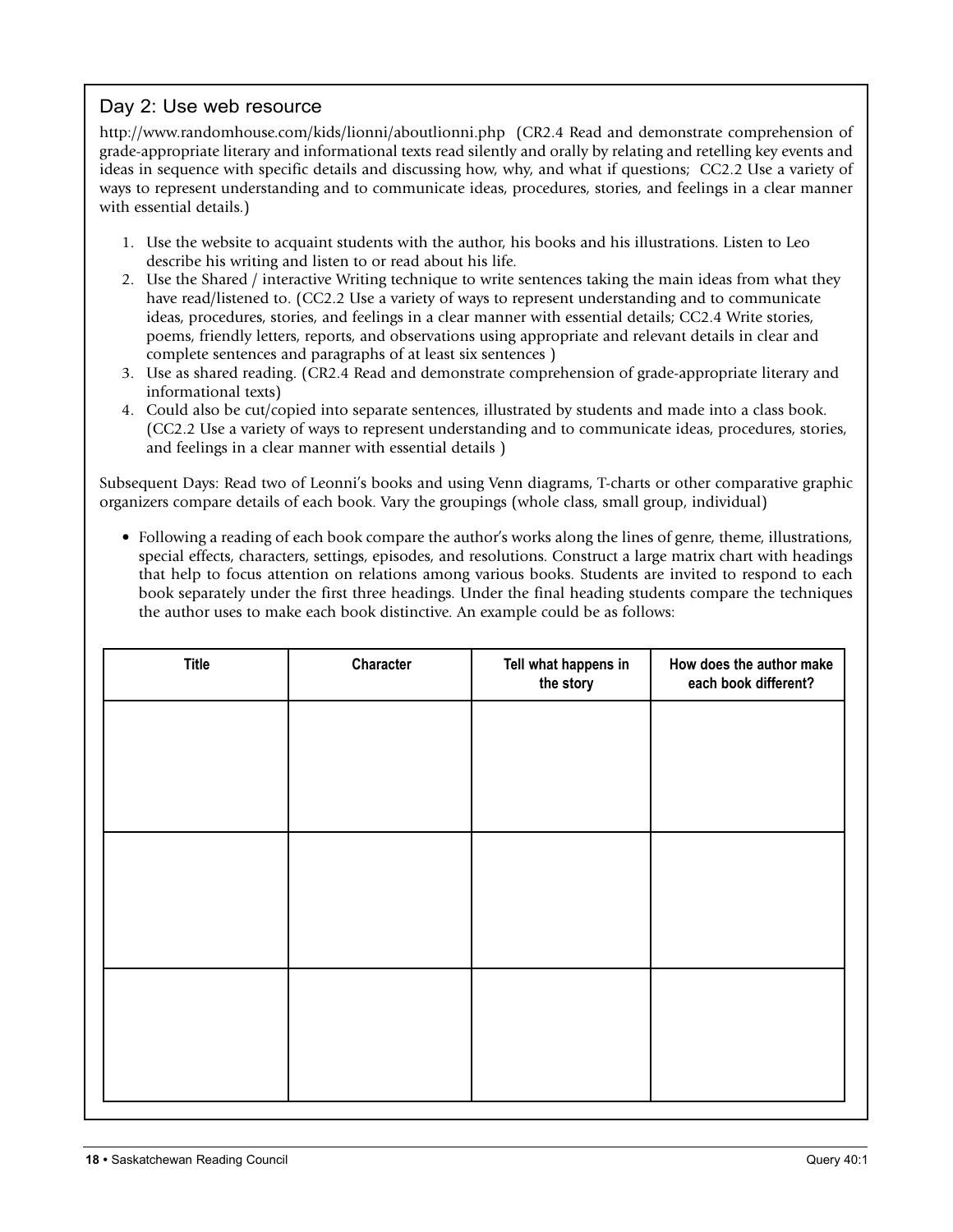#### Final two or three days (depending on the class)

Allow time for students to complete their Performance Task. Teachers can conference with students as they complete their task. Use the performance task rubric to assess.

How will you cause students to reflect and rethink? How will you guide them in rehearsing, revising, and **refining their work?**

- Teacher develops a set of posters based on a mouse character that signals the students (e.g. STOP and THINK: "How am I doing?" "Can I do this better?" "What have I learned?" Display the posters throughout the room as constant reminders.
- Posters depicting the writing process so students know what they need to do next.
- Teacher-led discussion and practice. (Use Daily 5 format)

**How will you help students to exhibit and self-evaluate their growing skills, knowledge, and understanding throughout the unit?**

- Discussions class and individual
- Self-Assessment forms How did I listen?; Me as a Speaker.
- Students conclude with a self-assessment Thinking About My Work.

**How will you tailor and personalize the learning plan to optimize the engagement and effectiveness of ALL students, without compromising the goals of the unit?**

- Partner Reading / Shared Reading
- Modeling and Demonstration

Group discussions following the reading of texts

#### **What resources will you use in the learning experiences to meet the outcomes? Books by Leo Lionni**

| Alexander and the Wind-Up Mouse    | The Alphabet Tree                  | * A Busy Year       |
|------------------------------------|------------------------------------|---------------------|
| The Biggest House in the World     | *A Color of His Own                | Cornelius           |
| An Extraordinary Egg               | Fish is Fish                       | Frederick           |
| The Greentail Mouse                | Geraldine, the Music Mouse         | *Inch by Inch       |
| In the Rabbit Garden               | $*$ It's Mine                      | *Let's Make Rabbits |
| *Little Blue and Little Yellow     | Matthew's Dream                    | Mr. McMouse         |
| Nicholas, Where Have You Been?     | Six Crows                          | Swimmy              |
| Tico and the Golden Wings          | Tillie and the Wall                |                     |
| On My Beach There are Many Pebbles | Theodore and the Talking Mushrooms |                     |
|                                    |                                    |                     |

\* denotes easier text for shared reading.

#### **Web Resources**

http://www.randomhouse.com/kids/lionni/aboutlionni.php. This site tells the life story of Leo Lionni , has video clips of Leo, photographs taken from his personal collection and a brief synopsis of most of his books.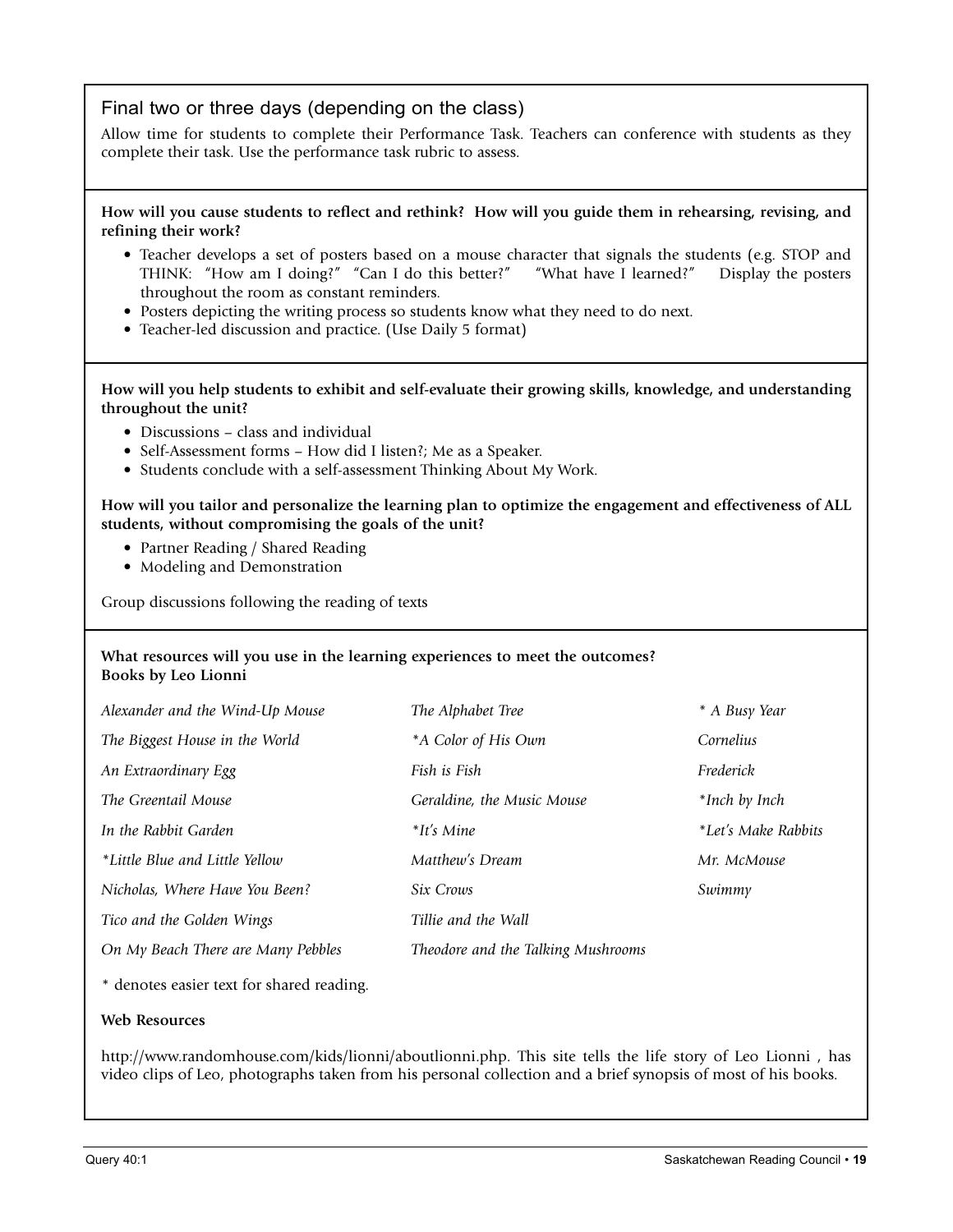## Using Talk Alouds to Improve Student Reading Comprehension and Writing

### Mary H. Bishop

*Mary has been teaching with the Saskatoon Public School Division for 21 years. Over the past seven years she has worked as a literacy teacher, supporting the Literacy for Life Initiative. As literacy teacher, she is a lead learner, who teaches struggling readers, and who plans for and facilitates ongoing professional development within the initiative. She works with colleagues to develop expertise in using current and effective instructional strategies, all for the one most important goal, the advancement of student learning. In her spare time, Mary loves to write. She has published seven books including the* Moose Jaw Tunnels *Series, which have sold over 50,000 copies! She is also the author of a prairie farm story –* Seeds of Hope: A Prairie Story*, published in 2008 and a biography –* Moving Forward: The Journey of Paralympian Colette Bourgonje*. Mary feels that her passions – reading, writing and teaching – fit together very nicely!*

#### What is the Talk Aloud?

The talk aloud for reading comprehension is an explicit instructional model of teaching. A powerful way in which to engage students in reading, it also aids students in comprehension. The talk aloud involves the teacher's use of good quality non-fiction books. The teacher points out to students what 'works for him/her' as a reader. In this way, the teacher makes the students aware of the writer's craft. Students begin to see that authors write to convey a message to the reader and that authors use specific techniques to ensure that readers get their message. The teacher needs to model his or her own thinking and comprehension around a specific piece of text which contains text features or text structures that contribute to the teacher's understanding of the text.

#### What are Text Features?

Text features help readers access information provided in books. Examples of text features include: maps,

glossary, bold print, headings, pictures, charts, diagrams, pictures and captions, and text boxes, to name a few. Text features often make the book more colourful, interesting and engaging. They also offer additional information not usually included in the text. Sometimes students either ignore text features in a book, or don't know how to access the information and data provided by the text feature. By pointing out text features and sharing his/her thinking and comprehension around the text feature, the teacher helps students see the connection between the reader and writer. This helps the student begin to understand the reader-writer connection.

#### What are Text Structures and Why are They Important?

Text Structures are devices the author uses within the text in order to most effectively share a message or knowledge with the reader. Examples of text structures are: use of sequence words, cause and effect, comparison and contrast, question and answer, and description. Along with the text structure, there are often key or signal words which alert the reader that the author is going to use a certain text structure. These words or phrases are referred to as transitions and include phrases such as: for this reason, as opposed to, in the meantime, for instance, in addition, as a result, first, second, next, etc. Teaching students to be aware of text structures when they are reading can greatly enhance student comprehension. When readers are aware of and pay attention to text structures, they are beginning to think of the author's craft of writing, which enhances the reading-writing connection.

#### What is the Talk Aloud for Writing?

As with the talk aloud for reading comprehension, the talk aloud for writing is an explicit instructional model of teaching. It is a powerful way in which to engage students in writing. The talk aloud for writing provides a guide or scaffold as students learn how to use text structures in their own writing. Text structures are great organizational tools for students to use as they plan and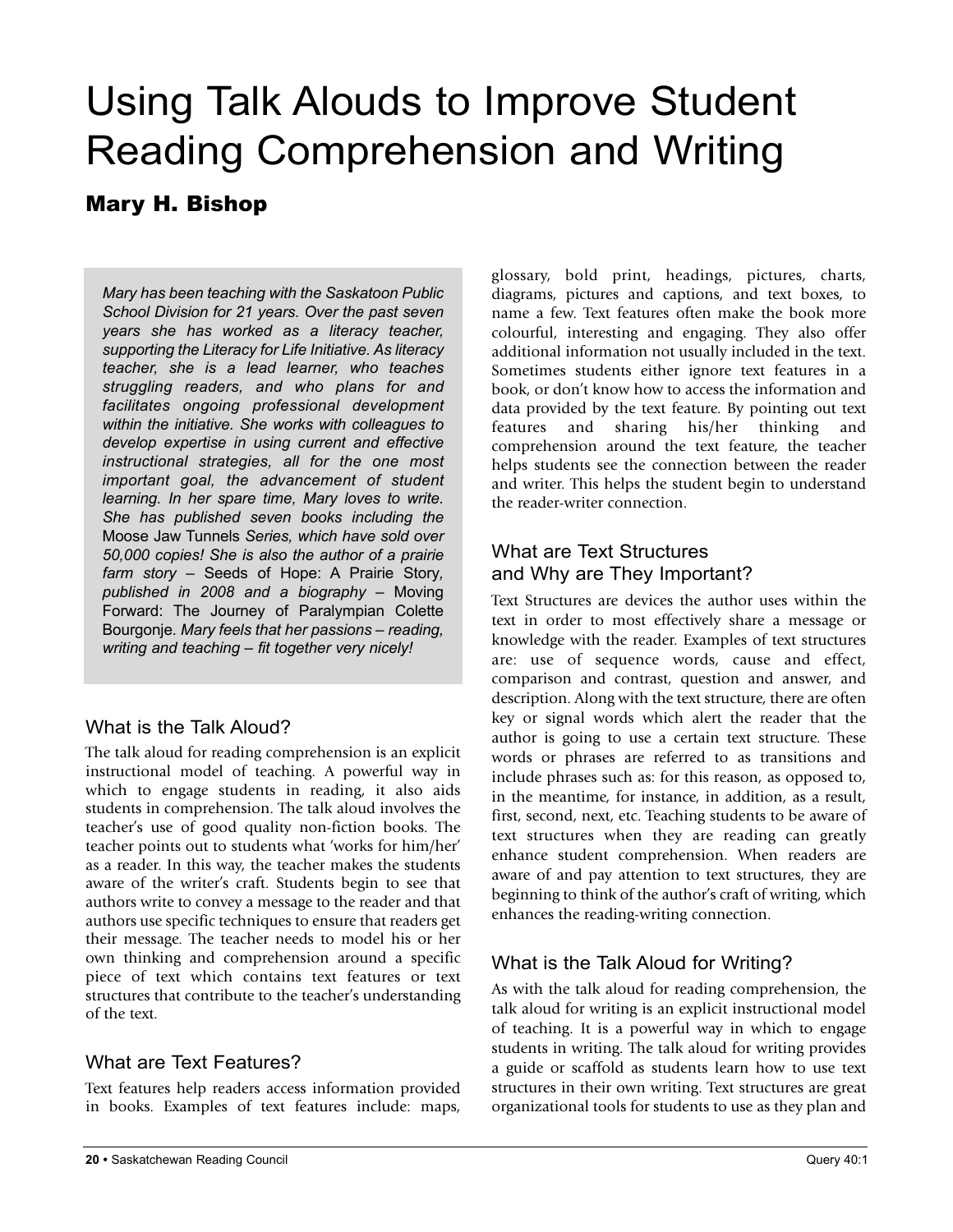write. The text structures offer a framework on which students can organize their thinking. The teacher can help the students be even more successful by making sure to model how to use the text structure.

#### Why is the Teacher Modelling Such an Integral part of the Instructional Loop?

Through sharing and thinking aloud, the teacher provides students with a strong model and guide for them to follow. Students feel more confident to try using the text structure, knowing that their teacher has led the way for them.

#### Where Do You Begin?

Start with text features. Take a look at many books and find some in which the text features are particularly alluring. Choose one text feature which really helps you understand something as a reader. Then share this with your students, being sure to talk about your thinking and how the feature helped you understand something important in the book. Next, give students the opportunity to look at many books and find text features which work for them as readers. Note this is not a one lesson topic but rather an on-going practice throughout the year.

Next, begin to pay careful attention to the writer's craft in quality non-fiction books, especially in the content areas in which you are teaching. Find a structure within the text that you want to teach, and first do a talk aloud for reading comprehension about the sentence or paragraph. Make sure to make your thinking visible for your students on how the text structure helped your understanding. Then write a short piece in which you use the text structure. Share your piece with your students, remembering to talk about your thinking around how you organized your thoughts and put them into writing. Finally, have your students do some writing, inviting them to practice that text structure. You may be pleasantly surprised, or perhaps blown away at how quickly your students pick up the text structure and begin to use it! Once you implement the talk aloud for reading comprehension and the talk aloud for writing models, you will see what powerful teaching tools they are and will use them more often. Good luck and happy writing!

What are Some of the Text Features and Structures the Author Used in Writing This Piece?

- headings in bold print question and answer
- 
- 
- 

### Text Features Text Structures

- 
- questions as headings sequence 'first', 'then', 'next'
- bold print of important words in the text transitions to clarify 'for example',' for instance'
- text box transitions to add information 'as well'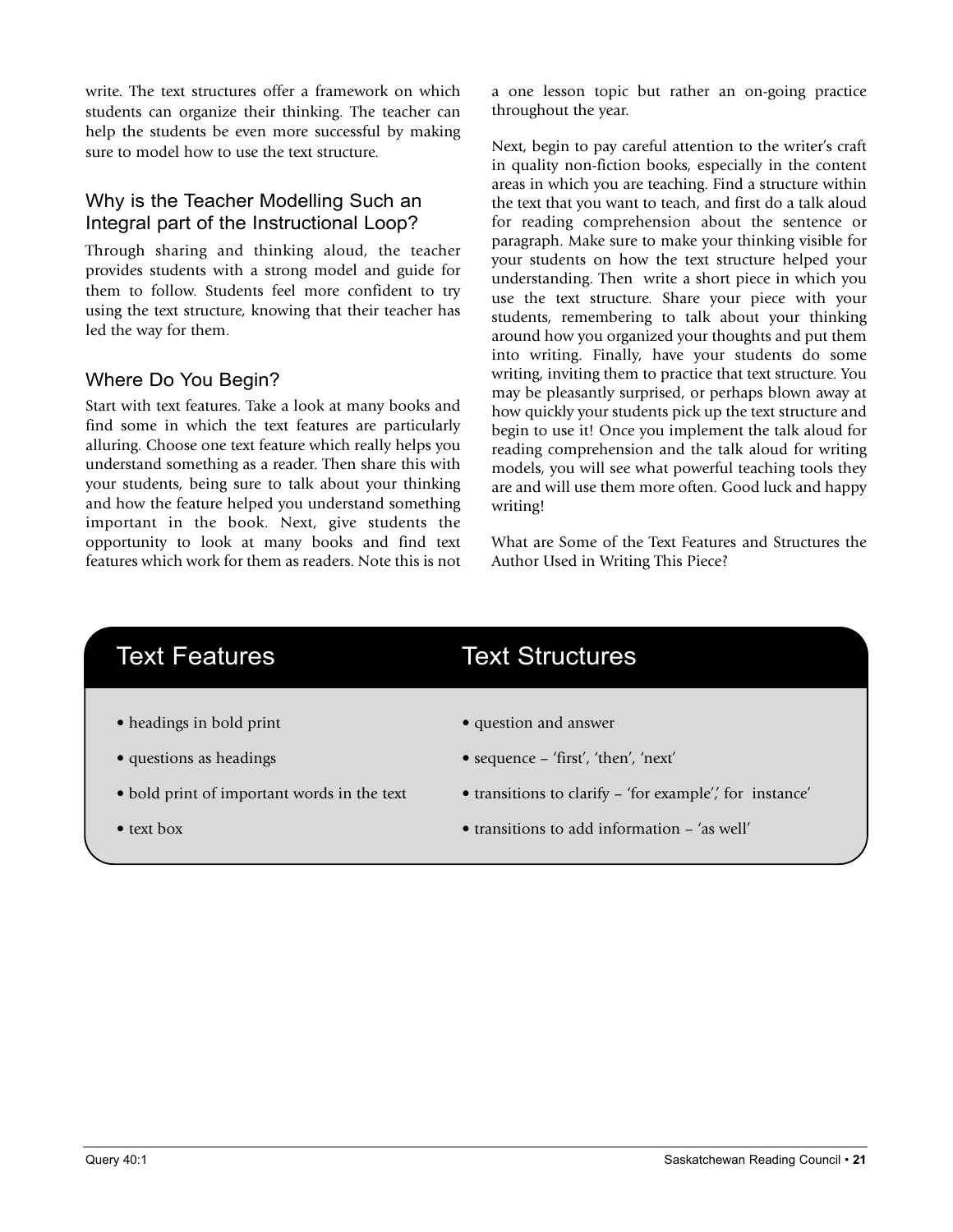## Empowering Parents in Kindergarten and Grade One

### Angeleen Musyj and Marcia Harder

*Angeleen Musyj and Marcia Harder are Kindergarten and Grade One "Looping" Teachers at Rendell Park School in Lloydminster, Alberta. This year Angeleen is teaching Kindergarten and Marcia is teaching Grade One. Next year Angeleen will teach Grade One and Marcia will teach Kindergarten. Marcia has many years of teaching experience in the lower elementary grades. Angeleen's experience is also in the lower elementary grades. Angeleen is the recipient of the Prime Minister's Award of Teaching Excellence.*

A lot of research has been done on the positive<br>impact that parents have on their children when<br>they are actively involved in their education. impact that parents have on their children when they are actively involved in their education. Educators struggle with initiating and maintaining parental involvement that is both meaningful and beneficial for everyone involved. Marcia and I have implemented two programs at the Kindergarten and Grade One level designed to empower parents to be active participants in their child's education.

#### Kindergarten Literacy Evening

In May, pre-registered Kindergartens and their parents are invited to a Literacy evening in the school gymnasium. We talk about the importance of parents being actively involved in their child's education. Different centres are set out around the gym that focus on skills such as upper and lowercase letter recognition, fine motor and numeracy. The parents and their child explore the centres. This offers the children an opportunity to participate in structured "school-like" activities. It also provides the children with a forum to meet and work with their future classmates as well as their teacher. This eases their anxiety when they come to school in the fall. Having the parents attend, gives them the chance to observe their child in educational activities. Parents also are engaged with their child at the centre guiding and encouraging them on the tasks. In some cases this is the first time parent and child have come together in a school based learning activity. At one session, a parent commented, "I don't think I've ever seen a pencil in his hand!" This evening allows parents the opportunity to meet other parents and their children as well as the Kindergarten teacher. This evening tends to reduce parental anxiety about school, especially if it is their first child attending school. As a teacher, there are many benefits that come with this event. We begin to form a relationship with students and their parents months before the child formally enters school. The evening also gives us the chance to observe the children at work and to see what skills they have.

After an evening of fun, each pre kindergarten student receives a literacy kit full of materials to keep. A point is made to place the kit in the hands of the child. This gesture gives the child ownership of the kit and it's contents. Many a child with wide eyes has said, "I got my own glue!" The Kindergarten Literacy kit contains a variety of items selected to involve students in activities that will support their pre-school development. The literacy kit contains: a book to read, glue, dice, a deck of cards, crayons, scissors, a pencil, magnetic uppercase letters, magnetic lowercase letters, magnetic numbers, and an exercise book with games and activities. The exercise book promotes skills such as: fine motor, numeracy, letter recognition (upper and lower), as well as pre-reading skills. When leaving, parents are encouraged to explore the kit and its contents over the



Angeleen Musyj and Marcia Harder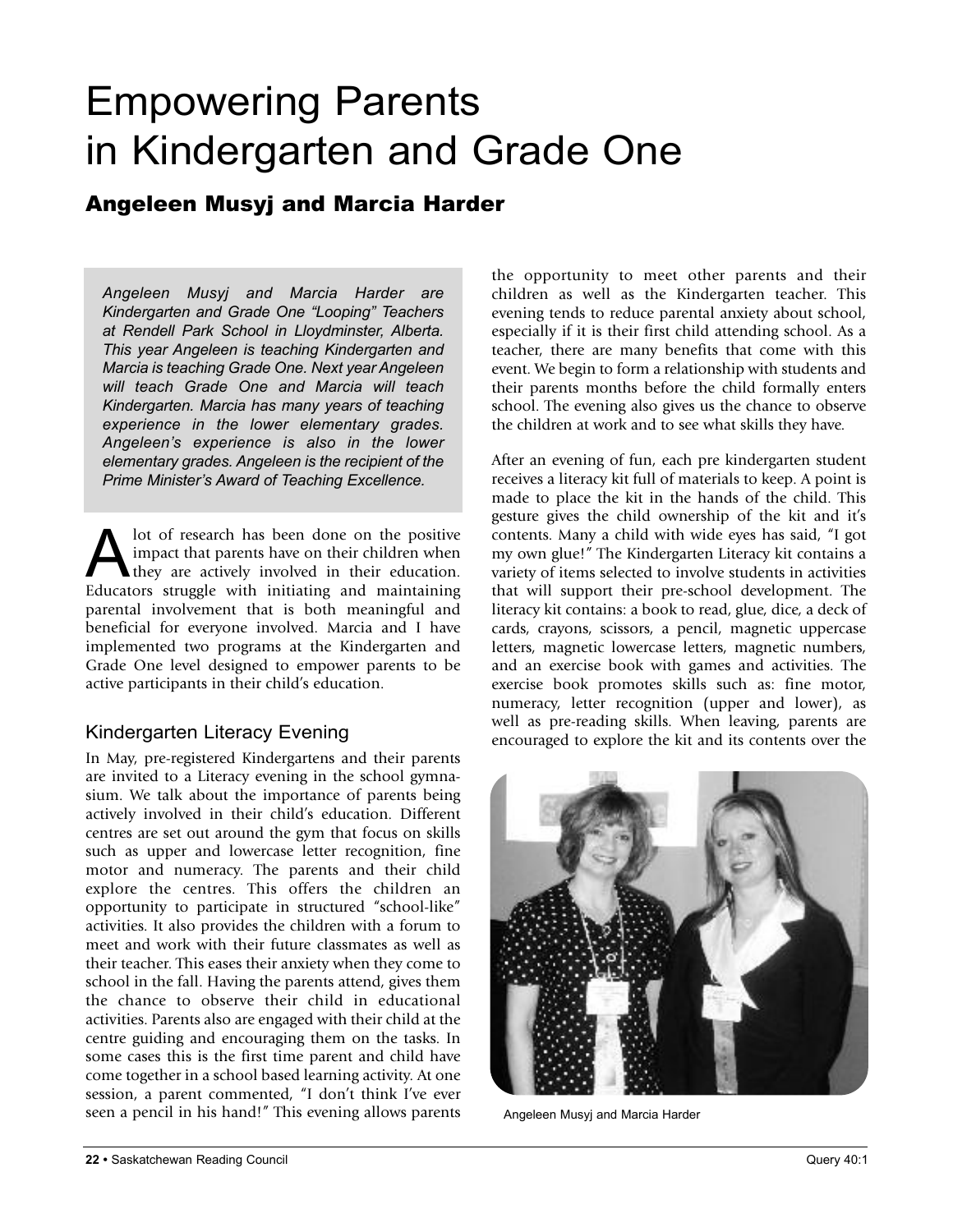summer with their child. On the first day of Kindergarten, it is not uncommon for students to talk about the kit and completing all the activities over the summer.

To keep the kit functional, activities, referred to as "Home Links", are sent home on a regular basis during the Kindergarten year. A second Literacy Evening is held later on in the year offering parents more ideas and activities to work on with their growing child. Additional materials are given out to supplement those in the kit. These materials focus on the development of beginning reading skills. They include: sight word magnets, reading strategy bookmark, chunk word information, and information on the emerging reader.

#### Grade One Reading Information Session

To further foster the connection between the school, parent and child, a reading session is held for the parents at the beginning of the school year. At this session parents are introduced to the stages of reading and the target behaviors at each stage. They have the opportunity to learn what we, as teachers expect from young readers. Parents are invited to attend an information evening at the school, furthering the relationship between home and school with a new focus on the child's reading skills. Parents are provided with information that teachers hold about successful reading strategies.

Parents are introduced to the concept of the "Readers Toolbox" and the limited number of tools that a beginning reader has. We talk about the different tools that readers use to bring meaning to text. The tools that we talk about are: picture clues, sight words, initial letter, looking for smaller words, chunk words, skipping unknown words and rereading. Each of these concepts is modeled to help parents better understand how the young reader develops. The stages of reading are also introduced to the parents. We focus on the emergent and developing stages of reading in this session. At both levels we teach the parents the importance of Three Key Questions that they need to be aware of when working with a beginning reader. These are: Does that (what you read) make sense? Does that sound right? Does that match the print? To close the evening we (the teachers) role play and read books. This gives parents the opportunity to see a beginning reader and a facilitator engaged in a reading session.

The Kindergarten Literacy Evening provides the foundation for a positive working relationship between the student, teacher and parent. The Literacy Kit keeps the relationship going so that parents stay involved. The Reading Information Session provides parents with the tools necessary to support their beginning reader. These activities empower parents to become actively involved in their child's education.



Kindergarten Literacy Kit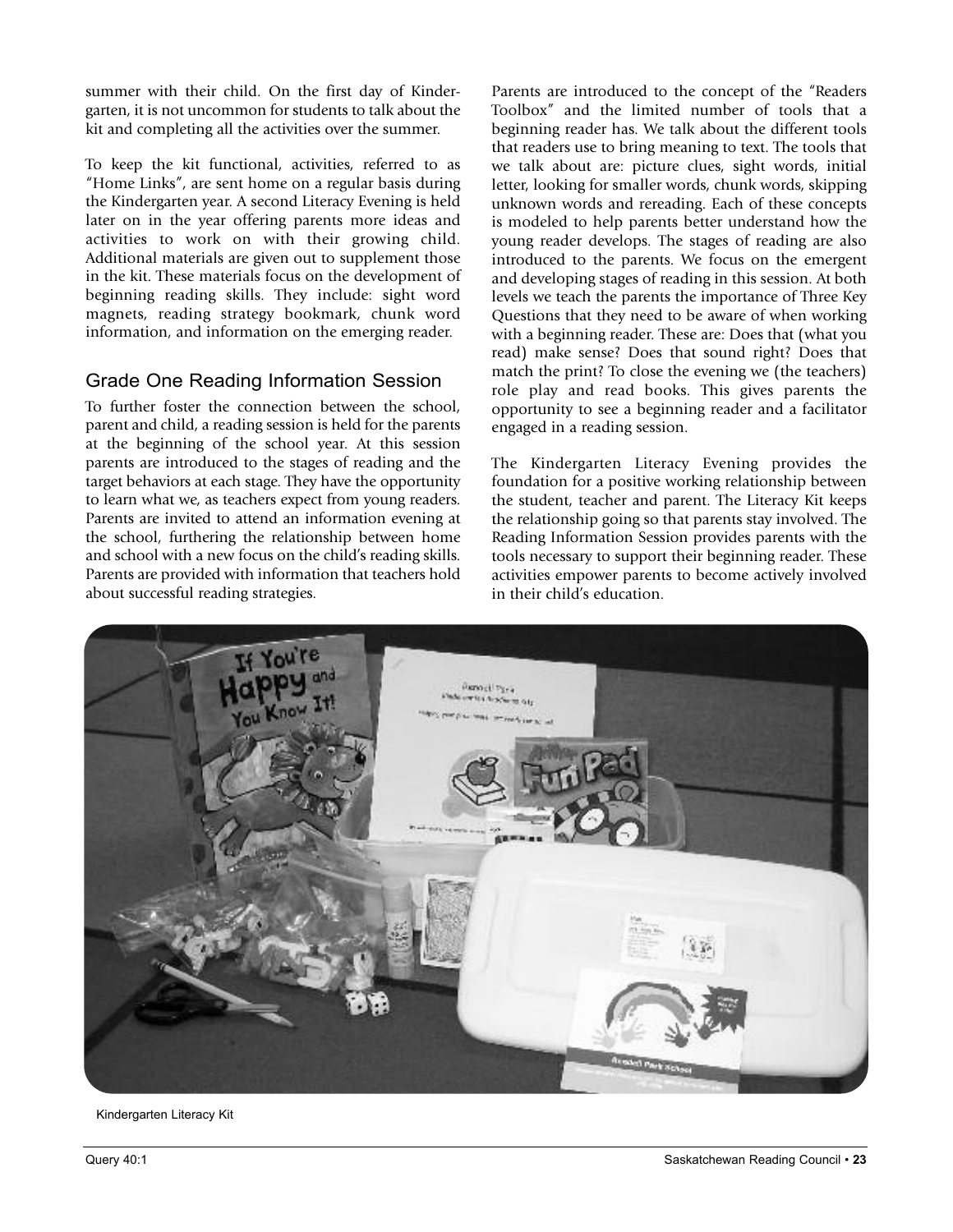## The "Wow" Factor: A Virtual Interview with Etta Kaner

### Magi McFadden

*Award winning author, Etta Kaner, writes for the "wow" factor. The majority of her children's books are non-fiction:* Animal Defenses *(1999),* Animal Groups *(2004),* Animal Talk *(2002),* Animals at Work *(2001),* Animals Migrating *(2005),* Have You Ever Seen a Duck in a Raincoat? *(2009),* Have You Ever Seen a Hippo with Sunscreen? *(2010),* Have You Ever Seen a Stork Build a Log Cabin? *(2010),* Have You Ever Seen an Octopus with a Broom? *(2009),* Who Likes the Rain? *(2007),* Who Likes the Snow? *(2006),* Who Likes the Sun? *(2007),* Who Likes the Wind? *(2006) and* How Animals Defend Themselves *(2006). Etta has been the recipient of many awards including: the Silver Birch award, the Henry Bergh award, the Animal Behaviour Society award, Scientific American Young Readers Book award and the Science in Society Book award. Etta Kaner feels that the most enjoyable part of writing non-fiction books is finding out about things that she doesn't already know. She loves to interview experts in fields with which she is unfamiliar either in person or by phone. She finds that most people are very co-operative and love to talk about their area of interest and expertise. When making a decision as to what to include in the book, she uses the "wow" test. She tries to choose information that will make her readers say "wow" when they read it. In this interview, Magi McFadden,* Query *Editor, interviews Etta Kaner about reading, writing and her Shining Willow Award nominated book, "*Have you Ever Seen a Duck in a Raincoat?*" (Kids Can Press, 2009).*

#### *Query* **Editor:**

Tell us about your 2010 Willow Awards nominated book, "*Have You Ever Seen a Duck in a Raincoat?*" (Kids Can Press, 2009).

#### **Etta Kaner:**

*Have You Ever Seen a Duck in Raincoat?* is the first in a four book series for 4 to 7 year olds. All of the books compare physical adaptations of animals with humans. This particular book compares animal adaptations to human clothing. For example, ducks spread oil on their feathers to make them waterproof while humans wear raincoats to protect them from rain. The book can be used in several ways. The patterned part can be easily read by a child at the lower end of the age range while the scientific explanation can be read by a 6 or 7 year old. The illustrations show all of the animals in a humorous light. A board game reinforcing the idea of animal/human comparisons appears on the endpapers of *Have You Ever Seen a Duck in a Raincoat?* as well as in the other books in this series.

#### *Query* **Editor:**

What specific readership did you have in mind when you wrote your book?

#### **Etta Kaner:**

This book was written for 4 to 7 year olds but I think that older readers would also enjoy it since there are facts and perspectives that they might find new and interesting. They certainly were for me when I was researching the series!

#### *Query* **Editor:**

What was your first publication?

#### **Etta Kaner:**

My first book, *Balloon Science*, written for 9 to 12 year olds, was published in 1089. It's a hands-on book of experiments using balloons and household items. The experiments explore a variety of scientific principles involving air and water pressure, static electricity, and carbon dioxide. In addition to the experiments, there are lots of unique sidebars and my specialty-groaner riddles!

#### *Query* **Editor:**

If you had to recommend three books for Saskatchewan children to put on their "Must Read List," what would those books be?

#### **Etta Kaner:**

There are so many wonderful Canadian books that are published every year and it really depends on the interests of the individual reader. Three books that I think are really well written are *Wow Canada* by Vivien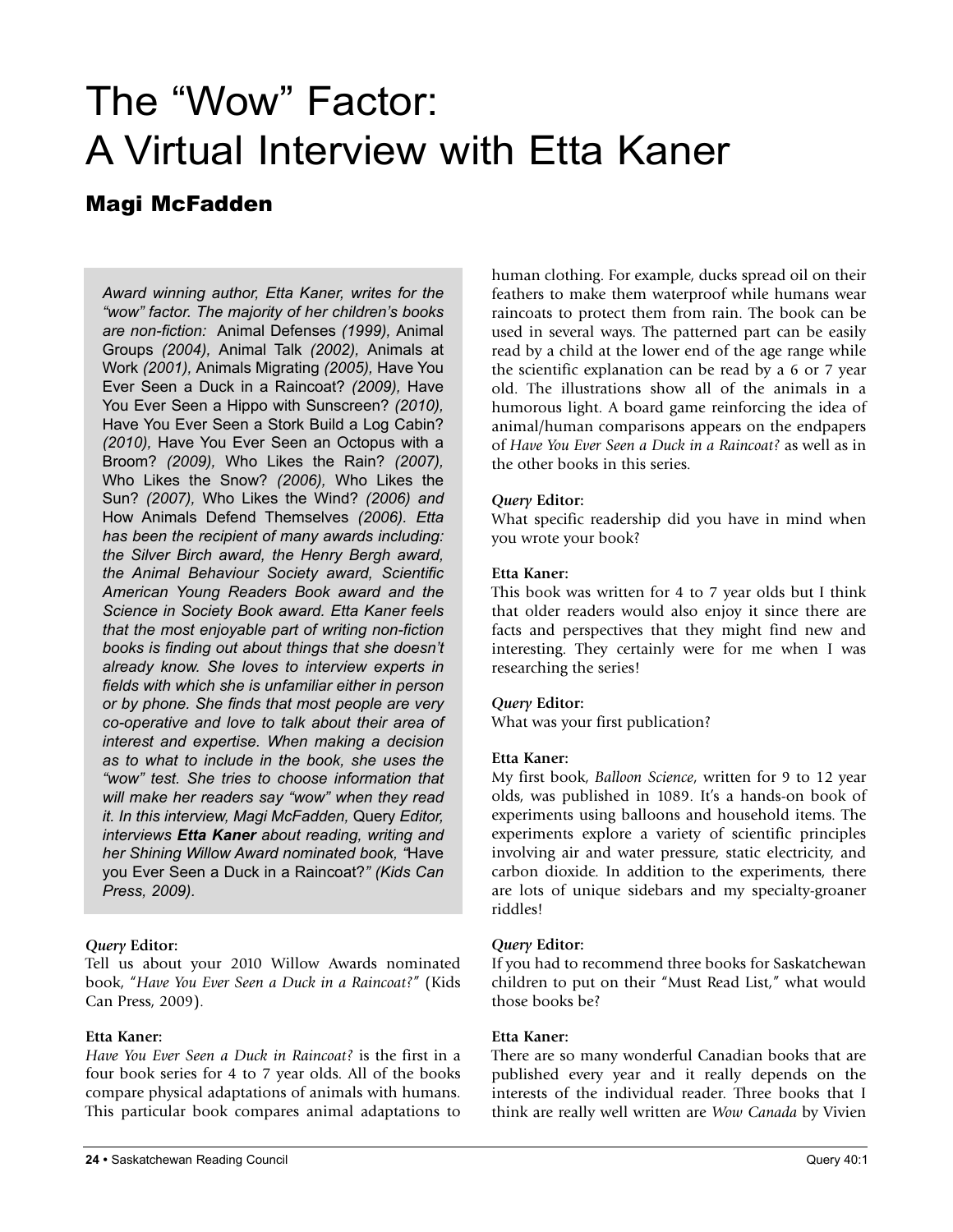Bowers, *The Insecto-files* by Helaine Becker and a YA book that has just come out entitled *The Way It Is* by Donalda Reid.

#### *Query* **Editor:**

What is the focus of your reading right now?

#### **Etta Kaner:**

My favourite genre is historical fiction but right now I'm reading a Canadian author who writes mysteries set in a small town in Quebec. I heard her read from her latest book at Word on the Street in September and was hooked. Her name is Louise Penny. Of course, I'm always reading material for the purpose of doing research for my latest book.

#### *Query* **Editor:**

What useful advice have you received as a writer?

#### **Etta Kaner:**

I think the most useful advice has been to be open to finding your genre. When I first started writing for the purpose of publishing, I thought that my genre was picture books and indeed, one of my first books was a picture book. But I soon discovered that I had a strong interest in and ability to write non-fiction, specifically science books. So I'd suggest that writers not limit themselves to only one form of writing.

#### *Query* **Editor:**

What advice do you have for motivating young student writers regarding planning, preparing, editing and publishing one's work?

#### **Etta Kaner:**

If you want to be a good writer, you need to be a voracious reader. Reading exposes you to a variety of writing styles and allows you to meet characters, settings and situations that you wouldn't normally experience in your daily lives. The actual process of writing requires a lot of humility. By this I mean that the writer can't think that the first or second draft is perfect. A writer always needs to look for ways that s/he can improve a text and be willing to listen to the advice of a teacher or editor. Publishing your writing can take a variety of forms, not just a book – a school or class newspaper, blogs, community papers.

#### *Query* **Editor:**

When will your next book hit the bookstores?

#### **Etta Kaner:**

My next book will be coming out in the spring of 2012.

# Local Council Grants

To receive a local council grant, each local council must present the following items to the provincial treasurer by October 1.

- a proposed budget for the upcoming year
- a program plan
- a reviewed financial statement from the previous year
- confirmation of 10 current IRA members which includes officers on the local council executive
- confirmation that all local council executive are SRC members in good standing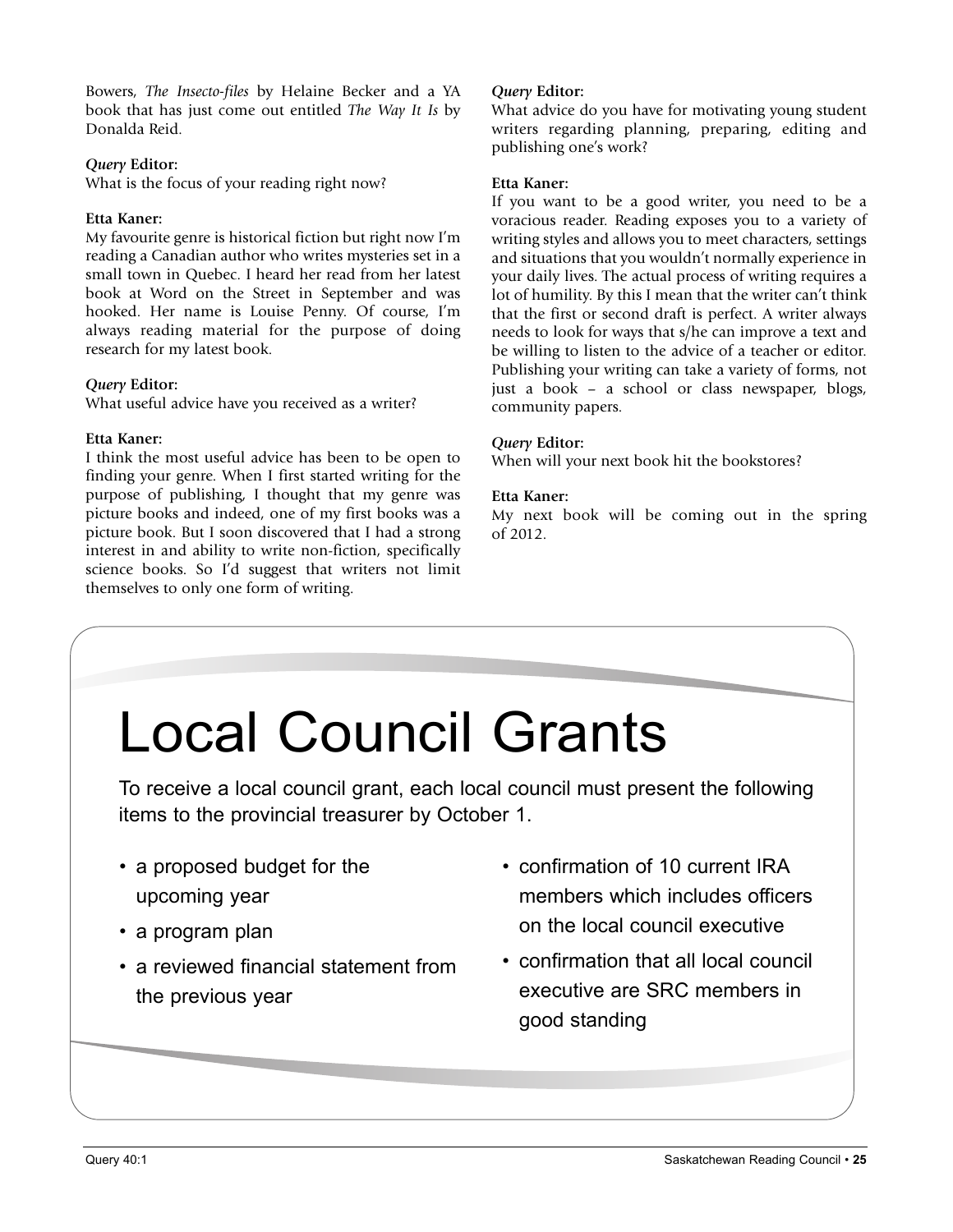## What's Happening Around Saskatchewan

## Calendar of Events 2010-2011

#### January 2011

- January 15 Deadline for Grant Application for Registration to Saskatchewan Reading Conference 2011
- January 15 Deadline for Nomination of Administrator's Award
- January 21-22 SRC Provincial Executive Meeting at the Travel Lodge in Saskatoon
- January <sup>26</sup> Family Literacy Day

#### March 2011

- March <sup>1</sup> Deadline for Annual Reports from Executive and Local Council Presidents for the IRA
- March 1 Deadline for Award of Excellence Application
- March 1 Deadline for Honor Council Application Forms to be Submitted
- March <sup>1</sup> Deadline for Prairie Lily Award Application

#### April 2011

- April <sup>7</sup> and <sup>8</sup> SRC Annual Conference at the Travel Lodge in Saskatoon –"Building Bridges through Literacy"
- April <sup>8</sup> SRC Annual Executive Meeting at the Saskatoon Travel Lodge
- April <sup>30</sup> Deadline for submissions to Spring/Summer issue of *Query*

#### May 2010

- May 8-11 IRA Annual Conference, Orlando, Florida
- May <sup>12</sup> Deadline for submissions to Young Saskatchewan Writers

#### July 2011

- July <sup>1</sup> Change of SRC Executive Officers
- July 11-14 Leadership Workshop
- July 12– SRC Executive Planning Meeting

#### July 2011

- July <sup>1</sup> Change of SRC Executive Officers
- July 12-15 Leadership Workshop
- July <sup>13</sup> SRC Executive Planning Meeting

#### September 2011

• September <sup>8</sup> – International Literacy Day, Saskatchewan Literacy Day

- September 18 Special Subject Council Meeting at the STF Building in Saskatoon
- September 30 Beginning Teachers Conference in Saskatoon
- September 30 Deadline for Canadian Children's Book Week Applications (For information regarding author visits in Saskatchewan see www.bookweek.ca)
- September 30 SRC membership expire time for renewal of SRC membership

#### October 2011

- October 1 Council Grant Information due send to Pam Foy, treasurer.
- October 15 Deadline for Honor Council Intent Applications
- October 1 Beginning Teachers Conference in Regina
- October 31 Deadline for submissions to Fall/Winter issue of *Query*
- October 31 Deadline for Advocacy Award and Local Council Community Service Award Applications

#### November 2011

- November 14-20 Canadian Children's Book Week
- November 15 Deadline for Exemplary Reading Program Award Application
- November 30 Deadline for SRC Lifetime Achievement Nomination

## DID YOU KNOW?

The Saskatchewan Reading Council has a professional library available to it's members.

Check out our selection at our website: www.saskreading.org

To borrow materials contact: Heather Hobbs at hobbs.heather@prairiesouth.ca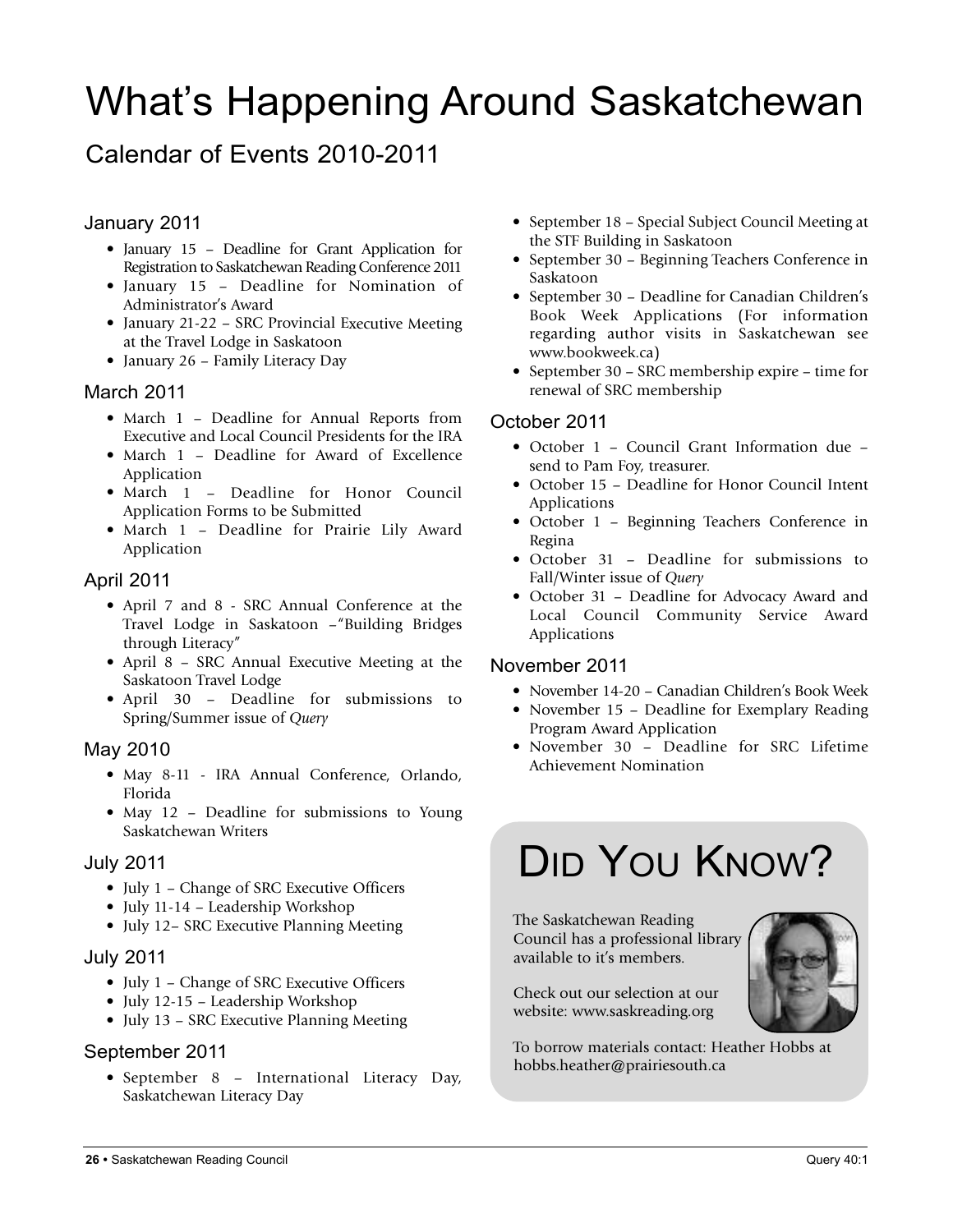

**Student Writing**

#### **For the**

## *Young Saskatchewan Writers* **Publication K-12**

**Short Stories** ✐ **Plays** ✐ **Essays** ✐ **Poetry** ✐ **Personal Narratives**

#### **Criteria**

- 1. The Saskatchewan Reading Council accepts student writing in any language, from Kindergarten to Grade 12.
- 2. All selections should be proofread and typed.
- 3. No whole classroom submission of the same title. Please select the best writing selections to be considered. Longer pieces will be excerpted. Please try to keep writing to one page or less.
- 4. **The Local Saskatchewan Reading Council in your area will determine which selections will be submitted for publication.**
- 5. Illustrations may accompany written selections but should be placed on a separate sheet (8½ by 11).
- 6. Each **published author** and his/her resource centre will receive a complimentary copy of the *Young Saskatchewan Writers* journal.
- 7. Each piece of writing must be **submitted to your local council**. Please identify each piece of writing with the information listed below.

| Title: <u>_______________</u>                                                                                  |                                                                                                                                                                                                                                |
|----------------------------------------------------------------------------------------------------------------|--------------------------------------------------------------------------------------------------------------------------------------------------------------------------------------------------------------------------------|
|                                                                                                                | Grade: School: School: School: School: School: School: School: School: School: School: School: School: School: School: School: School: School: School: School: School: School: School: School: School: School: School: School: |
| School Address: Value of Address and Address and Address and Address and Address and Address and Address and A |                                                                                                                                                                                                                                |
|                                                                                                                | Postal Code: <u>Department</u>                                                                                                                                                                                                 |
|                                                                                                                |                                                                                                                                                                                                                                |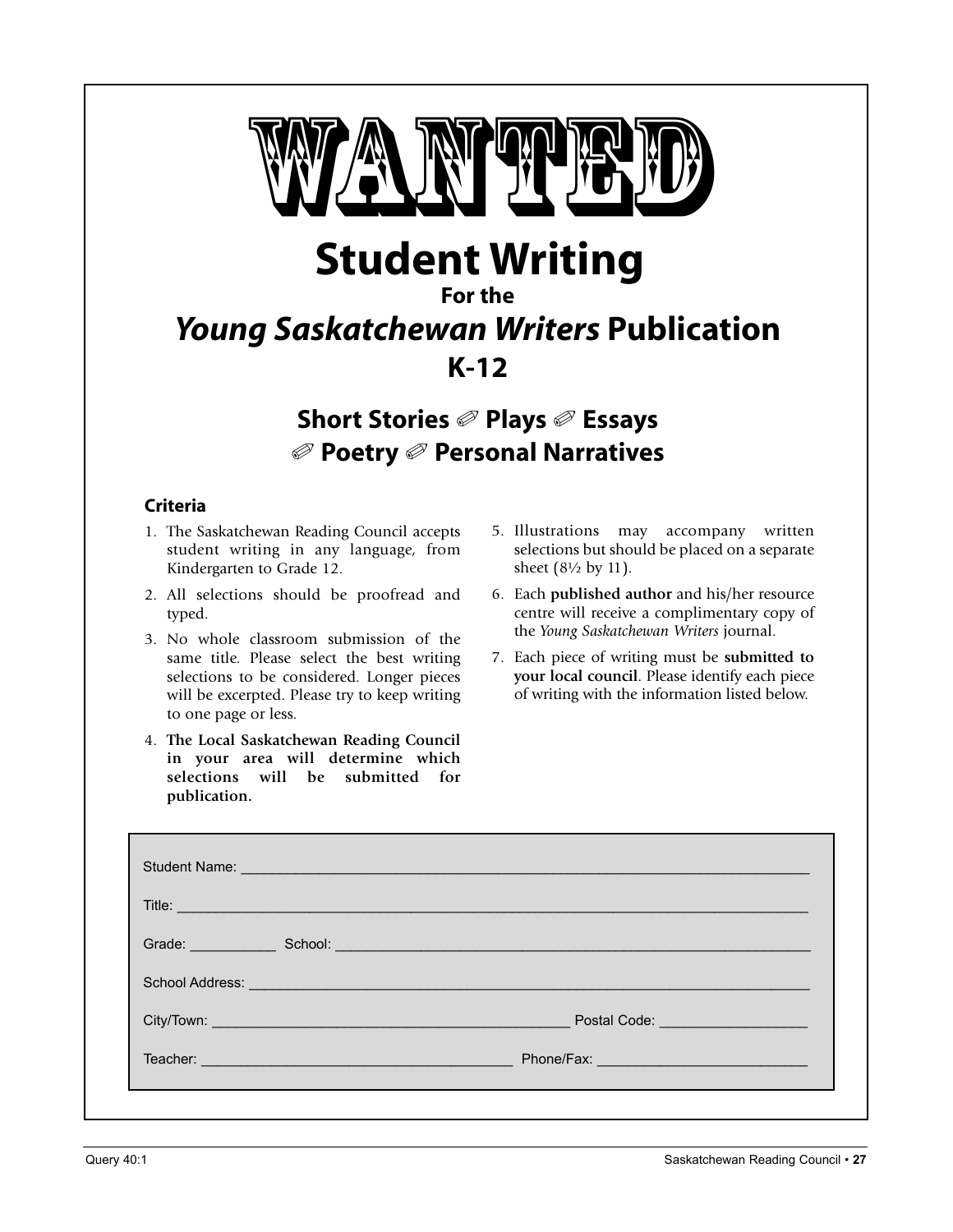

Through Literacy

Saskatchewan Reading Council's

"Building Bridges through Literacy"

Travelodge Hotel Saskatoon April 7<sup>th</sup> and 8<sup>th</sup>, 2011



#### **Ellin Oliver Keene**

Classroom teacher, staff developer and adjunct professor of reading and writing Ellin is author of To Understand, co-author of Mosaic of Thought, and Assessing Comprehension Thinking Strotegies.

#### ellinkeene@earthlink.net



**Jacquie McTaggart** Retired from a forty-two year lowa teaching career, IRA conference speaker. Jacquie is author of From the Teacher's Desk, and If They Don't Learn the Way You Teach, Teach the Way They Learn, August 2009.

#### www.theteachersdesk.com



#### **Jacqueline Guest**

Jacqueline is a Metis author of 16 novels including award winning Belle of Batoche, and Wild Ride. She will be presenting "Building a Literacy Bridge - One Page at a Time" at our Friday author luncheon.

#### writer@jacquelineguest.com



**Gerald Duffy** Former classroom teacher, principal and Professor of Literacy Gerald is author of Explaining Reading.

Duffy4edu@qmail.com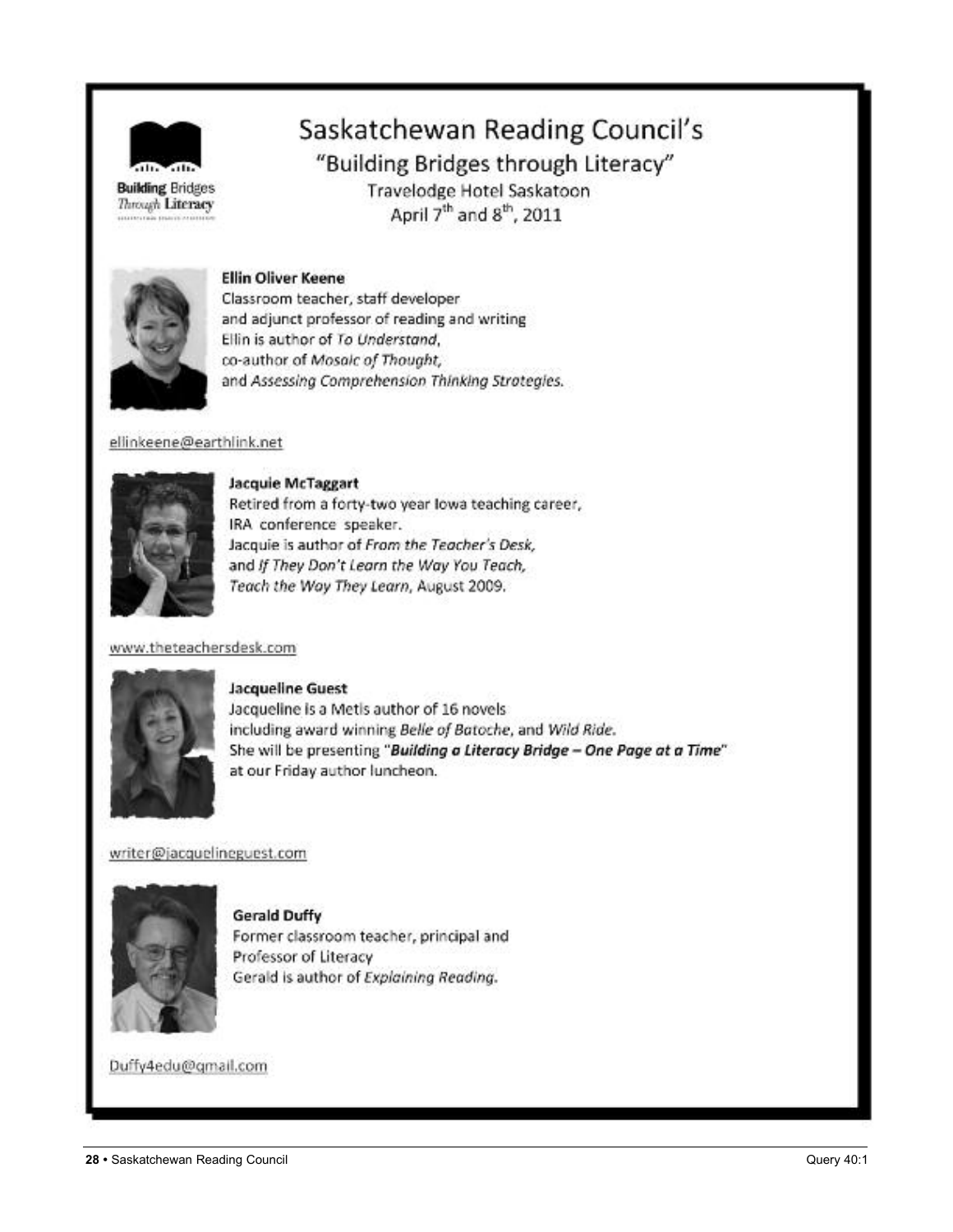## **Breakout Session Presenters:**



#### Kathleen Gould Lundy

Co-ordinator of Destination Arts at York University and worked for 30 years with the Toronto District School Board Kathleen is author of publications: Leap into Literacy: Teaching the Tough Stuff so it Sticks 50 Strategies that turn teaching into Learning

#### kgouldlundy@edu.yorku.ca

| Kathleen Presents:        | "Humanizing the Curriculum: Teaching Hard Skills in Soft Ways"<br>$4 - 8$<br>"Teaching Fairly in an Unfair World" 4-8     |
|---------------------------|---------------------------------------------------------------------------------------------------------------------------|
| <b>Ellin Oliver Keene</b> | "Reading Non Fiction Text" K-8<br>"Using Comprehension Strategies as Learning Strategies<br>Across the Curriculum"<br>K-R |
| Jacquie McTaggart         | "Transforming the Reluctant Reader"<br>PK - 8<br>"If You Can't Beat' em - Join' em"<br>$PK - 8$                           |
| Jacqueline Guest          | "Engaging the Twitch Generation: Creating Classroom Bridges"                                                              |
| Gerald Duffy              | "Effective Guided Reading in Grades 4-8"                                                                                  |

#### **More Breakout Presentations:**

| Sue Jackson        | "Creating Readers for Life K-3"<br>"Connecting Reading and Writing in grades 4-6"   |
|--------------------|-------------------------------------------------------------------------------------|
|                    | Mark Cheriyan Saskatchewan Freedom Writer Teacher                                   |
| <b>Mary Bishop</b> | Saskatchewan Author of The Tunnel Series and Seeds of Hope                          |
| <b>Bev Brenna</b>  | "Able Texts: Books that Support Critical Literacy Discussions Across the<br>Grades" |

Please visit www.saskreading.org for detailed information.

You may also contact bezansonm@spsd.sk.ca or vaughanm@spsd.sk.ca Conference co chairs

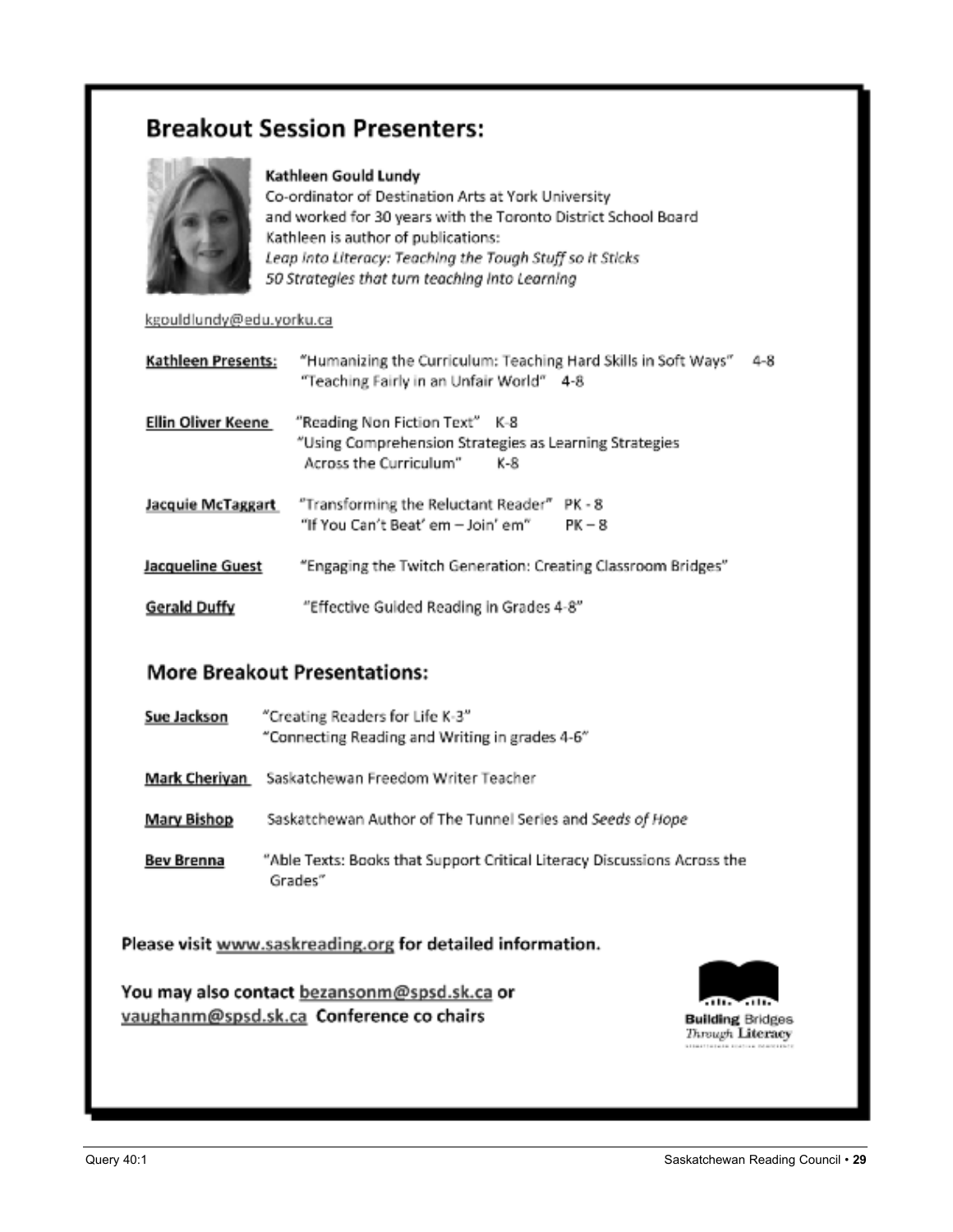#### 42nd Annual Saskatchewan Reading Conference

The Saskatoon Travelodge Hotel

April 7th and 8<sup>th</sup>, 2011

## **REGISTRATION FORM**

#### PLEASE COMPLETE IN UPPER CASE.

| Name: $\qquad \qquad$           |  |
|---------------------------------|--|
|                                 |  |
|                                 |  |
|                                 |  |
|                                 |  |
| Telephone $(H)$ : $(W)$ : $(W)$ |  |
|                                 |  |
|                                 |  |
|                                 |  |
| Signature: Signature:           |  |

#### **Conference Registration Fees (includes Thursday Hospitality Evening and Friday** breakfast)

SRC Member S185 \$ Non Member S220 \$ (includes membership which expires Oct. 31, 2011). Student \$40 \$

Thursday Evening Reception with Keynote speaker Jacquie McTaggart FREE (Please  $\vee$  if planning to attend this evening) Friday Author Luncheon \$25 \$

#### TOTAL S.

- The above information is required for registration at the Saskatchewan Reading Conference 2011. This information will be used to confirm attendance and will be retained three years for membership purposes.
- All prices include GST.
- **Example 19 Please make cheques payable to:** The SRC Conference 2011



- **Early Bird Registration: Register** before Feb. 28/11 to be entered in a draw for one FREE night stay or a basket of Willow Award books! Please make a copy of this registration form for your records.
- Receipts will be issued on-site. A confirmation of registration will be sent by e-mail.
- Refund Policy: All refund requests must be postmarked by April 5, 2011. Conference fees (less 20% for processing) will be refunded.
- A \$30.00 NSF charge is in effect.
- ♦ Post dated cheques or purchase orders will not be accepted.
- Send registration to:

**SRC Conference Registration Sherri Sieffert** Box 682, Melville, Sask. **SOA 2PO** 

#### **Advance Room Registration**

The Saskatoon Travelodge Hotel, 106 Circle Drive West, Saskatoon, SK S7L 4L6 1-800-578-7878 or 306-242-8881

> RATE: S 124.95 Standard Room

When registering, please ask for the Saskatchewan Reading Council room rate. Room rates are in effect until March 08, 2011.

| <b>OFFICE USE ONLY</b>                        |  |
|-----------------------------------------------|--|
|                                               |  |
| Confirmation of Membership _________________. |  |
| Entered                                       |  |
| <b>Registration Number</b>                    |  |
| <b>Local Council</b>                          |  |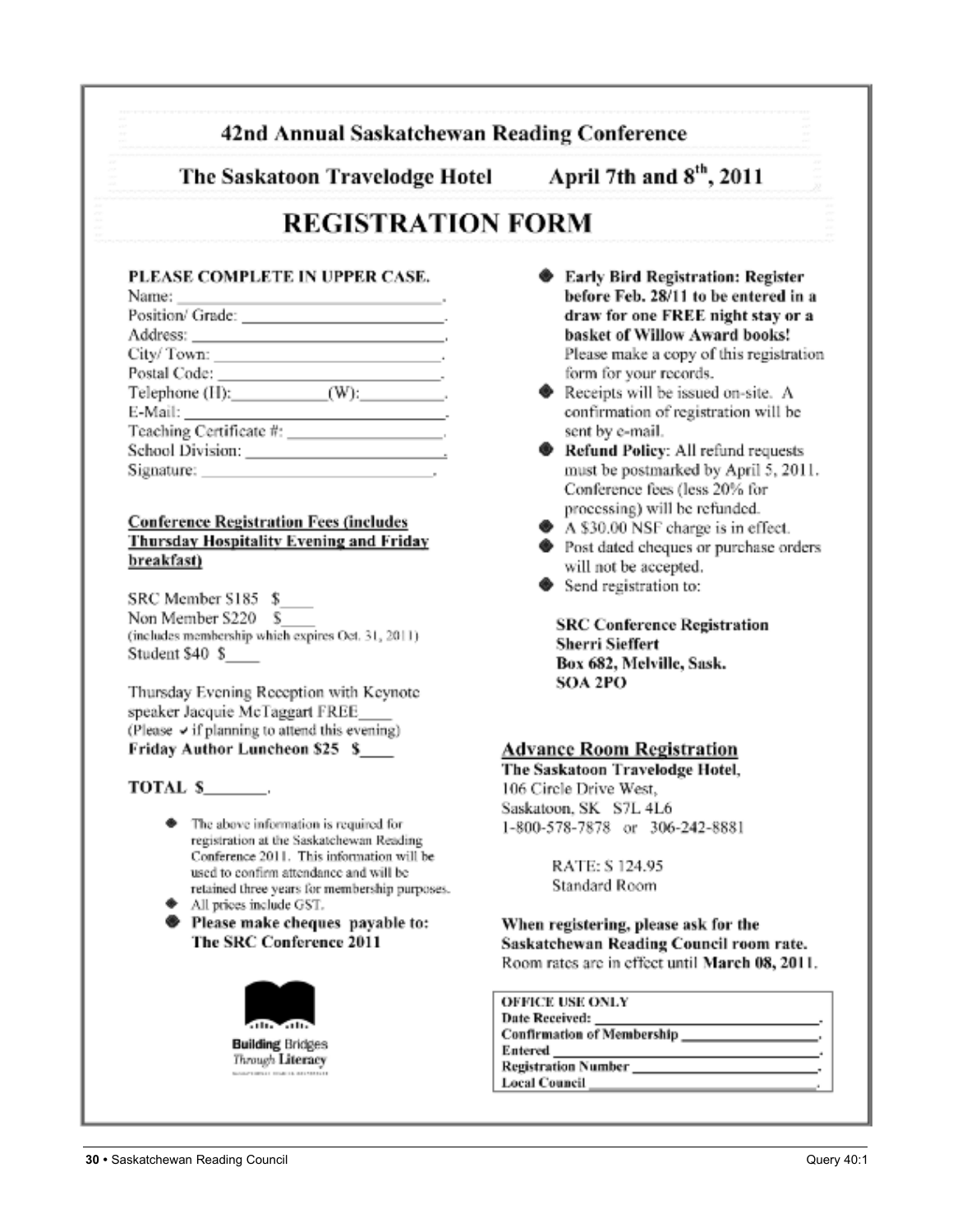| <b>Grant Application for</b> |  |
|------------------------------|--|
| Registration                 |  |

### to the

Saskatchewan Reading Conference 2011

|            | Name: <u>Alexander Alexander and Alexander Alexander and Alexander and Alexander and Alexander and Alexander and Alexander and Alexander and Alexander and Alexander and Alexander and Alexander and Alexander and Alexander and</u> |
|------------|--------------------------------------------------------------------------------------------------------------------------------------------------------------------------------------------------------------------------------------|
|            |                                                                                                                                                                                                                                      |
|            |                                                                                                                                                                                                                                      |
|            |                                                                                                                                                                                                                                      |
|            |                                                                                                                                                                                                                                      |
|            |                                                                                                                                                                                                                                      |
|            |                                                                                                                                                                                                                                      |
|            |                                                                                                                                                                                                                                      |
|            | School Division: <u>Contract of the Contract of the Contract of the Contract of the Contract of the Contract of the Contract of the Contract of the Contract of the Contract of the Contract of the Contract of the Contract of </u> |
|            |                                                                                                                                                                                                                                      |
| Signature: |                                                                                                                                                                                                                                      |

This grant is available to beginning teachers in their first two years of teaching. The SRC will pay the cost of your SRC registration for the 2010 Conference. One person from each local council will receive the grant by random draw. If a council has no submissions all remaining entries will go into a pool for selection.

To be eligible for the grant you must:

- 1. Be a current member of the Saskatchewan Reading Council.
- 2. A first or second year teacher.
- 3. Write an article for the SRC's publication *Query* by October 31, 2011.

Submit your applications to:

Nicole Lefebvre nbreh@telus.net

**Applications must be received by January 15, 2011.**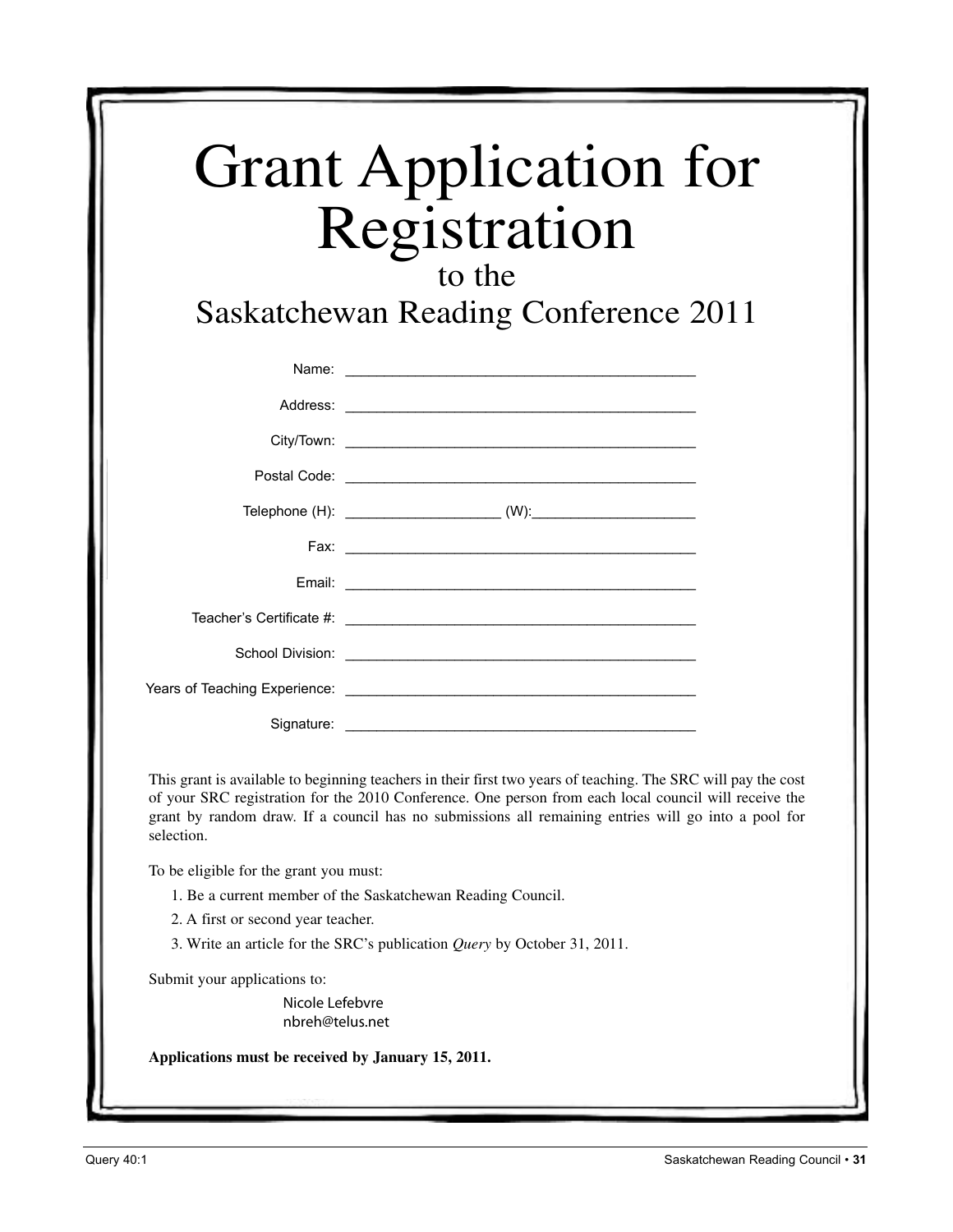| Saskatchewan Young Readers Choice -<br>The Willow Awards<br>Support SYRCA with your membership<br>donation. Choose your level of support!<br>Make cheques payable to:<br>SYRCA – Saskatchewan Young Readers' Choice – The Willow Awards, Inc<br>Mail to: 2832 WASCANA ST., REGINA, S4S 2G8 |  |
|--------------------------------------------------------------------------------------------------------------------------------------------------------------------------------------------------------------------------------------------------------------------------------------------|--|
| Please indicate amount enclosed. A tax receipt will be issued.                                                                                                                                                                                                                             |  |
| $\Box$ \$20 $\Box$ \$30 $\Box$ \$40 $\Box$ \$50 $\Box$ \$100 $\Box$ other: \$                                                                                                                                                                                                              |  |
|                                                                                                                                                                                                                                                                                            |  |
|                                                                                                                                                                                                                                                                                            |  |
|                                                                                                                                                                                                                                                                                            |  |
|                                                                                                                                                                                                                                                                                            |  |
|                                                                                                                                                                                                                                                                                            |  |
|                                                                                                                                                                                                                                                                                            |  |

## Prairie Lily Award

The Prairie Lily Award will be presented annually to local councils who choose to participate, and fulfill all requirements of the award prior to the Annual General Meeting.

A certificate and a monetary award, to be determined by the yearly budget, will be presented to all eligible councils at the year-end meeting or the Fall Leadership meeting.

#### **Requirements:**

- Maintain 60 per cent of membership or increase membership by 20 per cent
- Fulfill Conference Committee responsibilities
- Provide representation at all Executive Meetings
- Participate in the "Read to Me" Program
- Contribution of Local Council news in *Query*
- Report of local council officers to the IRA coordinator by AGM

#### **AND at least 5 of the following:**

- A professional development event
- A community service event
- A special event for students
- Participation in an international project
- An Image Brochure (please attach)
- Honor Council Participation
- International Literacy Day Project
- Submit contributions to *Young Saskatchewan Writers* Publication

*Please note that these are now a requirement of the Prairie Lily Award*

**Submit this form to SRC President before the Annual General Meeting.**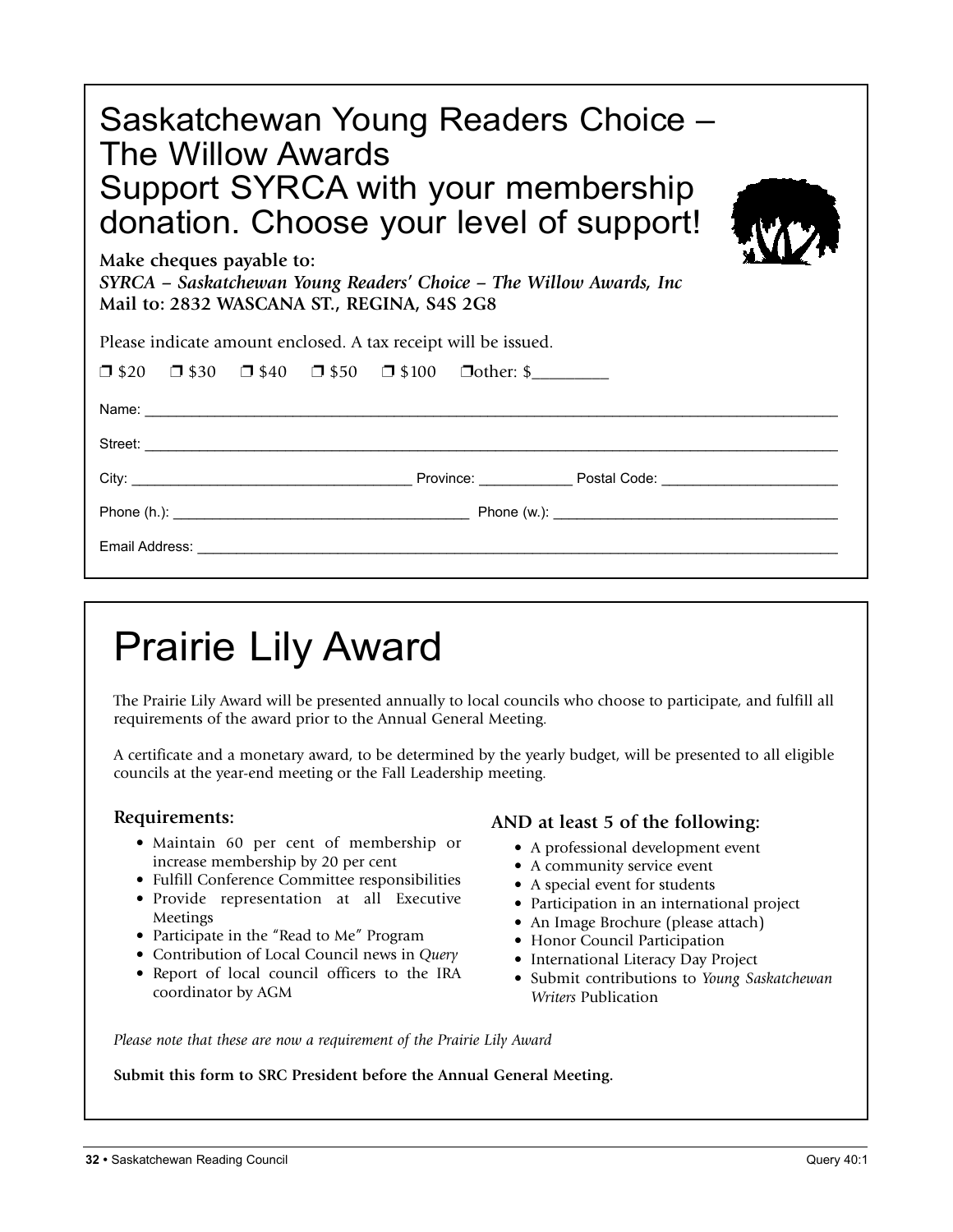## Membership Application

#### Saskatchewan Reading Council

Invites you to renew before October 1, 2010 (To receive a full year of benefits!)

Benefits of SRC membership includes:

- Professional journal *Query*, featuring many literacy articles and bonuses
- Opportunities for Professional Development
- *Young Saskatchewan Writers* publication of K-12 writings
- Literacy programs such as "Read to Me" and other local programs
- Informative speakers and exciting author visits
- Additional savings in SRC conference fees

Please check your choice

- $\Box$  Regular \$25.00  $\Box$  Student \$10.00
- **q** Institution \$20.00

#### **Send Your Membership Application/Renewal Form Today**

The following information is required to register as a member of the Saskatchewan Reading Council. The information will be used to contact members for renewal and membership drive purposes, to send out journals or newsletters and to forward conference and professional development opportunities information. The information will be kept on file for a period of two years past expiration date.

|                                                                                   | Address: <u>New York: Address: New York: New York: New York: New York: New York: New York: New York: New York: New York: New York: New York: New York: New York: New York: New York: New York: New York: New York: New York: New</u> |  |  |
|-----------------------------------------------------------------------------------|--------------------------------------------------------------------------------------------------------------------------------------------------------------------------------------------------------------------------------------|--|--|
|                                                                                   |                                                                                                                                                                                                                                      |  |  |
|                                                                                   |                                                                                                                                                                                                                                      |  |  |
|                                                                                   |                                                                                                                                                                                                                                      |  |  |
|                                                                                   |                                                                                                                                                                                                                                      |  |  |
|                                                                                   |                                                                                                                                                                                                                                      |  |  |
| Membership: □ Regular □ Student □ Institution Amount Paid: ______________________ |                                                                                                                                                                                                                                      |  |  |
|                                                                                   |                                                                                                                                                                                                                                      |  |  |
| <b>SRC Membership</b><br>c/o Sherri Sieffert<br>Box 682<br>Melville, SK S0A 2P0   | Make cheques payable to: Saskatchewan Reading Council (SRC) Please return your form along with payment to:                                                                                                                           |  |  |

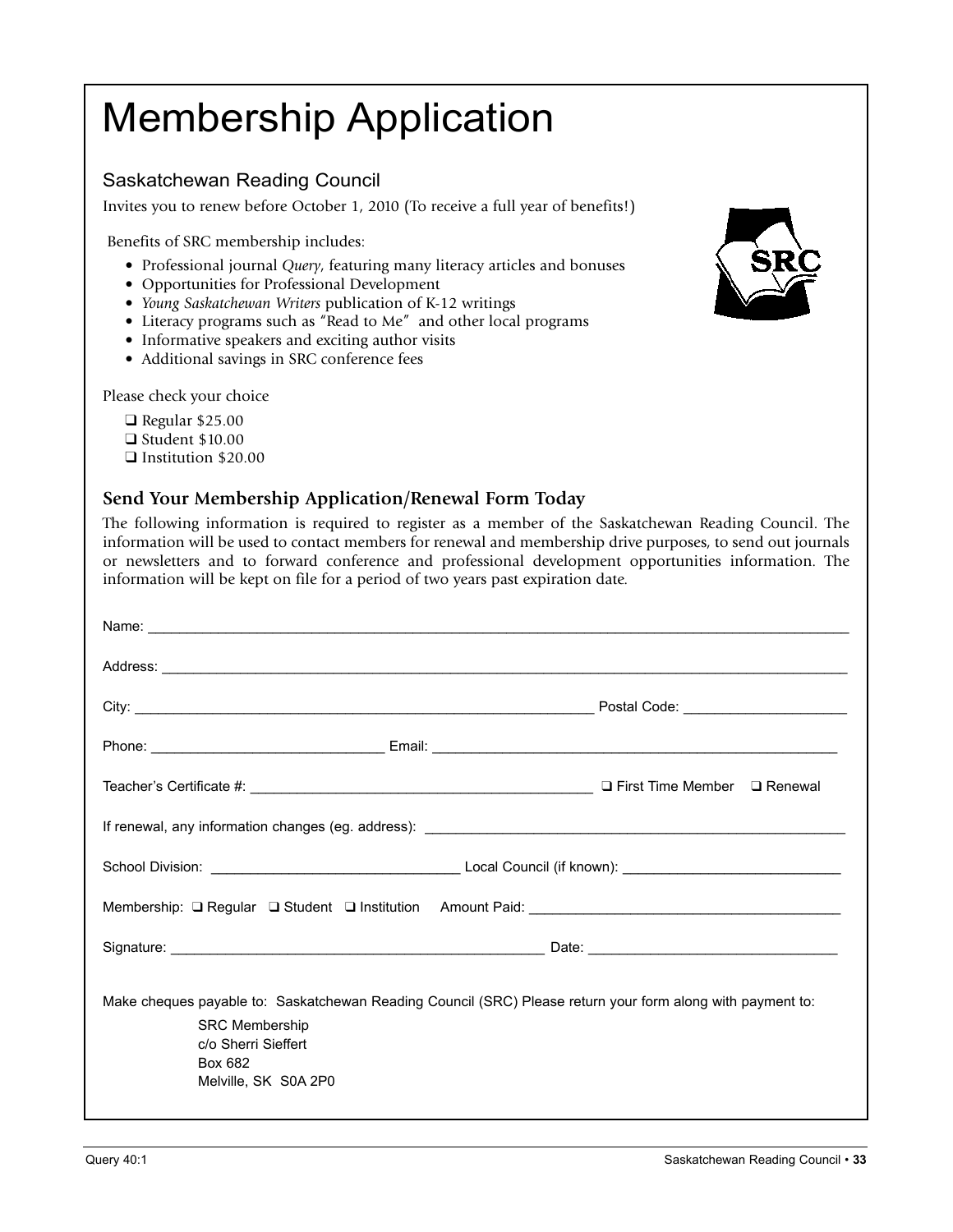## International Reading Association Application Deadlines for Awards & Programs

Information about these awards is carried each year in an issue of *Journal of Adolescent & Adult Literacy, Lectura y vida, Reading Research Quarterly, The Reading Teacher*, and/or *Reading Today*. Also, see the IRA website at www.reading.org for further information.

| *Advocacy Award                                           | October 15   |
|-----------------------------------------------------------|--------------|
| Albert J. Harris Award                                    | September 15 |
| Arbuthnot Award                                           | October 15   |
| *Award of Excellence                                      | March 1      |
| <b>Broadcast Media Awards</b><br>for Television           | January 7    |
| Constance McCullough Award                                | October 1    |
| Developing Country Literacy<br>Project Support Fund Grant | October 1    |
| Dina Feitelson Research Award                             | September 15 |
| Eleanor M. Johnson Award                                  | November 15  |
| Elva Knight Research Grant                                | January 15   |
| *Exemplary Reading<br>Program Award                       | November 15  |
| *Exemplary Reading Program<br>Intent to Participate Form  | June 1       |
| Gertrude Whipple Professional<br>Development Program      | Open         |
| Helen M. Robinson Grant                                   | January 15   |
| Honour Council Award                                      | March 1      |
| Honour Council Intent to<br>Participate Form              | October 15   |
| International Citation of<br>Merit Award                  | October 15   |
| <b>IRA Children's Book Awards</b>                         | November 1   |
| IRA John Chorlton Manning<br>Public Service Award         | December 15  |

| IRA Presidential Award for                                       |             |
|------------------------------------------------------------------|-------------|
| Reading & Technology                                             | November 15 |
| Jeanne S.Chall Research Fellowship                               | January 15  |
| Leen Bennett Hopkins Promising<br>Poet Award                     | December 1  |
| Local Council Community<br>Service Award                         | October 31  |
| Nila Banton Smith Award                                          | November 15 |
| Nila Banton Smith Research<br><b>Dissemination Support Grant</b> | January 15  |
| Officer Report Form for Councils                                 | April 15    |
| Outstanding Dissertation of the<br>Year Award                    | October 1   |
| <b>Outstanding Teacher Educator</b><br>in Reading Award          | October 15  |
| Paul A. Witty Short Story Award                                  | December 1  |
| Print Media Award                                                | January 15  |
| Reading/Literacy<br>Research Fellowship                          | January 15  |
| Regie Routman Teacher<br>Recognition Award                       | November 1  |
| Special Institutes, Seminars<br>and Conference Proposals         | Open        |
| Special Service Award                                            | October 15  |
| Teacher as Researcher Grant                                      | January 15  |
| William S. Gray Citation of Merit                                | October 15  |
| *Provincial Council Only                                         |             |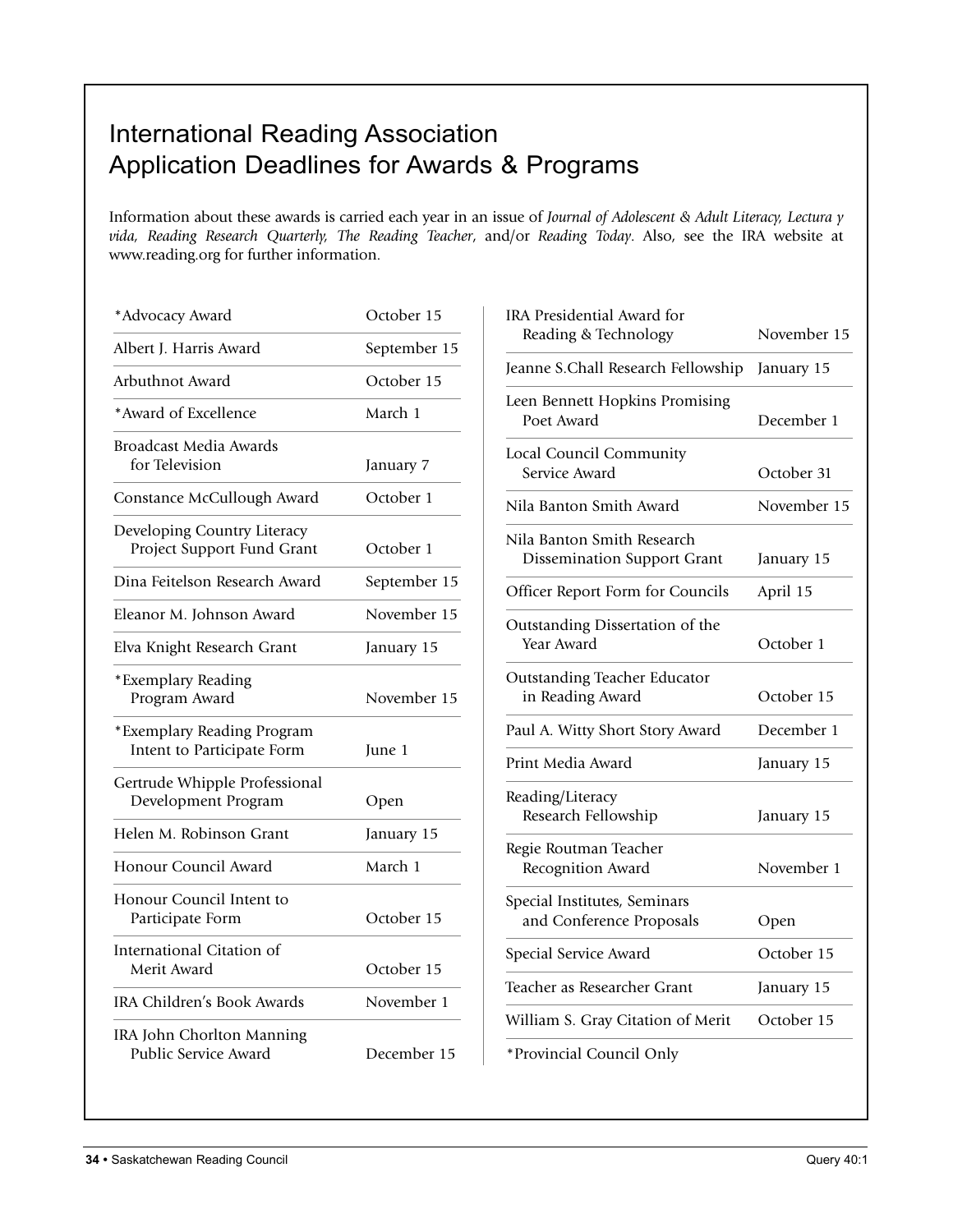## Saskatchewan Reading Council Lifetime Achievement Award

**Purpose: The purpose of this award is to honor an individual who has made a significant contribution to the growth and development of the Saskatchewan Reading Council.**

#### **1. Qualifications**

- Nominee must have been an active member of the Saskatchewan Reading Council.
- Nominee must have made a significant contribution to the growth and development of the Saskatchewan Reading Council and/or literacy development in Saskatchewan and/or Canada through active participation or innovative ideas and/or directive organization.

#### **2. Nominations**

- Nominations will be received until November 30.
- Nominations from local councils or the provincial executive will be accepted.
- Two Saskatchewan Reading Council members must support nominations.
- A concise written presentation about the nominee will accompany the nomination form.
- A committee, chaired by the past president, will be formed to examine the nominations.
- Nominations will be brought before the provincial executive at the January meeting and be voted on only by the provincial executive board.

#### **3. Presentation of Award**

- The recipient of the lifetime achievement award will publicly receive a plaque and corsage as well as a free lifetime membership to the SRC. All arrangements are to be made by the past president.
- The award will be presented at the annual reading conference at a time and place to be decided upon by the conference chairperson and past president.
- The recipient's family will be invited to attend.

#### **4. Follow-Up**

- The name of the recipient, picture and a short biography will be published in *Query*, the *Saskatchewan Bulletin* and the SRC website.
- The past president will confirm with the membership director that the STF maintains an up-to-date membership list of lifetime achievement award recipients.

#### **5. General Considerations**

- The entire management and presentation of the award will be the responsibility of the past president.
- There is no obligation to present the award each year.
- The past president will invite lifetime members to the conference each year. They will receive a free conference registration.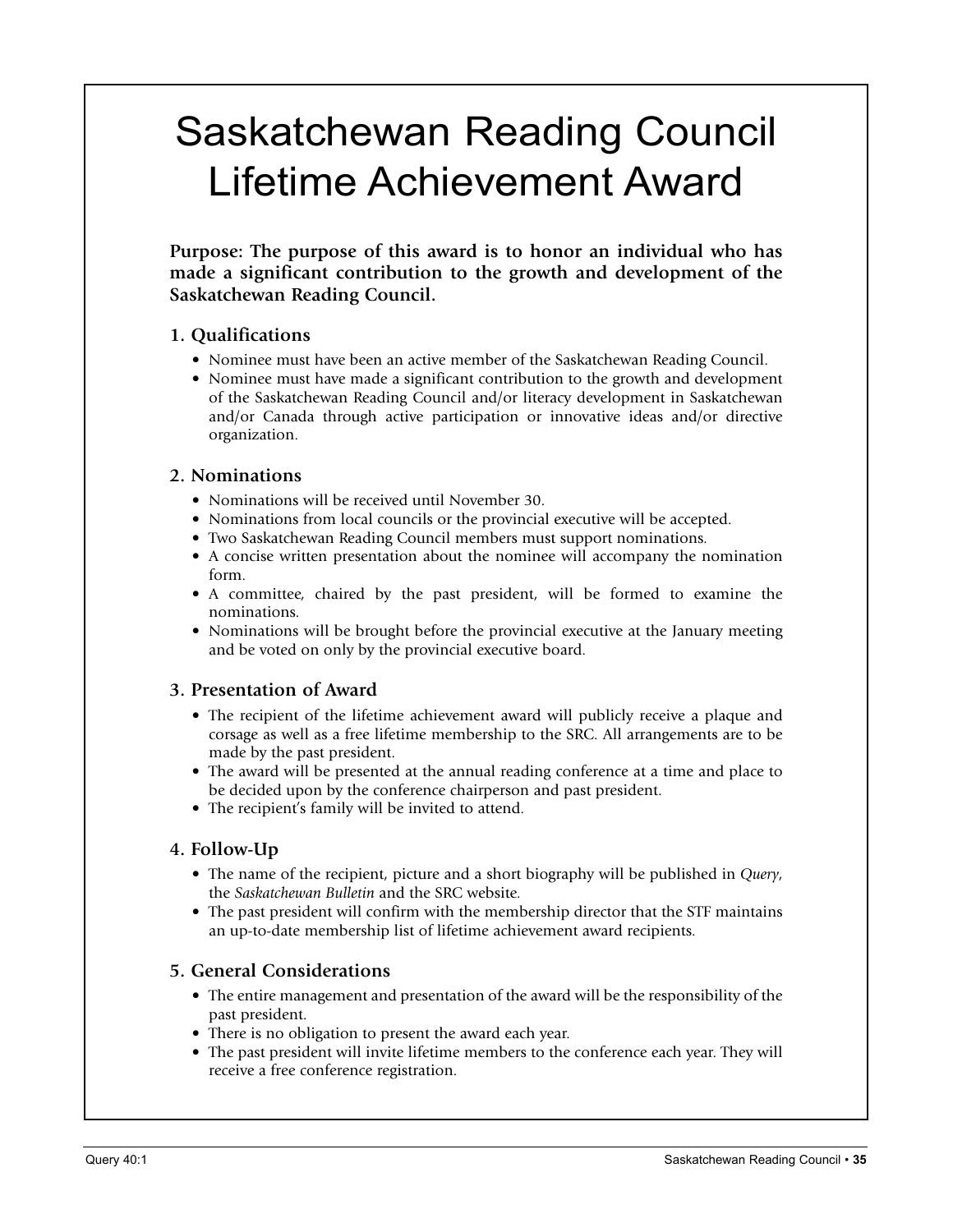## Saskatchewan Reading Council Lifetime Achievement Award Nomination Form

| Name of Nominee:    | <u> 1980 - Johann Stein, marwolaethau (b. 1980)</u>                                                                    |  |
|---------------------|------------------------------------------------------------------------------------------------------------------------|--|
| Address of Nominee: | <u> 1989 - Johann Stein, marwolaethau a bhann an t-Albann an t-Albann an t-Albann an t-Albann an t-Albann an t-Alb</u> |  |
|                     |                                                                                                                        |  |
|                     |                                                                                                                        |  |
| Phone:              |                                                                                                                        |  |
| Fax:                |                                                                                                                        |  |
|                     |                                                                                                                        |  |

**Please provide a written rationale as to why the above stated person should be considered for the Saskatchewan Reading Council's Administrator's Award. Rationale should not exceed one page in length.**

| Name of Nominators:                                                                 | <u> 1980 - Jan Samuel Barbara, martin da basar a shekara 1980 - An tsara 1980 - An tsara 1980 - An tsara 1980 - </u> |  |  |
|-------------------------------------------------------------------------------------|----------------------------------------------------------------------------------------------------------------------|--|--|
| Address:                                                                            | <u> 1990 - Johann Barnett, fransk politik (d. 1980)</u>                                                              |  |  |
|                                                                                     |                                                                                                                      |  |  |
|                                                                                     |                                                                                                                      |  |  |
| Phone:                                                                              | <u> 2000 - 2000 - 2000 - 2000 - 2000 - 2000 - 2000 - 2000 - 2000 - 2000 - 2000 - 2000 - 2000 - 2000 - 2000 - 200</u> |  |  |
| Fax:                                                                                | <u> 1990 - Johann Stoff, fransk politik (f. 1980)</u>                                                                |  |  |
|                                                                                     |                                                                                                                      |  |  |
| Applications must be received on or before November 30, 2011 and should be sent to: |                                                                                                                      |  |  |
| Shelly Galloway<br><b>SRC Past President</b><br>$0000$ Disab $O$ saaaat             |                                                                                                                      |  |  |

3022 Birch Crescent Regina SK S4S 7J3

The above information will only be used for the stated purposes of the Saskatchewan Reading Council and will follow the guidelines of the Saskatchewan Reading Council's Privacy Policy as stated on our website (www.saskreading.org).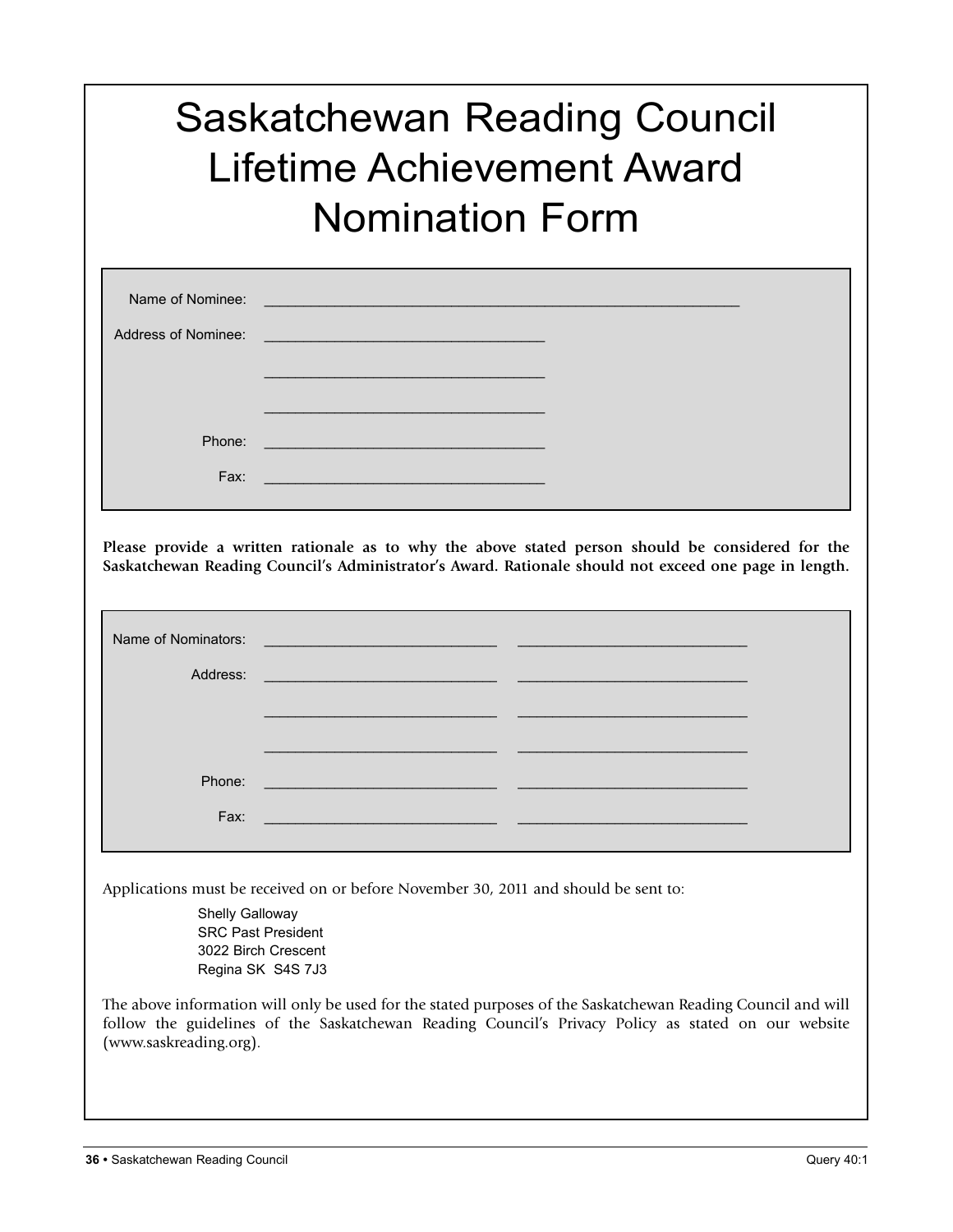## Saskatchewan Reading Council Administrator's Award

**Purpose: The purpose of this award is to recognize and foster school based, professional and academic literacy support given by a Saskatchewan educational administrator.**

#### **1. Qualifications**

• Nominee must have made a significant contribution to the growth, support and development of school-based literacy in Saskatchewan through active participation or innovative ideas and/or directive organization in an administrative role.

#### **2. Nominations**

- Nominations will be received until January 15.
- Two nominators must be current SRC members and the nomination must be supported by the local reading council.
- A concise written presentation about the nominee will accompany the nomination form.
- Nominations will be brought before the provincial executive at the January meeting and be voted on only by the provincial executive board.
- A nomination form will be displayed in *Query*, and will be available on the SRC website. Forms are also available by contacting a Local Council President or an Executive Member of the SRC.
- All those nominated will receive recognition of their nomination.

#### **3. Presentation of Award**

• The recipient of the Administrator's Award will be awarded a plaque at the annual SRC conference. They will also receive a free conference registration and one year SRC membership.

#### **4. Follow-Up**

• The name of the recipient, a picture and a short biography will be published in *Query*, the *Saskatchewan Bulletin* and the SRC website.

#### **5. General Considerations**

- The entire management and presentation of the award will be the responsibility of the president.
- The Award recipient will be notified by the President of the SRC.
- There is no obligation to present the award each year.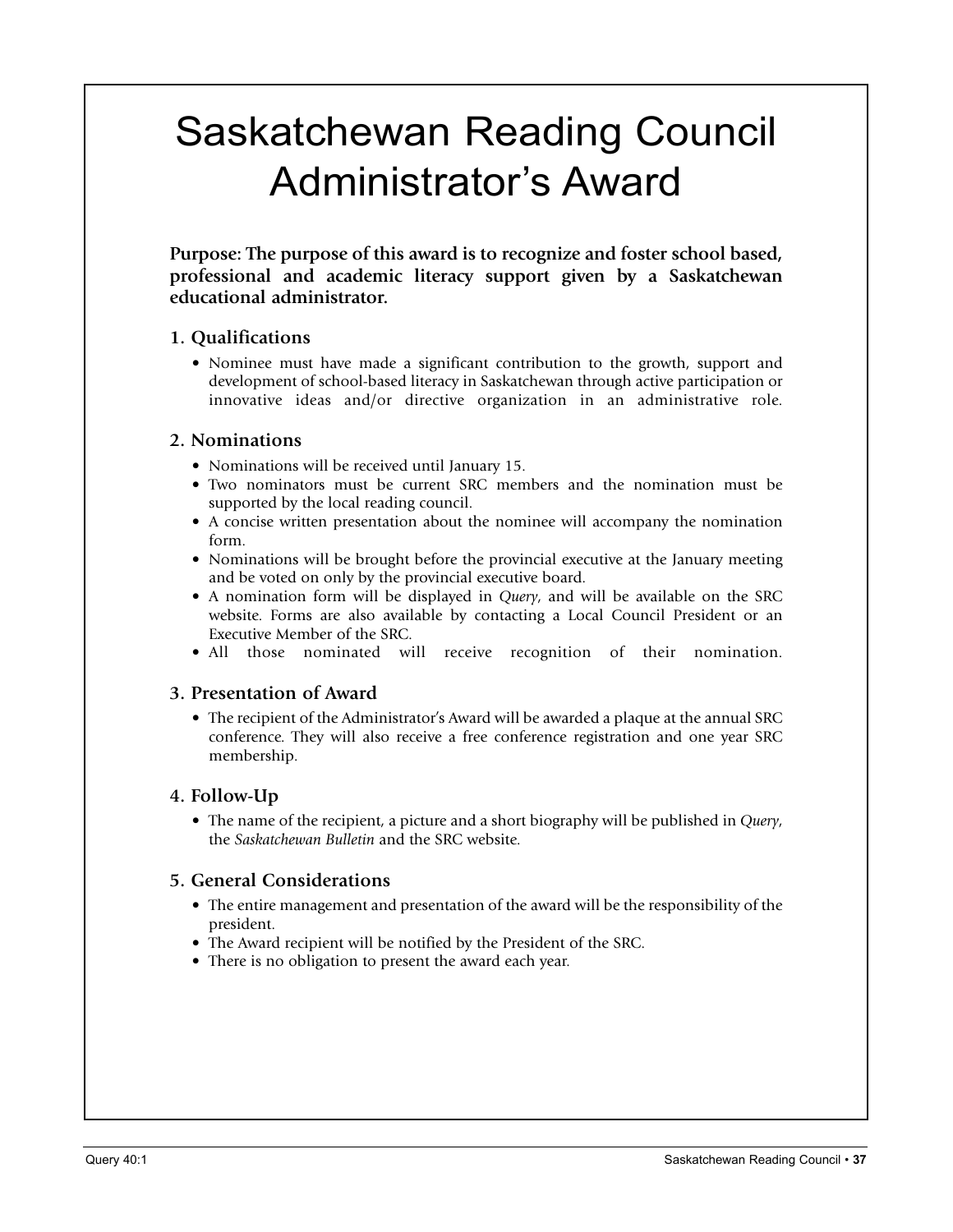| <b>Saskatchewan Reading Council</b><br><b>Administrator's Award</b><br><b>Nomination Form</b> |                                                                                                                                                                                                            |  |  |
|-----------------------------------------------------------------------------------------------|------------------------------------------------------------------------------------------------------------------------------------------------------------------------------------------------------------|--|--|
|                                                                                               |                                                                                                                                                                                                            |  |  |
| <b>Academic Institution Information</b>                                                       |                                                                                                                                                                                                            |  |  |
| Name of Institution:                                                                          |                                                                                                                                                                                                            |  |  |
| Address:                                                                                      |                                                                                                                                                                                                            |  |  |
|                                                                                               |                                                                                                                                                                                                            |  |  |
|                                                                                               |                                                                                                                                                                                                            |  |  |
| Phone:                                                                                        |                                                                                                                                                                                                            |  |  |
| Fax:                                                                                          |                                                                                                                                                                                                            |  |  |
|                                                                                               |                                                                                                                                                                                                            |  |  |
|                                                                                               | Please provide a written rationale as to why the above stated person should be considered for the Saskatchewan<br>Reading Council's Administrator's Award. Rationale should not exceed one page in length. |  |  |
| Nominator Information (2 persons)                                                             |                                                                                                                                                                                                            |  |  |
| Name:                                                                                         |                                                                                                                                                                                                            |  |  |
| Address:                                                                                      |                                                                                                                                                                                                            |  |  |
|                                                                                               |                                                                                                                                                                                                            |  |  |
|                                                                                               |                                                                                                                                                                                                            |  |  |
| Phone:                                                                                        |                                                                                                                                                                                                            |  |  |
|                                                                                               |                                                                                                                                                                                                            |  |  |
| Fax:                                                                                          |                                                                                                                                                                                                            |  |  |
| Nicole Lefebvre<br>510 - 27th Street<br>nbreh@telus.net                                       | Applications must be received on or before January 15 and should be sent to:<br>Lloydminster AB T9V 126                                                                                                    |  |  |

The above information will only be used for the stated purposes of the Saskatchewan Reading Council and will follow the guidelines of the Saskatchewan Reading Council's Privacy Policy as stated on our website (www.saskreading.org).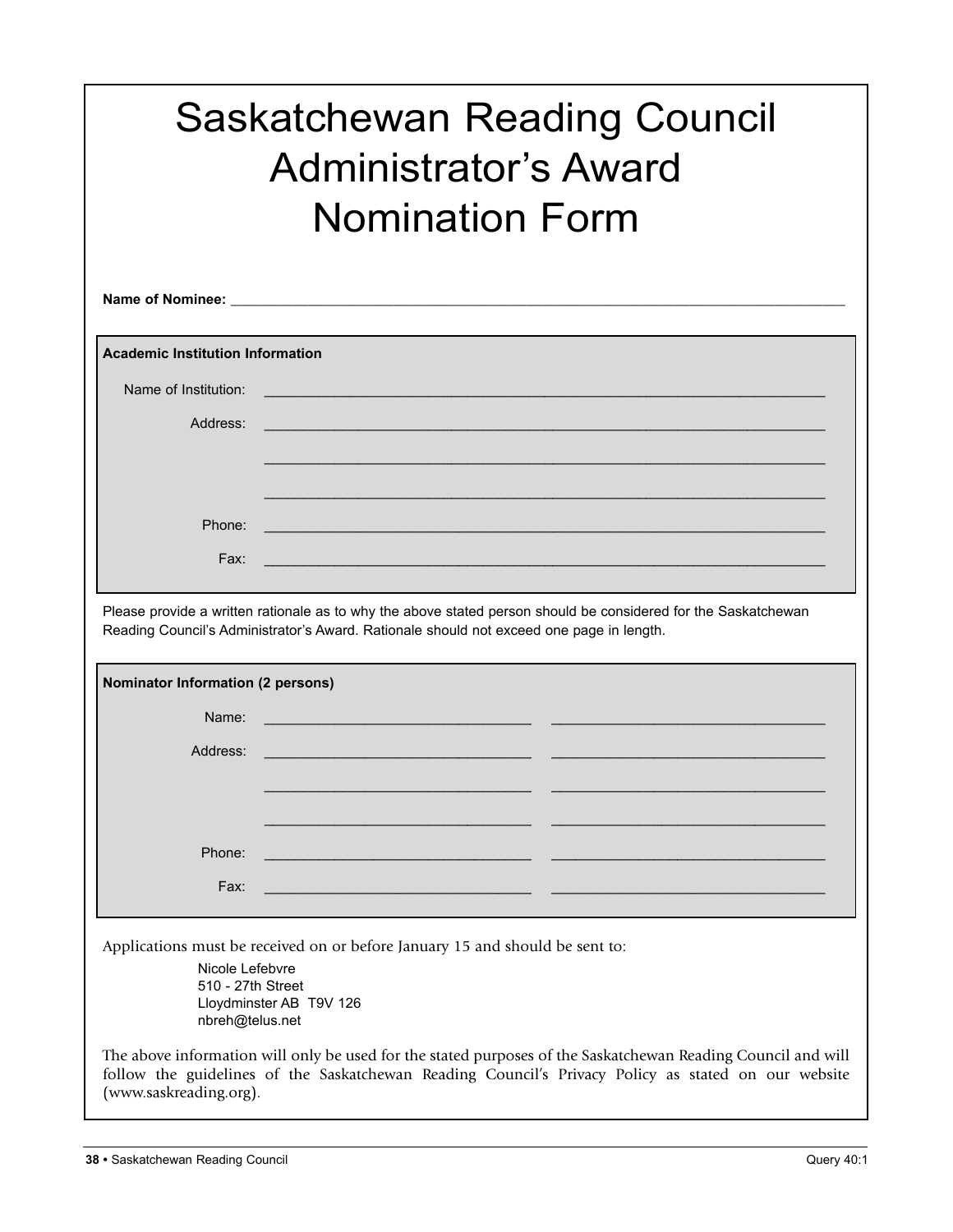## Does Your School Receive the Recognition It Deserves?

Do These Statements Describe Your School and Its Reading/Language Arts Program?

## Exemplary Reading Program Award

- The reading program is consistent with sound theory, research, and practice
- The reading program facilitates student learning.
- Students have access to a wide variety of reading materials.
- Students demonstrate success in reading.
- Comprehension strategies are taught and applied across the curriculum.
- Listening, speaking, viewing, and writing are being integrated into the reading program.
- Administrators provide leadership and vision for the building and/or district reading program.
- The school and/or district offers support services to the program.
- Literacy activities occur outside of school.
- The community is involved in the reading program.

Through its Exemplary Reading Program Award, in cooperation with state/provincial councils, the INTERNATIONAL READING ASSOCIATION honours schools for outstanding service to reading and literacy education.

**Call 302-731-1600, extension 236, for more information.**

*Recognizing Excellence in Education*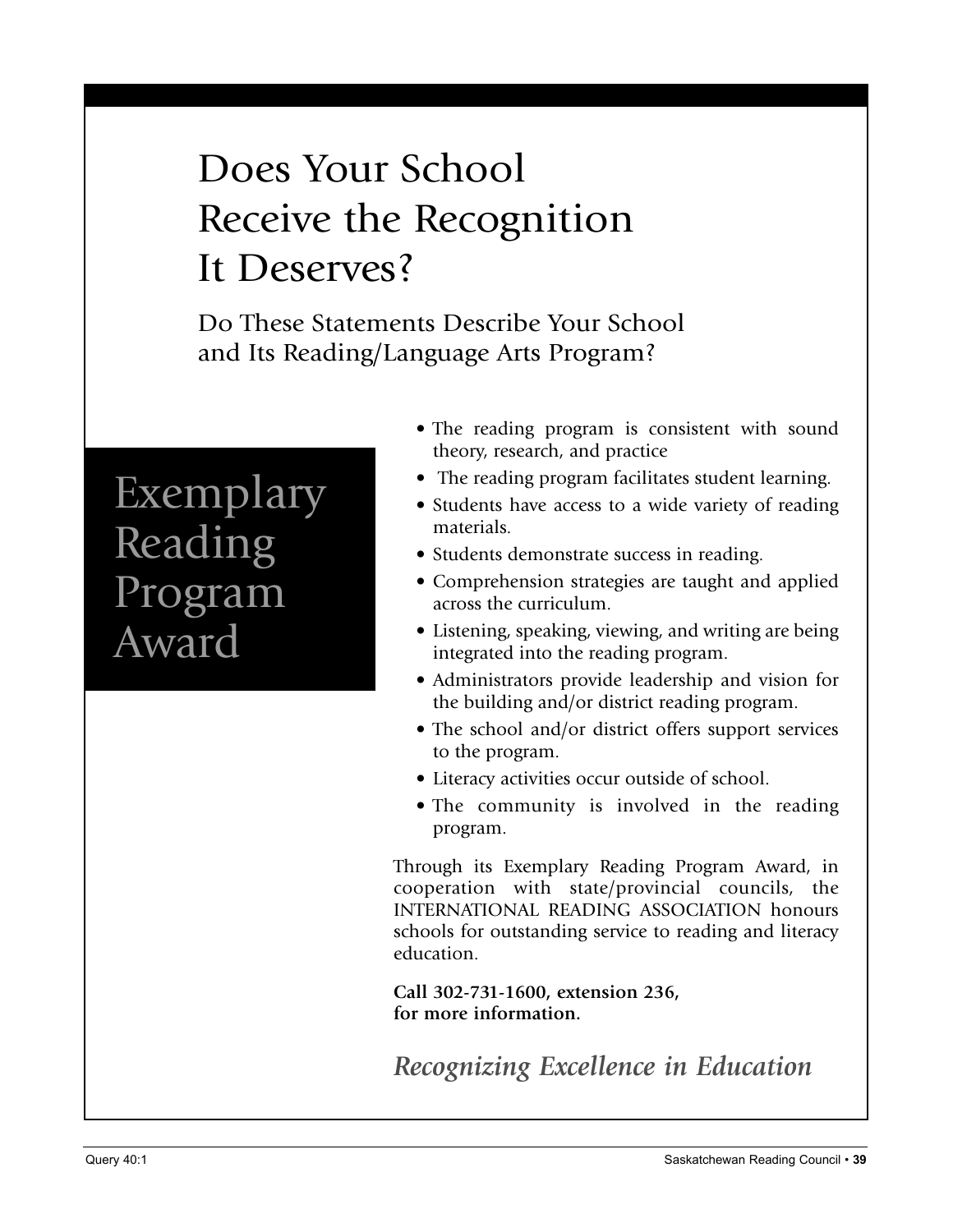## Have you applied for the Local Council Community Service Award?

You should if you can say "yes" to these questions about your community service project.

## Local Council Community Service Award

- Is it unique and creative?
- Does it have impact on your community?
- Are your council members involved?
- Could it be replicated by others?

## Help Your Council Receive the Recognition It Deserves

The INTERNATIONAL READING ASSOCIATION, through its Local Council Community Service Award program, will honour councils for outstanding service to their communities and to literacy. Monetary prizes are sponsored by SCHOLASTIC, INC.

**Call 302-731-1600, extension 236, for more information.**

*Recognizing Excellence in Education*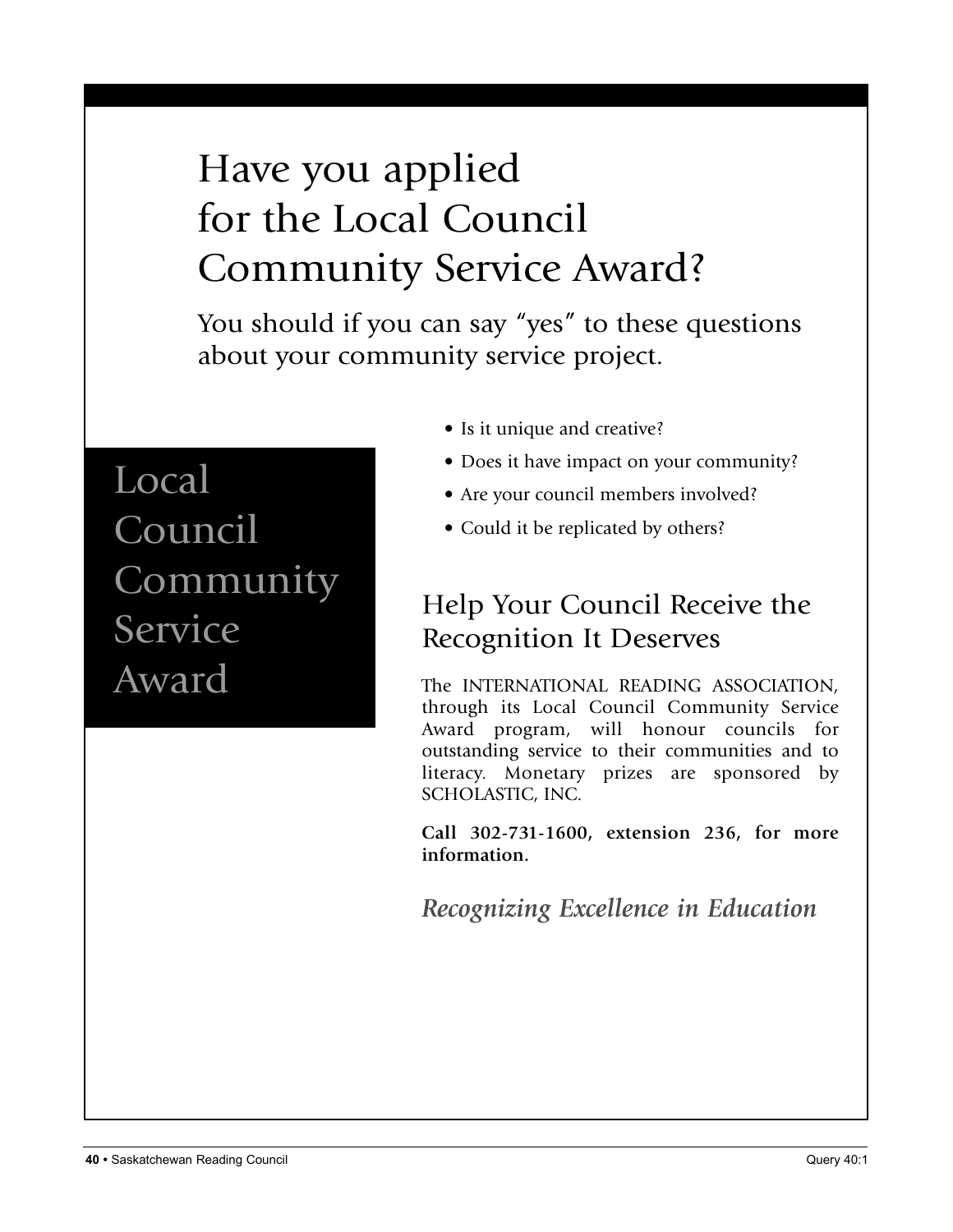### Past Presidents of the Saskatchewan Reading Council

- R.E. Stephenson 1991 Norm Waters David Lockerbie 1992 Leona Burkhart Karen Holm 1993 Marilyn Keerak Sr. Juliana Heisler 1994 Connie Tenaski Marie B. Spate 1995 Ramona Stillar Howard Klein 1996 Connie Watson Carol Caswell 1997 Dianne McLeod Ron Gruending 1998 Gloria Antifaiff 1978 Dennis Strauss Bill Prentice 2001 Kim Stewart Ken Holliday 2002 Donna Humbert Lee Warkentin 2003 Andrea Hnatiuk Lynn Taylor 2004 Karen Lind Louisa Kozey 2005 Pat Selvig Shirley Magdalin 2006 Pam Foy Joanne McCabe 2007 Sharon Conner Agnes Rolheiser 2008 Tammie Latimer 1987 Eleanor Vogeli 2009 Shelly Galloway<br>1988 Neville Hosking 2010 Nicole Lefebvre 1988 Neville Hosking 2010 Amber McLeod
- 1977 Joan Ball 1999 Leslie Widdifield-Konkin<br>1978 Dennis Strauss 2000 Adele Oway